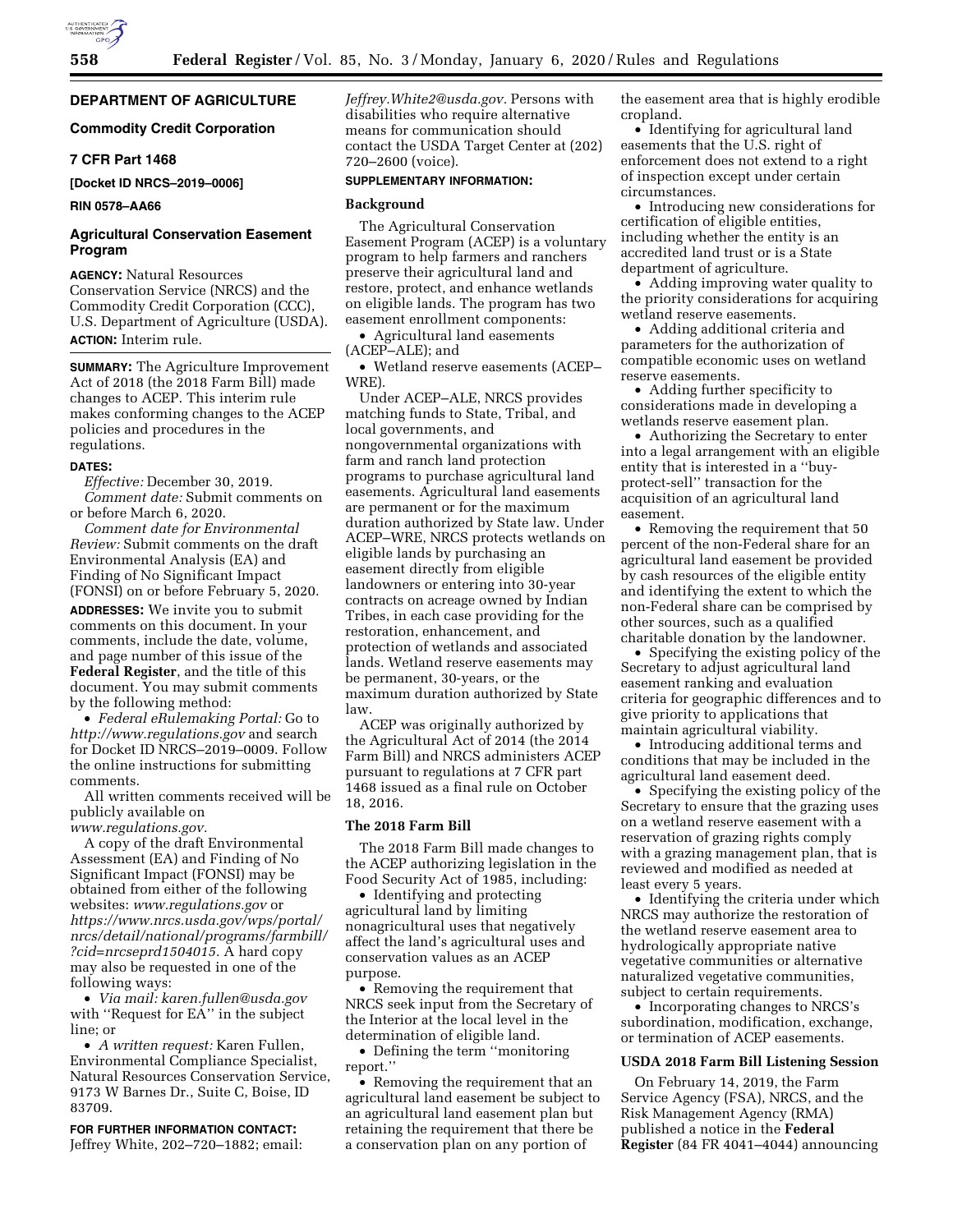a listening session for initial public input on the changes to existing programs implemented by the agencies. The listening session was held on February 26, 2019. The Commodity, Credit, and Crop Insurance titles, and parts of the Conservation, Energy, and Miscellaneous titles were covered during the listening session. The agencies also announced an opportunity for the public to make written statements through March 1, 2019. Each agency will take into account stakeholder input when making discretionary decisions on program implementation.

FSA, NRCS, and RMA received 183 written comments from individuals, trade groups, other organizations, and State entities. All written comments are available to the public for review at: *[https://www.regulations.gov/document?](https://www.regulations.gov/document?D=USDA-2019-0001-0001) [D=USDA-2019-0001-0001.](https://www.regulations.gov/document?D=USDA-2019-0001-0001)* In addition to program-specific comments, there were recurring overarching comments about placing a priority on information sharing between agencies for data collection regarding soil health and conservation practices.

NRCS received a number of comments regarding the Agricultural Conservation Easement Program (ACEP), with the majority of those comments pertaining to the ACEP–ALE and a smaller number pertaining to ACEP–WRE. Among the comments submitted, NRCS received 11 comments recommending a more streamlined and efficient easement application and enrollment process across ACEP.

NRCS received 12 comments regarding the elimination of the requirement for an agricultural land easement plan on ACEP agricultural land easements. Most of these 12 comments called for the immediate implementation of this new Farm Bill provision in FY 2019, while others pushed for the prioritization of easements that have strong conservation planning.

NRCS received 10 comments seeking for additional guidance on the buyprotect-sell provisions of the Farm Bill. Most of the comments asked the Agency to ''clearly outline the scenario where one eligible entity owns the land and another eligible entity acquires the conservation easement.'' Other comments urged flexibility in the consideration of extensions to the timing requirements for land transfer under buy-protect-sell transactions, to help beginning and young farmers acquire lands.

NRCS received 10 comments regarding allocation and expenditure of funding across ACEP, of which 5 comments recommended an annual

allocation of \$30 million for the partnership arrangements under the wetland reserve enhancement partnership (WREP) option in FY 2019. Other comments recommended that funding allocations for ACEP follow historical program demand, providing at least two-thirds of the funding for wetland reserve easements and the rest for agricultural land easements.

On the Farm Bill provisions related to ACEP–ALE cost-share requirements, NRCS received 10 comments recommending that the elimination of minimum cash contribution amount from the eligible entity as a component of the non-federal share of an agricultural land easement not be subject to geographic limits. Other comments highlighted that cash contributions provided by the eligible entity should be prioritized and that closing costs be included under the permissible forms of non-federal share.

NRCS received eight comments that advocate for establishing an efficient process for granting waivers of the Adjusted Gross Income (AGI) limitation as it relates to the funding of conservation easements that will result in the protection of environmentally sensitive land of special significance, with a focus on easements that will help protect migratory birds, conserve wetlands, secure habitat connectivity, improve water quality, or contribute to conservation objectives identified in wildlife, landscape, or watershed plans and initiatives.

NRCS received seven comments recommending increased flexibility in ACEP–ALE deed term requirements and streamlined process for accredited land trusts to become certified entities. There were also seven comments seeking clarification whether agricultural land easements can be up to 100 percent forest land, given the provision on ''nonindustrial private forest land'' under the eligible land definition.

NRCS received six comments recommending that the Agency work with regional, state and local wildlife agencies on ACEP–WRE enrollment and implementation, and on the determination of ''alternative plant communities.'' Other comments underlined the importance of sciencebased forest and vegetation management in the restoration of new and the maintenance of existing wetland reserve easements.

NRCS received four comments urging the stringent application of the statutory requirements in the approval of subsurface mineral development projects on agricultural land easements and for the use of diverse native plants in remediation and restoration plans.

NRCS received three comments recommending that ''grasslands of special environmental significance'' include native grasslands at risk of conversion and those that provide habitat for threatened and endangered species. Including a recommendation for the prioritization of those on which the benefits of the grassland will be maximized through robust conservation management activities.

NRCS received three comments that recommended setting an annual date for FSA to provide NRCS the 25 percent cropland compliance report and releasing state and county-level data regarding closed ACEP easements to the public. NRCS received three comments recommending increased tracking and reporting of conservation and environmental outcomes related to land protected by conservation easements under ACEP.

NRCS also received requests for additional guidance on the following issues and provisions:

• Co-eligible entity process used in ACEP–ALE;

• Clear program rules on easement modification and termination;

• Clarification on what constitutes ''non-agricultural uses'' on eligible land under ACEP–ALE;

• Clear guidance on the ''reasonable person'' approach to valuation in land appraisals for easements;

• Support for inclusion of water quality improvement in program priorities and in the national ranking criteria; and

• Funding for technical assistance to implement ACEP–ALE.

NRCS evaluated the changes made by the 2018 Farm Bill and the comments received during the listening session and is incorporating changes into the ACEP regulation as discussed below.

## **Discussion of Key Changes Incorporated Into the ACEP Regulation**

Several of the changes require different provisions of the ACEP regulation to be revised. NRCS discusses the key changes first generally depending upon whether the change is ACEP-wide, ACEP–ALE, and ACEP– WRE, and then summarizing any changes to each of the sections has changed.

# **ACEP-Wide Key Changes**

### *AGI Waiver*

Section 1001D of the Food Security Act of 1985 specifies that a person or legal entity is not eligible to receive a payment or benefit under Title XII of the Food Security Act of 1985 if the average annual AGI of the person or legal entity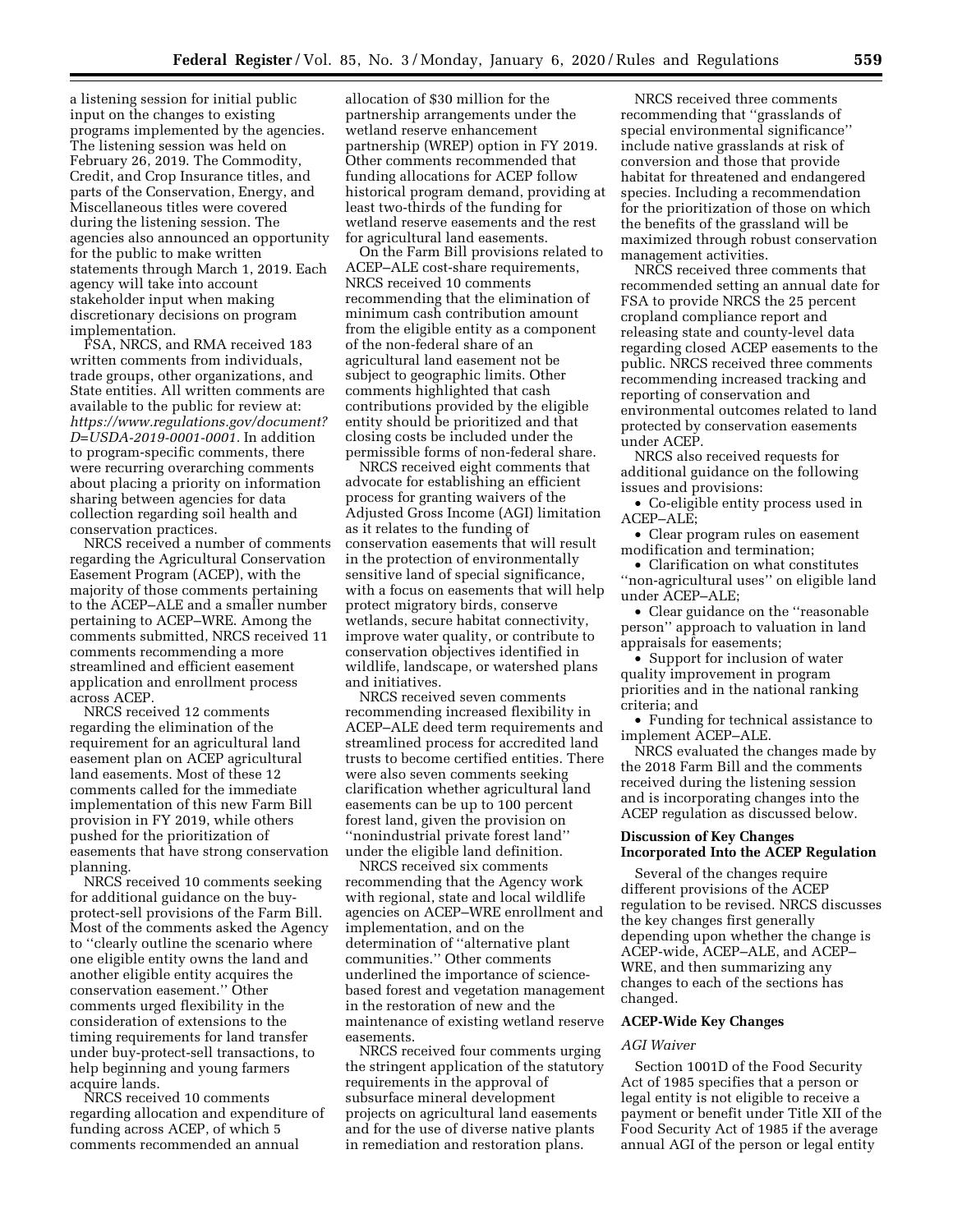exceeds \$900,000. Section 1704 of the 2018 Farm Bill amended section 1001D to reauthorize a waiver to the application of the AGI limitation to certain conservation program payments, on a case-by-case basis, if environmentally sensitive land of special significance would be protected as a result of such waiver. An AGI waiver provision was authorized under the Food, Conservation, and Energy Act of 2008 (2008 Farm Bill) but was removed under the Agricultural Act of 2014 (2014 Farm Bill). This rule incorporates the AGI waiver in § 1468.2.

## *Easement Administration Actions: Easement Subordination, Modification, Exchange, and Termination*

The 2014 Farm Bill provided NRCS with flexibility in the long-term administration of easements by authorizing NRCS to approve an easement subordination, modification, exchange, or termination under specified criteria identified in statute. These actions are referred to collectively as easement administration actions. In particular, as originally authorized, NRCS could approve an easement administration action if NRCS determined that the action:

(1) Was in the Federal Government's interest,

(2) addressed a compelling public need for which there is no practicable alternative or such action furthered the practical administration of the program,

(3) resulted in comparable conservation value and equivalent or greater economic value to the United States, and

(4) other requirements specific to the action type.

NRCS defined each of the easement administration actions in the ACEP regulation to provide a clear distinction between each type of easement administration action and identified the criteria under which these actions are evaluated.

The 2018 Farm Bill modified slightly the criteria under which NRCS may subordinate, modify, exchange, or terminate part or all of an easement. In particular, the 2018 Farm Bill distinguished each of these easement administration actions by providing interrelated but somewhat different criteria for subordination actions, for modification and exchange actions, and for termination actions. The Managers recognized the substantial investment taxpayers make in easements but identified that on limited occasions, there may be justifications for changes to easements. In particular, the Managers identified that terminating an easement should only be done in very

rare cases and that the amendments made by the 2018 Farm Bill did not weaken the current requirements for termination actions.

Because the statute now separates the actions and provides slightly different criteria for each, NRCS has modified the regulation to reflect the changes as follows:

• Defined the term easement administration action to ease readability of the regulation where all four terms are referenced;

• Modified slightly the existing definition of easement subordination to reflect the changes made in the statute;

• Maintained the existing definitions for easement modification, easement exchange, easement termination as these conform to the new statutory language;

• Modified the regulation slightly to clarify which criteria are applicable to each of the types of easement administration actions; and

• Reflected the new statutory provisions that certain easement administration actions may not increase any payment to an eligible entity and that for easement terminations, the United States will be fully compensated for the fair market value of the land and any costs or damages related to the easement termination as determined appropriate by NRCS.

#### **ACEP–ALE Key Changes**

## *ACEP–ALE Non-Federal Contribution Requirements*

The contributions provided by the eligible entity for the purchase of the agricultural land easement from the landowner are comprised of a Federal share and non-Federal share based on the fair market value of the agricultural land easement. The Federal share is limited to 50 percent of the fair market value of the easement and the non-Federal share must be at least equivalent to the Federal share (except for grasslands of special environmental significance (GSS) where the Federal share may be up to 75 percent). This did not change.

Under the 2014 Farm Bill, the non-Federal share provided by the eligible entity could include a charitable donation or qualified conservation contribution from the agricultural landowner, but the eligible entity was required to contribute its own cash resources in an amount of at least 50 percent of the Federal share provided by NRCS.

The 2018 Farm Bill amended the ACEP–ALE non-Federal share provisions by removing the requirement that the eligible entity contribute its own cash resources in an amount that

is at least 50 percent of the Federal share. Additionally, the 2018 Farm Bill specified the permissible sources that could be considered part of the non-Federal share, including cash resources provided by the eligible entity, a charitable donation or qualified conservation contribution from the landowner, costs associated with securing an ACEP–ALE deed, and other costs as determined by NRCS.

The removal of a specified cash contribution amount to be provided by the eligible entity creates the potential for the only actual payment provided to an agricultural landowner for the sale of the easement to be the funds provided by NRCS subject to the limits of the Federal share. To address the potential for reduced contributions from the eligible entity and the resultant reduction in compensation paid to the agricultural landowner for the sale of an easement, NRCS considered whether it should establish by regulation a different or tiered cash contribution requirement for eligible entities seeking ACEP funding. In particular, NRCS considered whether the regulation should maintain some level of required eligible entity cash contribution (for example, 10 to 25 percent) with the flexibility to waive the requirement in areas of historically low ACEP–ALE enrollment, if the landowner was not a historically underserved producer, or for projects of special significance.

However, given the intent of the Managers to broaden the ability of eligible entities to participate in ACEP– ALE across a more diverse geography, NRCS did not incorporate or specify an eligible entity cash contribution level in this interim rule. Instead, NRCS will consider a cash contribution provided by an eligible entity as a National ranking matter.

Additionally, NRCS determined that certain procured costs, such as appraisals, boundary surveys, and closing costs, incurred by the eligible entity to secure the easement deed may be considered as meeting the non-Federal share. NRCS has limited the consideration of ''other nonprocured costs,'' such as stewardship expenses, to circumstances when the other sources of the non-Federal share, including entity cash contribution toward the easement payment and entity costs for procured items, are not sufficient to meet the non-Federal share requirement. NRCS anticipates that in general, the contribution of an eligible entity's cash resources toward the purchase of the easement itself in combination with any qualified landowner donation will satisfy the extent of the non-Federal contribution requirement. NRCS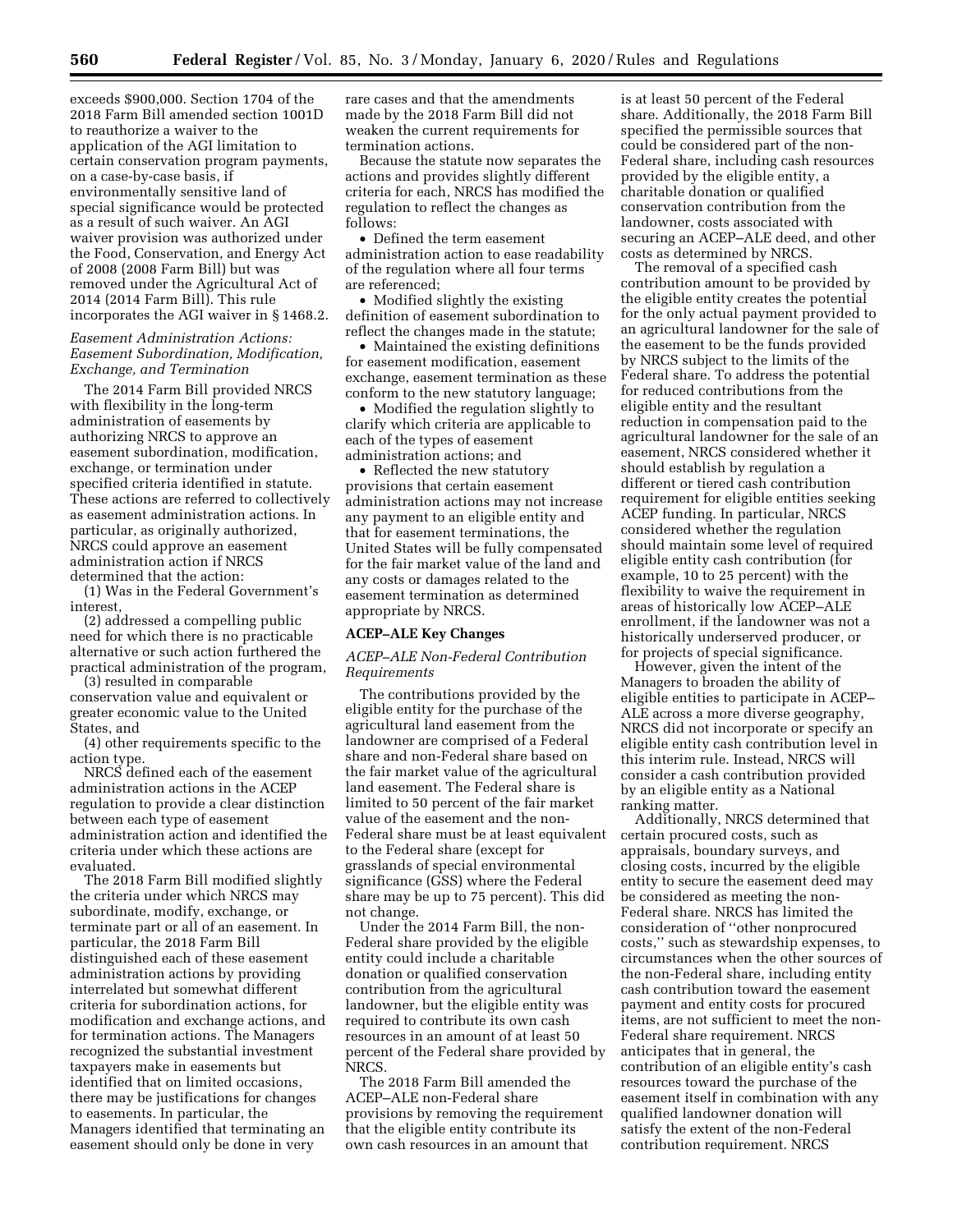anticipates that consideration of other costs associated with securing the deed or stewarding the easement will not be needed frequently for the eligible entity to meet the non-Federal contribution requirement. Therefore, to minimize the administrative burden to all parties to the ACEP–ALE enrollment, NRCS will identify the documentation the eligible entity must provide based on the level of reliance on those other costs in the calculation of the non-Federal share.

Also, the cost benefit analysis for this rule assessed whether the lack of a specified eligible entity cash contribution requirement would result in increased cost to ACEP and a commensurate reduction in acreage enrollment in ACEP. This analysis determined that this change will likely result in reduced leveraging of Federal funds by the eligible entity, but may provide better access to ACEP–ALE in areas where non-Federal farm and ranch land preservation funding is not readily available.

### *ACEP–ALE Plan*

As originally authorized under the 2014 Farm Bill, all ACEP–ALE enrollments required that the agricultural land easement be subject to an ACEP–ALE plan. The plan incorporated any required component plans needed to address particular land types or resource issues on the enrolled parcel, such as a grasslands management plan on grassland, a forest management plan for certain forest land, or a conservation plan for highly erodible cropland.

The 2018 Farm Bill removed the requirement that the agricultural land easement be subject to an ACEP–ALE plan but continues to require a conservation plan for any highly erodible cropland. Given that the 2018 Farm Bill identified that NRCS could give priority to an application for the purchase of an agricultural land easement that maintains agricultural viability, and to encourage eligible entities and NRCS to work with landowners to undertake conservation planning on their land in order to maximize the environmental value of the protected land, NRCS considered how best to encourage continued resource management planning on ACEP–ALE lands.

In particular, NRCS considered whether to:

(1) Continue to require a grassland management plan for GSS given the greater Federal investment (that is, 75 percent of fair market value) and the ability of the plan to help ensure the landowner has the best available

information to manage these sensitive grasslands;

(2) Authorize NRCS at the State level to consider certain planning activities as an eligibility consideration; or

(3) Not require any planning, other than a conservation plan on highly erodible land, but authorize the inclusion of a ranking factor that recognizes agreement by the eligible entity to develop an agricultural land easement plan.

This rule changes various sections of the regulation to remove the requirement that the easement to be subject to an ACEP–ALE plan, except for the compliance requirements associated with a conservation plan on highly erodible cropland. This rule removes the requirement for the development of an ACEP–ALE plan. However, to encourage continued planning on ACEP–ALE lands where a conservation plan is not required, the regulation specifies that the development and maintenance by the eligible entity of an ACEP–ALE plan, including a grassland or forest management plan, can be a ranking consideration at the State level to prioritize applications from eligible entities committed to ensuring conservation planning activity occurs on lands to be enrolled in ACEP–ALE. The decision to adopt a planning requirement is made by the NRCS State Conservationist, in consultation with the State Technical Committee. If such ranking is adopted at the State level and a parcel enrolled accordingly based on that ranking, the regulation specifies that the easement deed terms must require that the plan be updated to reflect any change in the agricultural operations on the easement area.

## *Buy-Protect-Sell Transactions*

The 2018 Farm Bill defines a new transaction type and authorizes the Secretary to enter into a legal arrangement for buy-protect-sell transactions. Buy-protect-sell transactions are arrangements between NRCS and an eligible entity where the entity owns or will own the land prior to the acquisition of the agricultural land easement on the property, and the eligible entity either:

(1) Sells fee title to the land to a farmer or rancher prior to or at easement closing; or

(2) Holds fee title at the time the agricultural land easement is conveyed on that land, and transfers ownership of the land subject to the easement to a farmer or rancher not later than 3 years after the date of acquisition of the agricultural land easement.

Buy-protect-sell transactions are limited to private and Tribal agricultural lands. State or local governments are not eligible for buy-protect-sell transactions on land they own.

Buy-protect-sell transactions differ from standard transactions that occur under ACEP–ALE. The standard ACEP– ALE transactions involve land that is currently owned by a farmer or rancher and subject to a pending offer by an eligible entity to purchase an agricultural land easement, but the eligible entity does not and would not ever own the property itself.

In contrast, all buy-protect-sell transactions require the eligible entity hold fee title to the land and to transfer such title subject to the agricultural land easement to a farmer or rancher at not more than agricultural value plus reasonable holding and transaction costs within the timeframes specified for the buy-protect-sell transaction type. Failure to meet these conditions, as determined by NRCS, requires the eligible entity to reimburse NRCS for the entirety of the Federal share provided. NRCS evaluated alternatives for determining compliance with buyprotect-sell conditions, including:

(1) Verification that the purchaser was a farmer or rancher through filing of an Internal Revenue Service (IRS) Schedule F (Form 1040), ''Profit or Loss From Farming,'' or alternatively an independent certification by the eligible entity;

(2) verification that the sale of the land occurred at not more than agricultural value based on an independent appraisal provided by the eligible entity, or alternatively other documentation and certification of agricultural value provided by the eligible entity;

(3) ensuring that the purchaser was charged only reasonable holding and transaction costs by identifying the items that could be considered and establishing an upper limit as a percentage of the agricultural value, or alternatively defining reasonable holding and transaction costs but not setting a fixed upper limit.

NRCS also evaluated alternatives to minimize risk of transaction failure and cost recovery, including:

(1) For land that the eligible entity does not own but is in the process of purchasing at the time the buy-protectsell agreement is entered into, there is an additional risk to these transactions should the entity fail to complete the initial purchase of the land, therefore, NRCS considered limiting the time frame for this initial purchase to within 12 months of the execution of the buyprotect-sell agreement, or alternatively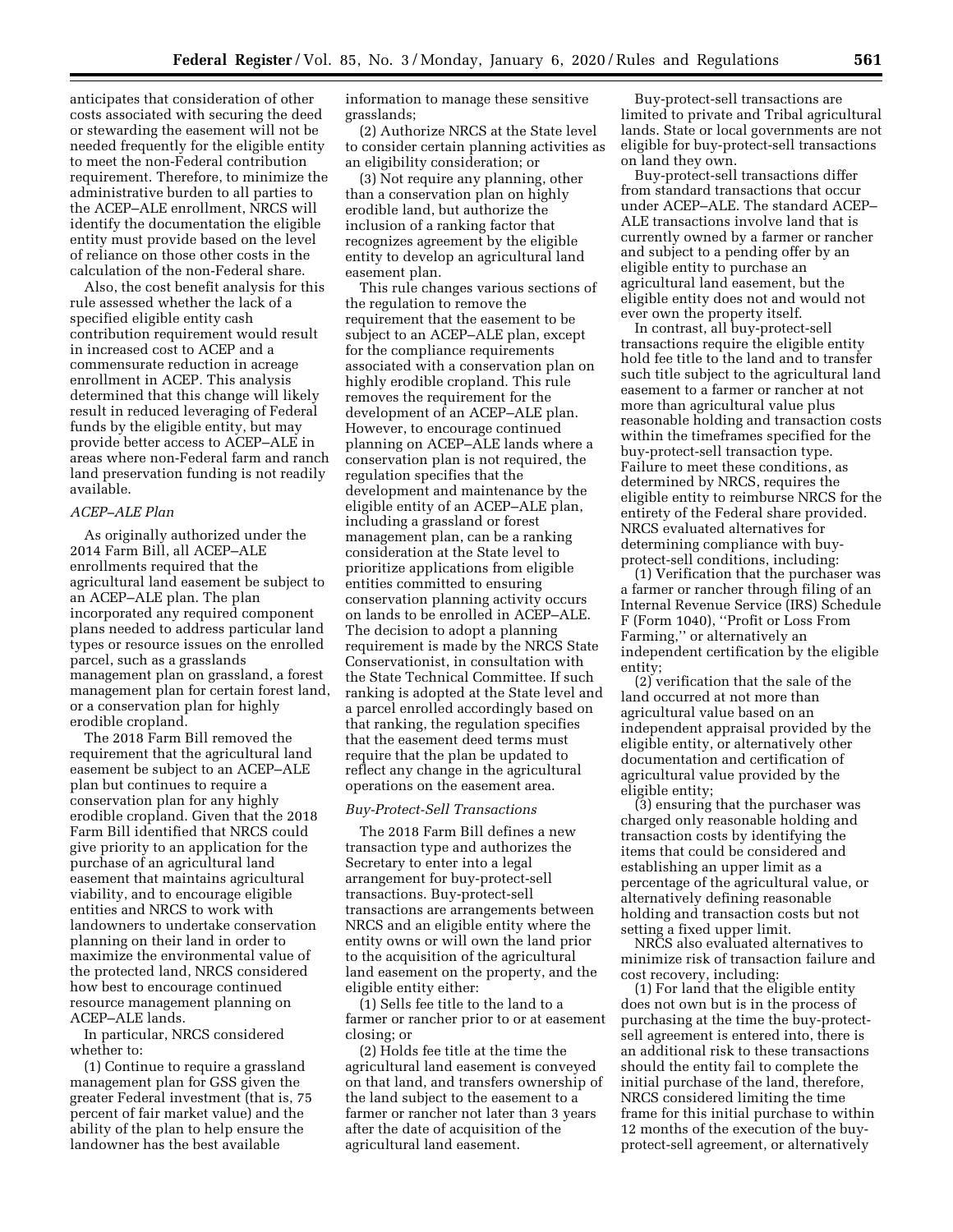requiring the initial purchase to be completed any time prior to closing on the agricultural land easement;

(2) to minimize the risk of cost recovery for the first type of buy-protectsell transactions described above by issuing the ACEP–ALE cost-share payment only on a reimbursable basis after the agricultural land easement has closed, or alternatively issuing the ACEP–ALE cost-share as either an advance payment 30-days prior to easement closing or as a reimbursable payment.

To make the process as objective and streamlined as possible, NRCS has identified that evidence that the purchaser is a farmer or rancher should be based on the filing of an IRS Schedule F, that the agricultural value of the land must be determined by an appraisal, and that the holding and transaction costs that may be charged to the landowner are limited to 10 percent of the agricultural value of the easement. NRCS will take into consideration in its determination that beginning farmers and ranchers in their first year of farming and limited resource farmers and ranchers may not file an IRS Schedule F, and may require the eligible entity to provide alternative documentation in those situations.

To minimize the risk that ACEP–ALE funds will be obligated to an unviable transaction for the full length of a buyprotect-sell agreement at the expense of viable ACEP projects, the interim rule requires that the eligible entity's initial purchase of the land be completed within 12 months of the execution of the buy-protect-sell agreement as identified by NRCS in the terms of the ALE-agreement. To minimize the risk that the eligible entity will have to repay NRCS for the Federal share, the interim rule identifies that an ACEP–ALE costshare payment will only be provided on a reimbursable basis for the first type of buy-protect-sell transactions.

Under the 2014 Farm Bill, NRCS had conducted ACEP–ALE transactions similar to the first type of buy-protectsell transactions where the eligible entity owns fee title to a parcel of land and transfers that fee title to a farmer or rancher prior to or at the time of the creation of the agricultural land easement. However, there are potential legal impediments to the second type of buy-protect-sell transactions where the eligible entity holds fee title at the time the agricultural land easement is created but does not transfer ownership of the land subject to the easement for up 3 years after the creation of the agricultural land easement. Typically there are provisions in easement law that restrict a person or legal entity from

granting themselves an easement on land they own. Further, under easement law, conservation easements are created either by reservation at the time of transfer of the land or through a grant of an easement to a third party.

As part of the regulation development, NRCS worked with the USDA Office of the General Counsel to identify how arrangements might be structured to implement the second type of buy-protect-sell transaction. NRCS considered five potential scenarios, including several options under which the eligible entity worked with a thirdparty to address the basic principle that an eligible entity that owns fee title to land typically cannot create an easement against itself (referred to in these examples as the ''easement principle''). The five scenarios considered were:

1. A third-party (Straw Landowner) holds the fee title until fee title of the land subject to the easement is sold to a qualified farmer or rancher at agricultural value, and the eligible entity holds the agricultural land easement at time of easement closing. This scenario addresses the easement principle as well as the requirement that the transaction to the Straw Landowner does not violate the mandate that the initial sale of the land subject to the agricultural land easement is to a farmer or rancher.

2. Two eligible entities apply for ACEP, jointly holding the fee title to the parcel. Only one eligible entity becomes the holder of the agricultural land easement. Both eligible entities then sell the fee title of the land subject to the easement to a qualified farmer or rancher at agricultural value. This scenario was determined not likely to be legally viable due to the complexities under various State laws regarding unity of title and disparate treatment about how such title issues are addressed.

3. A third-party (Straw Easement Holder) holds the agricultural land easement from the time of easement closing, and the eligible entity holds the fee title until a qualified farmer or rancher is found to purchase, at agricultural value, the fee title of the land subject to the easement, at which time the agricultural land easement is transferred to the eligible entity. While this scenario addresses the easement principle, NRCS would only be able to make payment after the agricultural land easement is transferred to the eligible entity.

4. As recommended by a comment submitted to the USDA Listening Session held February 26, 2019, the parties to the ALE-agreement would develop strong anti-merger and cost-

recovery language to allow the eligible entity to grant the agricultural land easement to itself while still holding fee title to the property and then reaffirm the agricultural land easement at the time the fee title to the land subject to the easement is sold to a qualified farmer or rancher at agricultural value. This scenario does not address the easement principle as it still purports that the eligible entity can hold both an easement and fee title simultaneously, therefore NRCS determined that this scenario was likely not legally viable.

5. NRCS determines the viability of the transaction submitted by an eligible entity. An eligible entity submits to NRCS, as part of its application, the proposed structure of the individual buy-protect-sell arrangement for the sale of the fee title of the land subject to the agricultural land easement to a qualified farmer or rancher at agricultural value in a manner that would address the basic easement principle and applicable program requirements. For approved applications, the individual buy-protectsell transaction agreement includes such terms and conditions as necessary to satisfy the legal and statutory requirements identified by NRCS.

NRCS has incorporated scenario 5 into the regulation as more fully discussed below in the section-bysection description of changes.

## *Certification of Eligible Entities*

When ACEP–ALE was first authorized, NRCS established a process under which eligible entities that meet established criteria could be certified and entered into longer-term agreements for ACEP–ALE cost-share assistance. Certified eligible entities are able to avail themselves of administrative flexibilities under ACEP–ALE based upon their status as a certified eligible entity as compared to a non-certified eligible entity. For example, NRCS relies on the certified entity to independently complete the easement acquisition in accordance with the terms and conditions of the ACEP–ALE agreement and consistent with the requirements of this part. Additionally, NRCS conducts annual quality assurance reviews on a subset of the transactions after closing and payment rather than prior to closing.

To be certified, an eligible entity must demonstrate to NRCS that the eligible entity could maintain, at a minimum, for the duration of the agreement, a plan for administering easements that is consistent with the purposes of ACEP– ALE; the capacity and resources to monitor and enforce the agricultural land easements; and policies and procedures to ensure the long-term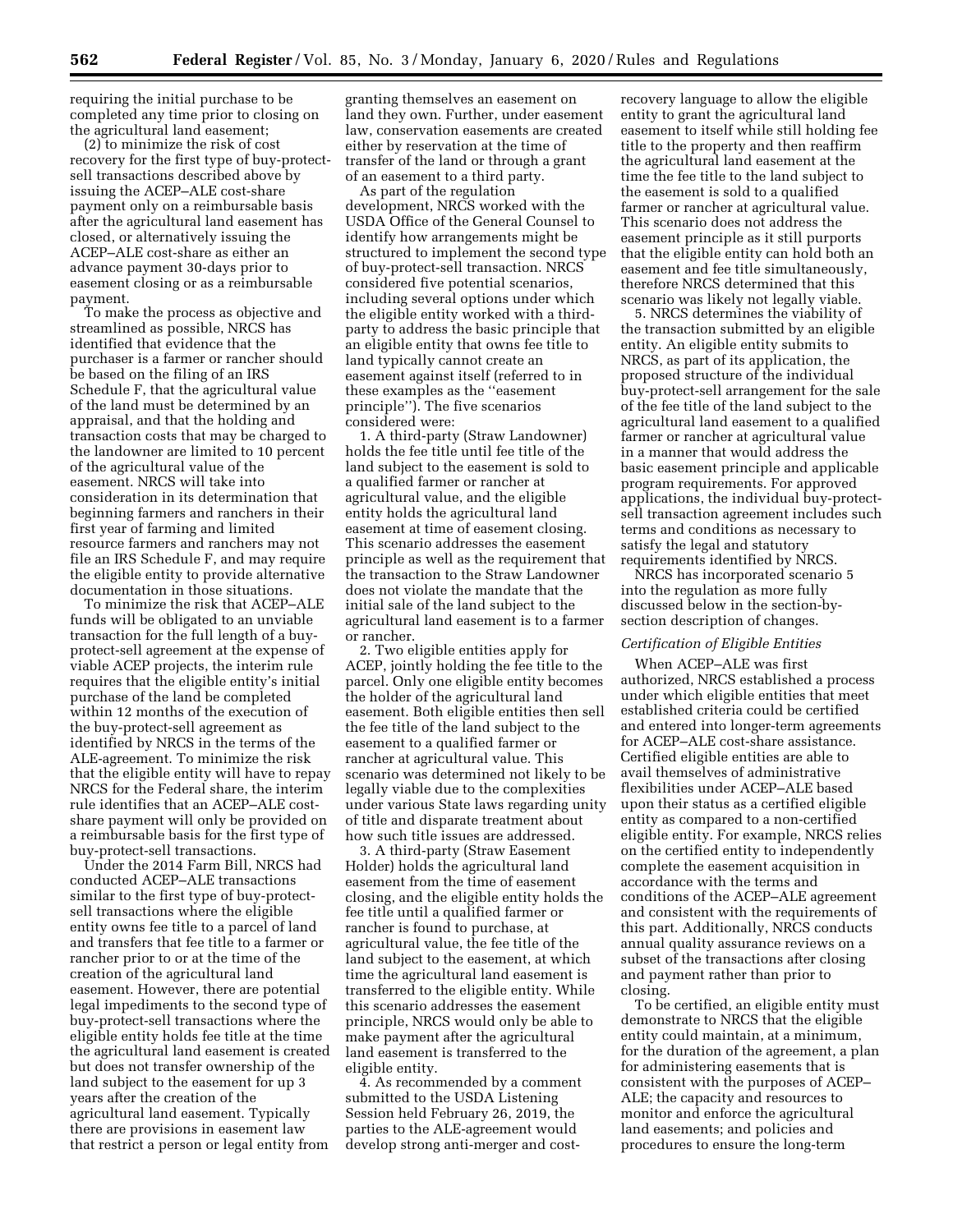integrity of the easements. NRCS established in regulation a set of objective, measurable criteria that were used to evaluate the eligible entity's ability to meet the statutory certification criteria, including that the eligible entity provide proof that they held and had stewardship responsibility for a minimum of 25 agricultural land conservation easements, unless that number was reduced by NRCS through a waiver, and proof that at least 5 of the these easements were ACEP–ALEs or predecessor program 1 easements.

The 2018 Farm Bill added two new methods by which an eligible entity may become certified. NRCS can grant certification status to an eligible entity that is either:

(1) An eligible entity that is accredited by the Land Trust Accreditation Commission or by an equivalent accrediting body as determined by NRCS; or

(2) A State department of agriculture or other State agency with authority for farm and ranchland protection, and the associated requirements for such entities.

Under these two new methods of certification, the eligible entity must demonstrate that it acquired not fewer than 10 agricultural land easements under ACEP–ALE, FRPP, or FPP and has successfully met the responsibilities of the eligible entity under the applicable agreements with NRCS relating to agricultural land easements.

NRCS revised the regulation to add these two new methods for an eligible entity to be considered for certification. Additionally, to ensure that an eligible entity that is certified under the original criteria meets the same ACEP–ALE experience requirements as is required under the two new methods, NRCS has increased from 5 to 10 the number of ACEP–ALE agricultural land easements or predecessor program easements that an eligible entity must have successfully closed to qualify for certification. The minimum requirement has not changed; the eligible entity must hold and have stewardship responsibility for at least 25 agricultural land conservation easements.

#### *Optional Permitted Uses*

Section 2603 of the 2018 Farm Bill amended section 1265B of the Food Security Act of 1985 (16 U.S.C. 3865b)

to identify optional permitted uses that an eligible entity may include in the terms and conditions for an easement deed funded under ACEP–ALE. Among the optional uses, ACEP now includes criteria by which subsurface mineral development on land subject to the agricultural land easement may be authorized. These criteria mirror many of the criteria which NRCS identified in policy and used when evaluating an eligible entity's proposed terms and conditions concerning subsurface mineral development. The 2018 Farm Bill amendments make some of the criteria and requirements more specific, and in some instances more restrictive, than the criteria and language used in previous ACEP–ALE funded easements deeds. For example, the 2018 Farm Bill specifies that the subsurface mineral development plan must include a plan for the remediation of impacts to the agricultural use or conservation values and must be approved by NRCS prior to the initiation of the mineral development activity. This rule revises the regulation and NRCS has revised its associated policy.

#### **ACEP–WRE Key Changes**

### *ACEP–WRE Compatible Use Authorizations*

Under ACEP–WRE, a landowner conveys a wetland reserve easement to the United States through a reserved interest deed. Among the rights conveyed, the United States acquires the rights to permit, in its sole discretion and under specified conditions, compatible uses of the easement area, including hunting and fishing, managed timber harvest, or periodic haying or grazing. The 2018 Farm Bill requires several considerations that have been part of the NRCS compatible use authorization process.

In particular, the 2018 Farm Bill added ''water management'' to the list of activities that may be considered a compatible economic use on a wetland reserve easement. The 2018 Farm Bill specified that NRCS will request and consider the advice of the applicable State technical committee about the types of compatible uses that may be authorized and the conditions under which they may be conducted on land subject to a wetland reserve easement. The 2018 Farm Bill provided that in evaluating and authorizing compatible economic uses that NRCS will consider the ability of the compatible use to facilitate the practical administration and management of the WRE and ensure that the authorized use furthers the functions and values for which the easement was established.

NRCS added water management to the list of specific examples of compatible uses identified in the ACEP regulation, incorporated into the responsibilities of the applicable State technical committees input as it relates to compatible use types and conditions, and incorporated the compatible use evaluation and authorization considerations identified in the 2018 Farm Bill.

## *ACEP–WRE Reservation of Grazing Rights*

Under ACEP–WRE, a landowner may reserve grazing rights under a wetland reserve easement or 30-year contract if the reservation and use of the grazing rights is:

• Compatible with the land subject to the easement,

• Consistent with the historical natural uses of the land and long-term wetland protection and enhancement goals for which the easement or 30-year contract was established, and

• In compliance with the WRE plan developed for the easement.

The 2018 Farm Bill adds language to the ACEP–WRE reservation of grazing rights enrollment option. There is now a statutory requirement that the reservation and use of grazing rights comply with a grazing management plan that is consistent with the wetland reserve easement plan and that such grazing management plan has been reviewed, and modified as necessary, at least every 5 years.

NRCS recognizes that grazing can be an appropriate vegetation management and disturbance activity tool to restore and maintain the functions and values of certain wetland ecosystems. On any ACEP–WRE enrollment, NRCS may authorize grazing on the easement area through a temporary compatible use authorization to facilitate specific wetland restoration or management objectives on the easement area.

Under the ACEP–WRE reservation of grazing rights enrollment option, NRCS identifies, as part of the wetland reserve easement deed, the specific wetland ecosystem and the associated level of grazing that is appropriate to ensure the wetland functions and values are achieved. This level of grazing comprises the extent of the grazing rights reserved to the landowner. As a result, the easement compensation for ACEP–WRE reservation of grazing rights enrollments is less than a standard ACEP–WRE enrollment because the landowner is retaining a right that normally would be conveyed under a standard ACEP–WRE easement deed.

<sup>1</sup>The Farmland Protection Program (FPP), as authorized by the Federal Agricultural Improvement and Reform Act of 1996 (the 1996 Farm Bill) and the Farm and Ranch Lands Protection Program (FRPP) as authorized by the Farm Security and Rural Investment Act of 2002 (the 2002 Farm Bill) and the 2008 Farm Bill are the predecessor programs to ACEP–ALE.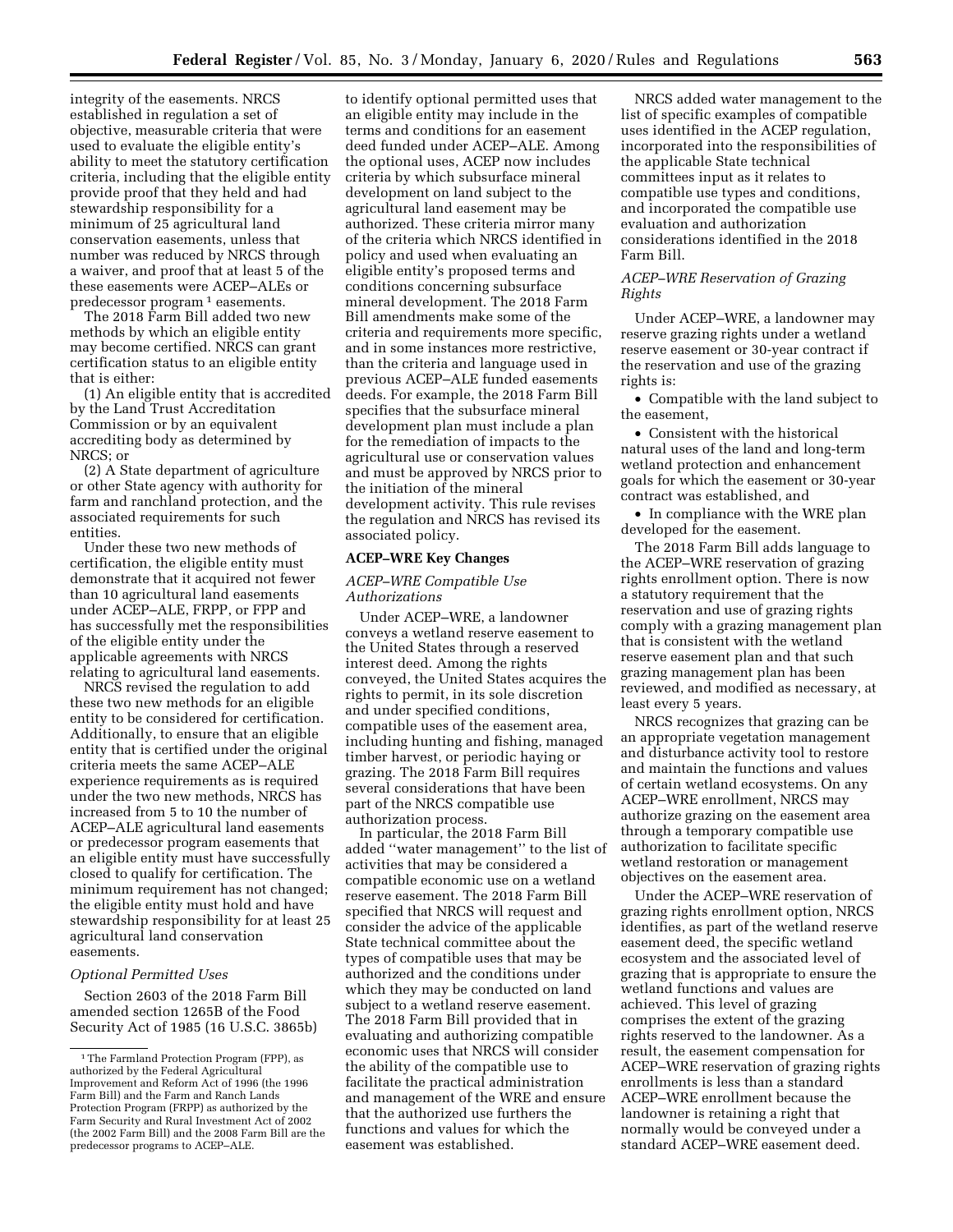#### *ACEP–WRE Wetland Restoration*

In the rulemaking for ACEP–WRE under the 2014 Farm Bill, NRCS adopted in the ACEP regulation substantially the same definition of wetland restoration that had long existed in the WRP regulation; namely, the term wetland restoration under the ACEP regulation has been defined as follows:

*Wetland restoration* means the rehabilitation of degraded or lost habitat in a manner such that:

(1) The original vegetation community and hydrology are, to the extent practical, re-established; or

(2) A community different from what likely existed prior to degradation of the site is established. The hydrology and native self-sustaining vegetation being established will substantially replace original habitat functions and values and does not involve more than 30 percent of the easement area.

This definition of wetland restoration is unique to ACEP–WRE and is used as a broad and inclusive term intended to guide decision-making related to the treatment of the entire easement area, including wetland and any associated habitats, and for the duration of the enrollment, from initial land eligibility and ranking determinations, through preliminary and final restoration planning, design, and implementation, and on through the long-term management of the easement area. The 2018 Farm Bill adds new language under which NRCS, in coordination with State technical committees and following State-specific criteria and guidelines, may authorize the establishment or restoration of a hydrologically appropriate native community or alternative naturalized vegetative community as part of a wetland reserve easement plan on land subject to a wetland reserve easement under certain conditions. This rule revises the definition of wetland restoration for consistency with the new requirements in the 2018 Farm Bill. The definition of wetland restoration has been revised to include the requirement for wetland restoration to be conducted following published State-specific criteria and guidelines developed in consultation with the State technical committee. Additionally, NRCS has eliminated the existing regulatory limitation that an alternative community different from what existed historically on the site be no more that 30 percent of the easement area and has added the conditions under which such a community may be restored on the easement area consistent with the

provisions identified in the 2018 Farm Bill.

## **ACEP Regulation Organization**

The ACEP regulation in 7 CFR part 1468 is organized into three subparts. Subpart A contains provisions applicable across ACEP, subpart B contains provisions specific to the implementation of ACEP–ALE, and subpart C contains provisions specific to the implementation of ACEP–WRE. The following section summarizes each section of the regulation and describe the changes made to conform to the 2018 Farm Bill. Other editorial adjustments to improve readability. Although some provisions remain unchanged, this rule revises the ACEP regulation in its entirety.

## **Summary of Changes in Subpart A, General Provisions**

#### *§ 1468.1 Applicability*

This section sets forth the requirements, policies, and procedures for ACEP; identifies that ACEP is available in all 50 States, District of Columbia, and certain territories; describes how the remainder of the regulation is organized; and addresses stewardship responsibilities associated with existing easements. NRCS incorporated the revision to the program purposes to limit nonagricultural uses that negatively affect the agricultural uses and conservation values.

#### *§ 1468.2 Administration*

This section identifies that ACEP is administered under the general supervision and direction of the NRCS Chief. The Commodity Credit Corporation (CCC) made changes to its Board of Directors and the Chief is no longer a Vice President of the CCC. A new paragraph (d) was moved to this section, relocating a provision originally in § 1468.21 that is applicable across ACEP. Paragraph (d) specifies that applications may be submitted on a continuous basis or in response to specific ACEP solicitations.

The 2018 Farm Bill requires easement monitoring, therefore paragraph (h) has been added to specify generally monitoring responsibilities for ACEP– ALE and ACEP–WRE. Paragraph (f) has been revised to add monitoring of wetland reserve easements to the responsibilities that NRCS may delegate to an appropriately qualified conservation organization.

Additionally, the 2018 Farm Bill amended the Regional Conservation Partnership Program (RCPP) so that RCPP funds are administered through RCPP contracts and not contracts and

agreements of the covered programs, including ACEP. Therefore, the references to RCPP and related text have been removed from the ACEP regulation.

Other existing paragraphs in this section were reorganized slightly for readability purposes.

### *§ 1468.3 Definitions*

The following definitions have been added in § 1468.3 to be consistent with the 2018 Farm Bill as follows:

The definition of ''buy-protect-sell transaction'' is included to establish this new transaction type under ACEP–ALE. An eligible entity and NRCS may enter into a legal arrangement to secure an agricultural land easement on land that will be transferred to a qualified farmer or rancher under specified conditions.

The definition of ''Easement administration action'' is included to ease readability of the regulation where all four terms, easement subordination, easement modification, easement exchange, and easement termination are referenced.

The definition of ''Grazing management plan'' is included to identify the document used to describe an NRCS-approved grazing management system on an ACEP–WRE.

The definition of ''Monitoring report'' is included to describe the obligation of the easement holder to document and convey the findings of the annual review of ACEP easements.

The definition of ''Nonindustrial private forest land'' is included to reflect terminology used to describe the vegetative cover and ownership requirements of such land. With the inclusion of the definition of ''Nonindustrial private forest land,'' the definition of ''Forest land'' was removed to avoid confusion or redundancy.

Changes to the definition of ''Wetland restoration'' are discussed above in the section on that topic.

Minor editorial changes were made to other definitions to improve their readability. This rule also removed the definitions for ''Active agricultural production,'' ''Forest land of statewide importance,'' and ''Projects of special significance'' since such terms were only necessary to identify whether a transaction qualified for a waiver as a project of special significance, and the 2018 Farm Bill removed the need for such a waiver.

#### *§ 1468.4 Appeals*

Section 1468.4 specifies the nature of the appeal rights for persons, legal entities, or eligible entities that apply for, receive payment under, or receive determinations for ACEP. The 2018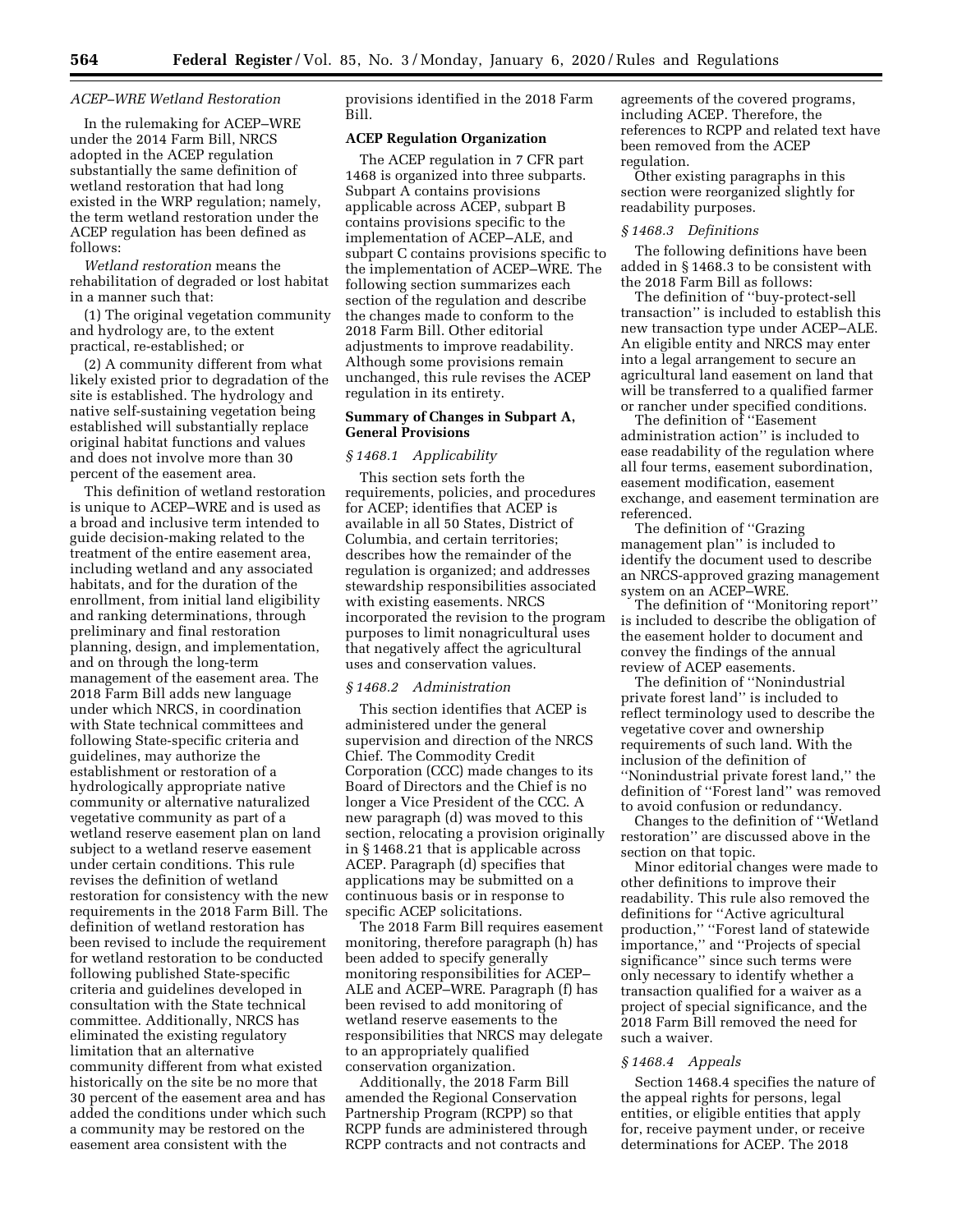Farm Bill did not make any changes that affects this section. Minor edits have been made to include notice to easement holders.

## *§ 1468.5 Scheme or Device*

Section 1468.5 is similar to other conservation program provisions and describes the authority that NRCS exercises to protect the Federal investment in conservation easements from fraudulent activities. No changes were made to this section.

### *§ 1468.6 Subordination, Exchange, Modification, and Termination*

Section 1468.6 specifies the easement administration actions that may be authorized by section 1265D(c) of the Food Security Act of 1985.

The 2018 Farm Bill made several changes that modified the framework under which requests for easement administration actions may be reviewed and approved. In particular, the 2018 Farm Bill, while maintaining consistent standards for review, provides flexibility for the review of requests for subordination, and added conditions to limit the approval of terminations.

The changes to this section included reorganizing the provisions to specify the criteria that apply to each of the particular types of easement administrative actions. Where particular criteria apply to several types of easement administrative action, the rule identifies the easement administrative actions types that must meet that criteria in order to be considered for approval. Proposed easement administration actions must meet all applicable criteria for the action to be considered for approval. The section is organized in a step-wise fashion so if the proposal fails to meet one of the criterion, it is not necessary for NRCS to consider the remaining criteria.

## *§ 1468.7 Transfer of Land*

Section 1468.7 specifies how NRCS will address enrollment of land where the landowner transfers the rights in land after an agreement has been executed, but prior to the purchase of the easement. No changes were made to this section.

### *§ 1468.8 Payments Not Subject to Claims*

Section 1468.8 specifies that NRCS will make payment to ACEP participants without regard to any claims that non-Federal creditors may have on the financial assets of the program participant as authorized by 7 CFR part 1403. The 2018 Farm Bill did not make any changes to ACEP that affect this section. A minor edit was

made to remove the word ''government.''

#### *§ 1468.9 Assignments*

Section 1468.9 specifies that a program participant can assign their right to payment to another person or legal entity. No changes were made to this section.

# *§ 1468.10 Environmental Markets*

Section 1468.10 provides that a landowner subject to an ACEP easement may also enter into an environmental credit agreement with third parties provided that the terms of the environment credit agreement do not interfere with the rights acquired by the United States or the eligible entity and do not cause the landowner to violate the terms of the agricultural land easement or wetland reserve easement. Revisions to § 1468.10 clarify that the purposes of the environmental services market must include the facilitation of additional conservation benefits consistent with the conservation purposes for which the easement was acquired.

## **Summary of Changes in Subpart B, Agricultural Land Easements**

#### *§ 1468.20 Program Requirements*

Section 1468.20 includes the program requirements for eligible entities who wish to receive cost-share assistance from NRCS for the purchase of an agricultural land easement. The 2018 Farm Bill made several changes that affect this section.

Paragraph (a) provides that NRCS will facilitate and provide funding for the purchase of easements or other interests in eligible private or Tribal agricultural land for protecting the agricultural use and related conservation values of the land by limiting nonagricultural uses of the land. Also, it maintains the existing requirement that such land be subject to a written pending offer from an eligible entity for standard ALE transactions and adds the option for such lands to be owned by the eligible entity as part of an approved buy-protect-sell transaction.

Paragraph (b) specifies the requirements for establishing the eligibility of an entity applying for ACEP–ALE cost-share assistance. This rule removes the requirement that an eligible entity provide evidence at the time of application that they have funds available to meet the minimum cash contribution requirement. Instead, for transactions where the eligible entity's cash contribution will be less than 10 percent of the easement's fair market value, NRCS requires the eligible entity

to provide the estimated costs and anticipated sources of funding for each parcel and evidence of funds available for stewardship of the easement.

Paragraph (c) requires that a landowner who is selling an agricultural land easement to an eligible entity meets the conservation compliance requirements in 7 CFR part 12 and the AGI limitation provisions at 7 CFR part 1400. Under a buy-protect-sell transaction, the eligible entity is the landowner. For transactions where the eligible entity sells the fee title to a qualified farmer or rancher prior to or at the time of the easement closing, then the farmer or rancher purchaser must meet these landowner payment eligibility requirements. If, however, the fee title to the land will not be transferred to a farmer or rancher until after the agricultural land easement is closed, then the eligible entity is responsible for meeting the landowner payment eligibility requirements prior to easement closing. The regulation continues to clarify that it is the eligible entity and landowner's responsibility to ensure that the necessary records have been established in the USDA customer records system.

Paragraph (d) specifies the criteria by which land can be determined eligible and specifies that the land must be cropland, rangeland, grassland, or land that contains forbs or shrubland for which grazing is the predominant use, located in an area historically dominated by grassland, forbs, or shrubs, and could provide habitat for animal or plant populations of significant ecological value, pastureland, or nonindustrial private forest land that meet specific criteria. Consistent with the prior easement regulation and policy that sought to minimize overlap and conflict with other USDA forest easement programs, paragraph (d) requires that land enrolled in ACEP–ALE cannot include forest land greater than two-thirds of the ACEP–ALE easement area but eliminates the requirement that land with a certain amount of forest land have a forest management plan. Lands with greater than two-thirds non industrial private forests may be protected under a larger conservation easement of which the ACEP–ALE easement area may be a subcomponent, provided the forest land within the ACEP–ALE easement area does not exceed two-thirds of the described ACEP–ALE easement area.

Paragraph (e) specifies which lands are ineligible for enrollment, including lands that are owned by a governmental entity, unless in trust for an Indian Tribe. Also, it identifies that land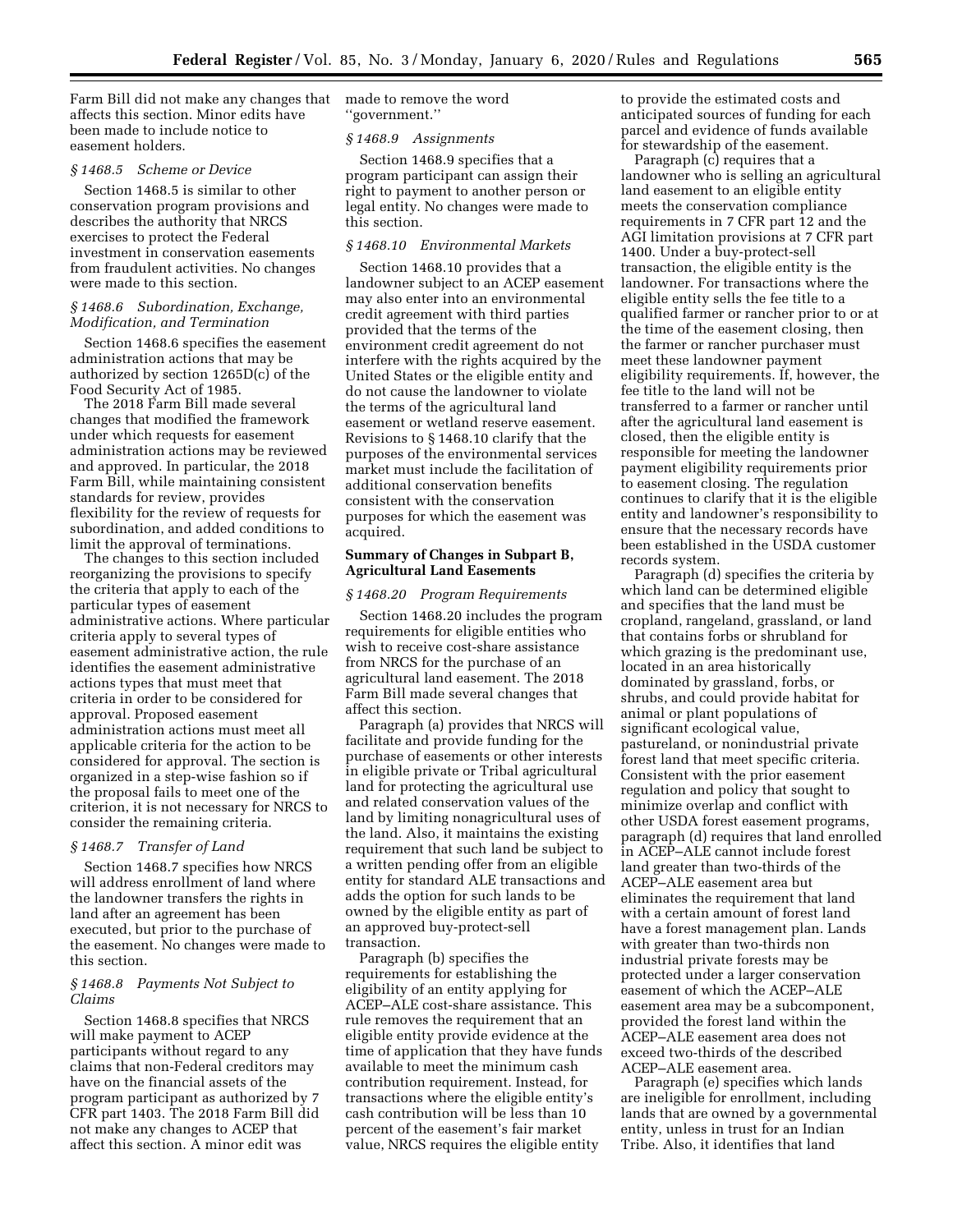owned by nongovernmental organizations whose purpose is to protect agricultural use and related conservation values are ineligible since such lands are already protected from conversion to agricultural use. To address buy-protect-sell transactions, paragraph (e)(3) has been revised to specify that eligible lands owned by the eligible entity on a transitional basis to secure an ALE on the land and to transfer fee title ownership to a farmer or rancher may be eligible for enrollment provided all other eligibility requirements are met.

The 2018 Farm Bill replaced the term ''proposed'' with ''permitted'' in the language about the types of rights-ofway, infrastructure development, or other adjacent land uses whose impacts may cause land to be considered ineligible. NRCS made a conforming change.

This rule adds paragraph (f) to specify additional eligibility requirements related to buy-protect-sell transactions. In addition to meeting the other eligibility requirements, to be eligible for enrollment under the complex and lengthy real estate transactions, the land must be subject to conditions that necessitate the transitional ownership by an eligible entity from fee title owner to only easement holder. The conditions may include an imminent threat of development as a result of which the existing landowner is unwilling to accept an offer for the purchase of an agricultural land easement from the eligible entity but is willing to sell the land to the eligible entity and the eligible entity intends to place an agricultural land easement on the property and ensure it is sold to a qualified farmer or rancher subject to the conditions of a buy-protect-sell transaction. When applying, the eligible entity must provide evidence of active purchase of the parcel, such as a valid purchase agreement, on land not owned by the eligible entity at the time of application.

### *§ 1468.21 Application Procedures*

Section 1468.21 specifies the application procedures that an entity must follow to have their application be considered for funding under ACEP– ALE. NRCS determines whether an applicant is eligible to participate in ACEP–ALE based on the criteria in § 1468.20. Paragraph (a) was revised to identify that additional application information may be required for buyprotect-sell transactions. Also, it was revised to simplify the regulation and remove matters of policy and administration.

## *§ 1468.22 Establishing Priorities, Ranking Considerations, and Application Selection*

Section 1468.22 specifies how parcels will be ranked for funding. The NRCS ranking system in each State incorporates national and State-specific criteria to rank, score, and prioritize each eligible parcel within the State. The 2018 Farm Bill allows NRCS to adjust the ALE ranking criteria to account for geographic differences if the adjustments meet ACEP purposes and continue to maximize the benefit of the Federal ACEP investment. The section provides flexibility to ensure that such adjustments to address geographic differences are available. In particular, the ranking system, incorporating both national and State criteria, enables NRCS to prioritize parcels that merit ACEP–ALE enrollment. The 2018 Farm Bill also changed certain requirements related to the eligible entity's contribution of cash to the non-Federal share for the purchase of the easement and the requirements for an ACEP–ALE plan. This rule revises the extent of the eligible entity's cash contribution is a National ranking criterion. Additionally, as revised, the regulation specifies that measures that will be used to maintain or increase agricultural viability, such as ACEP–ALE plans, may be a State ranking criterion. The benefits of these actions are now specified as attributes that may be considered as a matter of ranking in the prioritization of projects for selection for funding. Paragraph (g) was modified to simplify the regulation and remove matters of policy and administration.

### *§ 1468.23 ALE Agreements*

Section 1468.23 addresses the principal ACEP documents under which NRCS and an eligible entity identify how they will coordinate the activities needed for the eligible entity to purchase an agricultural land easement with ACEP cost-share assistance, including the respective rights, requirements, and responsibilities related to ACEP implementation under subpart B of the regulation. NRCS, on behalf of the CCC, enters into ALEagreements with eligible entities with parcels selected for funding. The section was revised for consistency with provisions of the 2018 Farm Bill for ALE-agreements.

## *§ 1468.24 Compensation and Funding for Agricultural Land Easements*

Section 1468.24 addresses the extent to which NRCS will provide financial assistance to an eligible entity for the purchase of an agricultural land

easement by the eligible entity. NRCS may provide a Federal share up to 50 percent of the approved fair market value of the agricultural land easement, and the eligible entity must provide a non-Federal share that is at least equivalent to that provided by NRCS.

While ACEP formerly required that an eligible entity contribute its own cash resources in an amount that was at least 50 percent of the amount contributed by NRCS, the 2018 Farm Bill removed the specific 50 percent eligible entity cash contribution requirement, and instead identifies permissible sources of the non-Federal share provided by the eligible entity. These sources include the eligible entity's own cash resources, a landowner charitable donation or qualified conservation contribution, certain easement acquisition costs incurred by the eligible entity, and other costs as determined by NRCS.

Paragraph (b) has been revised to remove the requirement for the eligible entity to contribute its own cash resources in an amount equal to 50 percent of the amount of the Federal share. Paragraph (b) also specifies the costs incurred by the eligible entity associated with securing a deed to the easement that may be included in the calculation of the non-Federal share and the source and limit of other costs that may be included in the calculation of the non-Federal share.

The 2018 Farm Bill removed the reference to the availability of waivers for grassland of special environmental significance since the specific eligible entity cash contribution requirement was removed. NRCS may now provide up to 75 percent of the fair market value of the agricultural land easement, and the eligible entity must provide the remainder as the non-Federal share through any of the specified sources. The ACEP regulation has been modified accordingly, to update the provisions related to grasslands of special environmental significance and to delete paragraph (b)(4) regarding projects of special significance.

NRCS may only provide ACEP–ALE cost-share funds in the form of financial assistance toward the cost of the agricultural land easement itself. The 2018 Farm Bill limited the technical assistance that may be provided by NRCS through ACEP–ALE funding related to planning on the agricultural land easement to the development of a conservation plan on highly erodible cropland. The section of the ACEP regulation has been revised accordingly.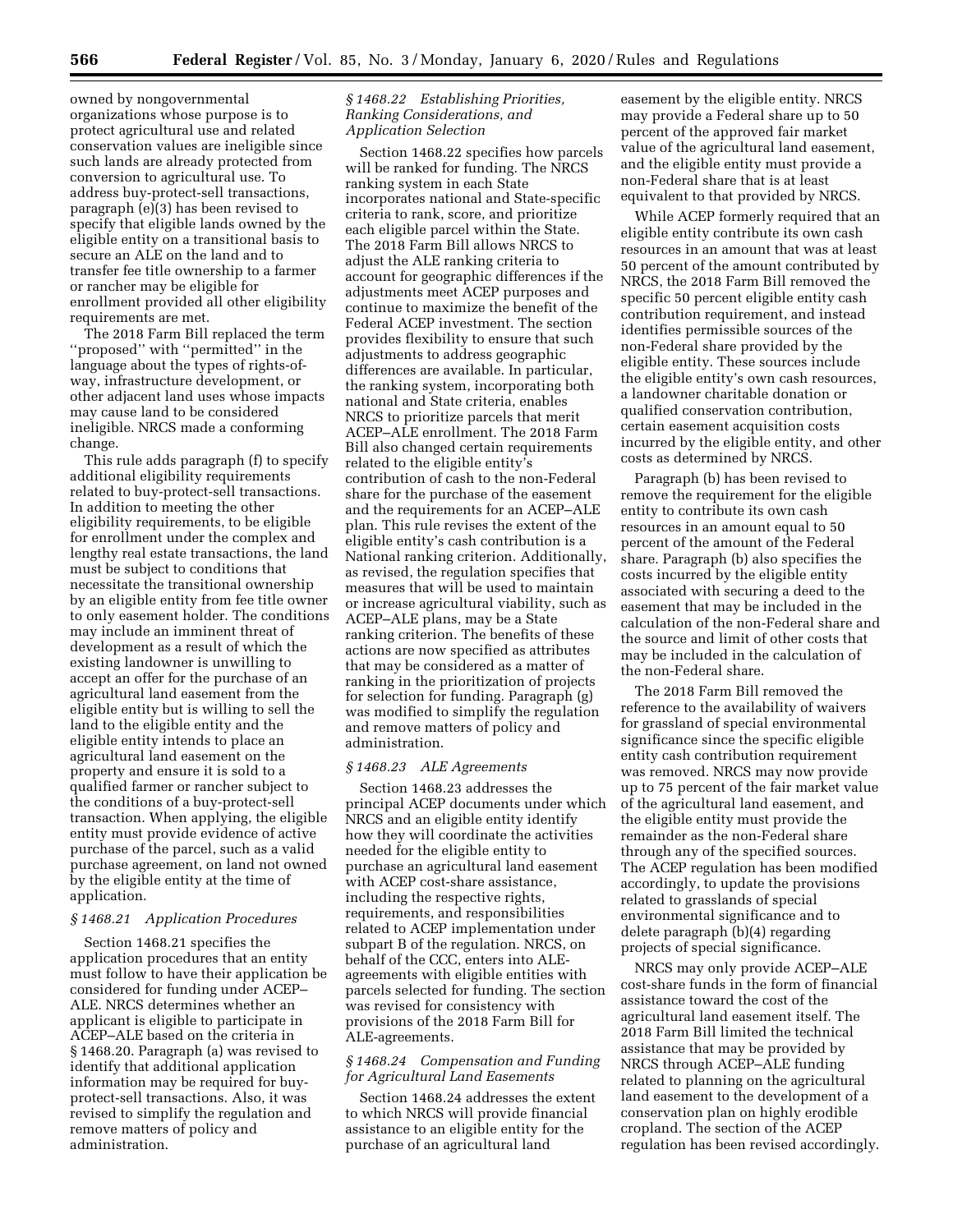## *§ 1468.25 Agricultural Land Easement Deeds*

Section 1468.25 addresses the minimum deed requirements for an easement transaction to receive ACEP– ALE assistance. In particular, the section specifies that in order for NRCS to provide cost-share assistance to an eligible entity, NRCS will ensure that the eligible entity will include in its easement deeds the terms and conditions necessary to ensure ACEP purposes and requirements are met. The 2018 Farm Bill changes the required and new permitted terms and conditions of agricultural land easement deeds used to specify the regulatory deed requirements.

Paragraph (d)(1) has been revised to incorporate the added specificity to the right of enforcement conveyed to NRCS under the terms of an agricultural land easement.

The requirement that the agricultural land easement be subject to an ACEP– ALE plan was removed.

Paragraph (d)(7) was added to specify the terms and conditions required by statute that must be addressed if the eligible entity chooses to allow subsurface mineral development on the land subject to the agricultural land easement. In particular, the 2018 Farm Bill specified criteria to ensure prohibitions on subsurface mineral development did not eliminate otherwise high value conservation lands from program eligibility. As identified in the Managers Report, the terms and conditions do not negate or supersede any other applicable laws, including State laws, which may otherwise apply to any mineral development activities but ensure the activity should be consistent with the conservation and agricultural purposes of the land and all provisions of the program,

The requirement for a conservation plan on highly erodible cropland was revised and moved to new paragraph  $(d)(9)$ .

Paragraph (d)(10) was added to specify that appropriate terms and conditions must be included in the easement deed to address items agreed to by the eligible entity as a matter of ranking and basis for selection for funding, such as an eligible entity agreement to develop and maintain an ACEP–ALE plan or provide a cash contribution toward the purchase of the easement.

Paragraph (d)(11) was added to provide that an eligible entity may include terms and conditions in the ALE deed that are intended to keep the land subject to the easement under farmer or rancher ownership.

### *§ 1468.26 Agricultural Land Easement Plans*

As discussed above, agricultural land easements enrolled under the 2018 Farm Bill are not required to be subject an ACEP–ALE plan. The stand-alone section regarding ACEP–ALE plans has been deleted. Applicable provisions related to the development of required conservation plans or the development of ACEP–ALE plans as agreed-to by the eligible entity are captured in other sections of the regulation.

### *§ 1468.26 Eligible Entity Certification*

Under ACEP, NRCS is required to establish a process under which eligible entities that meet established criteria may be certified and entered into longterm agreements for ACEP–ALE costshare assistance. This interim rule redesignates § 1468.27 as § 1468.26, and is revised as discussed in this section. As redesignated, § 1468.26, Eligible Entity Certification, provides that, at an eligible entity's request, the Chief will determine whether an eligible entity meets certifications requirements and if so, certify the entity. The 2018 Farm Bill expanded the way an eligible entity could demonstrate that they meet certification criteria. In particular, the 2018 Farm Bill provided that NRCS may certify an eligible entity that is either accredited by the Land Trust Accreditation Commission (or equivalent accrediting body) or is a State department of agriculture or other State agency with statutory authority for farm and ranch land protection, and that either of these types of entities has acquired at least 10 agricultural land easements under ACEP–ALE, or predecessor NRCS easement programs, and has successfully met, as determined by NRCS, its responsibilities under ALE-agreements. NRCS has incorporated the additional certification criteria and revised the criteria to require a minimum of 10 agricultural land easements under ACEP–ALE, or predecessor NRCS easement programs (FPP and FRPP), to be held by any eligible entity requesting certification, not just those that meet the new criteria introduced in the 2018 Farm Bill. Other paragraphs in the section were revised to simplify the existing regulation and remove matters of policy and administration.

### *§ 1468.27 Buy-Protect-Sell Transactions*

As discussed above, the 2018 Farm Bill added a new transaction type under ACEP–ALE for buy-protect-sell transactions. Section 1468.27 has been added to describe the form that buyprotect-sell transactions may take and to specify the requirements based on the specific buy-protect-sell transaction type. Buy-protect-sell transactions introduce an option under which NRCS may provide ACEP–ALE cost-share assistance for the purchase of an agricultural land easement on private or Tribal agricultural land owned on a transitional basis by an eligible entity when the ownership of that land will be timely transferred to a qualified farmer or rancher. Section 1468.27 specifies that there are two types of buy-protectsell transactions, pre-closing and postclosing transfers, which are differentiated based on the timing of the sale of the fee title interest in the land to a qualified farmer or rancher relative to the timing of securing the agricultural land easement. The regulation specifies the requirements and ALE-agreement terms that are applicable to both buyprotect-sell transaction types, and those that are applicable to the individual transaction types. For post-closing buyprotect-sell transactions, additional information will be required at the time of application and NRCS must determine whether the structure of the transaction as proposed by the eligible entity conforms with legal requirements prior to entering into an ALE-agreement for such transactions on a parcel determined to meet the requirements of part 1468.

#### *§ 1468.28 Violations and Remedies*

Section 1468.28 specifies the eligible entity's responsibilities to enforce the agricultural land easement's terms and conditions. Additionally, § 1468.28 specifies the circumstances under which NRCS may exercise its right of enforcement under ACEP–ALE, including its right of inspection.

The 2018 Farm Bill identified more specific conditions upon when NRCS could exercise the right of inspection on ACEP–ALE easements, requiring that the right of inspection could only be exercised if the holder of the easement fails to provide monitoring reports in a timely manner or NRCS has a reasonable and articulable belief that the terms and conditions of the easement have been violated. Prior to the inspection, NRCS will notify the eligible entity and the landowner of the inspection and provide a reasonable opportunity for the eligible entity and the landowner to participate in the inspection. These requirements have been incorporated into this section of the ACEP regulations and in the terms and conditions of the ALE-agreements. NRCS will continue to work with the eligible entity, including any easement holders subsequent to the eligible entity,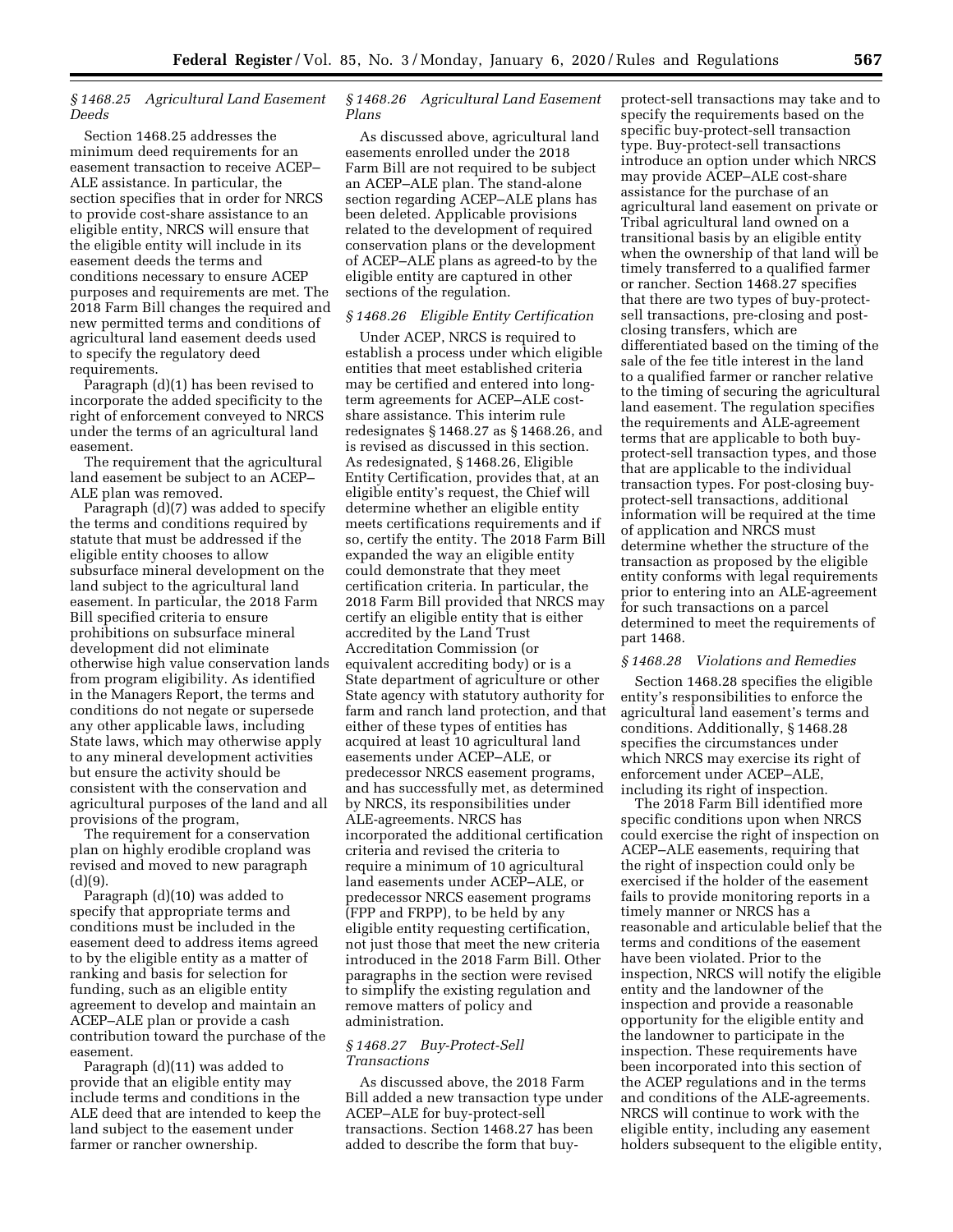to assist it in its responsibility to enforce the easement terms.

### **Summary of Changes in Subpart C, Wetland Reserve Easements**

#### *§ 1468.30 Program Requirements*

Section 1468.30 specifies the basic requirements for participation in ACEP through a wetland reserve easement, including landowner and land eligibility requirements. The 2018 Farm Bill increased the acres of total cropland in a county that may be subject to an ACEP–WRE easement to 15 percent. Paragraph (b)(1) has been revised accordingly. The 2018 Farm Bill removed the requirement for NRCS to seek input from the Secretary of the Interior at the local level in the determination of eligible land. Paragraph (e)(3) has been revised accordingly. The 2018 Farm Bill also made a slight adjustment to NRCS's consideration of the effects of onsite or offsite conditions that may interfere with the ability of the wetland functions and values to be successfully and costeffectively restored by changing the status of certain rights-of-way, infrastructure development, or other adjacent land uses whose impacts must be considered from ''proposed'' to ''permitted''. Paragraph (g)(6) has been revised accordingly.

### *§ 1468.31 Application Procedures*

Section 1468.31 specifies the application procedures for a landowner who wants to participate in ACEP–WRE. The 2018 Farm Bill did not make any changes to program implementation that affects this portion of the ACEP regulation.

## *§ 1468.32 Establishing Priorities, Ranking Consideration and Project Selection*

Section 1468.32 specifies the criteria NRCS will use to prioritize, rank, and select properties for enrollment in ACEP–WRE. Among the prioritization and ranking criteria, NRCS may consider the conservation benefits of obtaining an easement, the costeffectiveness of each easement, whether Federal funds are being leveraged, and the extent to which ACEP–WRE purposes would be achieved on the land.

The 2018 Farm Bill included water quality as an additional priority along with the priority placed on acquiring easements based on the value of the easement for protecting and enhancing habitat for migratory birds and other wildlife. While the ACEP regulation included benefits to water quality as a component of various existing ranking

criteria, the capacity of the wetland to improve water quality has been added in the regulation.

#### *§ 1468.33 Enrollment Process*

Section 1468.33 specifies the process that NRCS uses for handling applications once they have been selected for enrollment. Minor edits to improve accuracy and readability have been made in the section.

## *§ 1468.34 Compensation and Funding for Wetland Reserve Easements and 30- Year Contracts*

Section 1468.34 specifies how NRCS will determine the level of compensation that a landowner will receive in return for conveying a wetland reserve easement. ACEP–WRE easement compensation is based upon the lowest of the fair market value of the land, a geographic area rate cap, or landowner offer. No substantive changes have been made to this section and only minor edits have been made to improve its accuracy and readability.

### *§ 1468.35 Wetland Reserve Enhancement Partnerships (WREP)*

Section 1468.35 specifies how NRCS will implement a wetland reserve enhancement option with partners under ACEP–WRE. No changes were made in the section.

### *§ 1468.36 WRPO Payments*

Section 1468.36 specifies that NRCS will provide funds towards the wetland reserve plan of operations (WRPO) on land enrolled through a wetland reserve easement or 30-year contract. Minor edits to improve accuracy and readability have been made in the section.

## *§ 1468.37 Easement and 30-Year Contract Participation Requirements*

Section 1468.37 specifies requirements for ACEP–WRE participation. The 2018 Farm Bill addresses restoration and management within the easement and contract requirements. The section has been revised to conform with the 2018 Farm Bill provisions. The section also specifies that a landowner may be able to reserve grazing rights under a wetland reserve easement or 30-year contract if the reservation and use of the grazing rights is consistent with the historical natural uses of the land and long-term wetland protection and enhancement goals for which the easement or 30-year contract was established. The grazing rights are reserved to the landowner and are subject to a recorded exhibit to the deed that outlines the purposes and

limitations of the grazing. Additionally, the grazing must comply with a WRPO. As a matter of existing ACEP policy, the WRPO may include a grazing management plan, which is updated as necessary. The 2018 Farm Bill added a specific reference to the grazing management plan and identified that the plan may be reviewed and modified as necessary, at least every 5 years. This section has been revised to incorporate this change.

### *§ 1468.38 Development and Revision of the WRPO and Associated Compatible Use Authorizations*

The section specifies that WRPO is developed and updated by NRCS, in consultation with the State technical committee, with consideration of available site-specific technical input from the U.S. Fish and Wildlife Service (FWS) at the local level and others as appropriate. NRCS specifies in WRPO the manner in which land enrolled through a wetland reserve easement or 30-year contract will be restored, protected, enhanced, maintained, managed, and monitored to accomplish ACEP–WRE goals.

Paragraph (c) has been added to the section to more specifically identify the activities identified in the 2018 Farm Bill that should be addressed in the WRPO.

The 2018 Farm Bill included new provisions related to the evaluation and authorization of compatible uses on the easement area. The new provisions have been added to the section. Specifically, paragraph (d) provides that in evaluating and considering compatible uses NRCS will consider whether the use will facilitate the practical administration and management of the easement or contract area and ensure that the use furthers the functions and values for which the land was enrolled.

The section also specifies that the authorization of a compatible use is a determination made by NRCS, in its sole discretion, and that all compatible use authorizations are time-limited and may be modified or rescinded at any time. Compatible use authorizations issued by NRCS do not vest any right of any kind to the landowner.

#### *§ 1468.39 Violations and Remedies*

Section 1468.39 specifies how NRCS will address violations of a wetland reserve easement or 30-year contract.

## **Effective Date, Notice and Comment, and Paperwork Reduction Act**

In general, the Administrative Procedure Act (APA) (5 U.S.C. 553) requires that a notice of proposed rulemaking be published in the **Federal**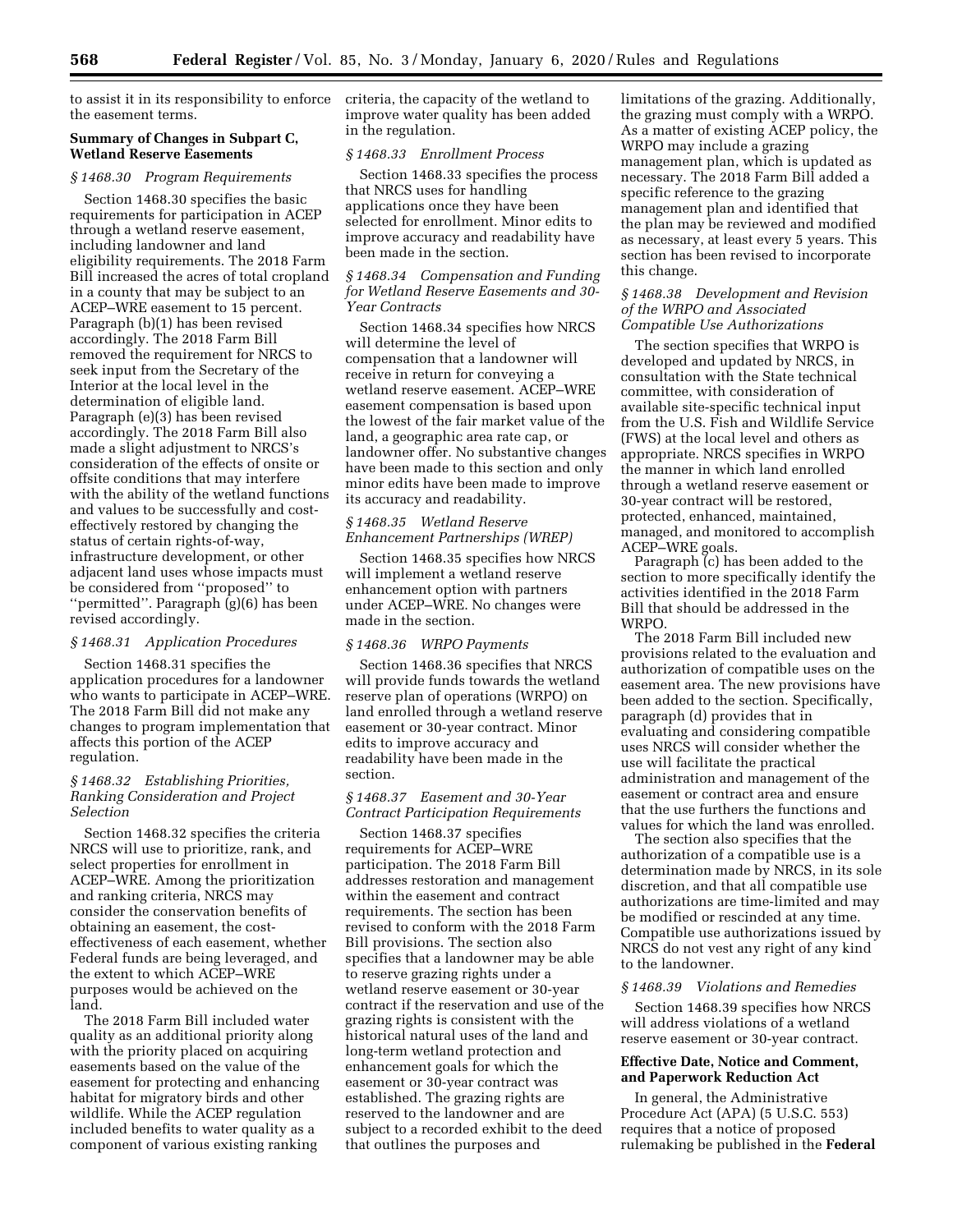**Register** and interested persons be given an opportunity to participate in the rulemaking through submission of written data, views, or arguments with or without opportunity for oral presentation, except when the rule involves a matter relating to public property, loans, grants, benefits, or contracts. This rule involves matters relating to benefits and therefore is exempt from the APA requirements. Further, the regulations to implement the programs of chapter 58 of title 16 of the U.S. Code, as specified in 16 U.S.C. 3846, and the administration of those programs, are:

• To be made as an interim rule effective on publication, with an opportunity for notice and comment, • Exempt from the Paperwork

Reduction Act (44 U.S.C. ch. 35), and

• To use the authority under 5 U.S.C. 808 related to Congressional review and any potential delay in the effective date.

For major rules, the Congressional Review Act requires a delay in the effect date of 60-days after publication to allow for Congressional Review. This rule is major under the Congressional Review Act, as defined by 5 U.S.C. 804(2). The authority in 5 U.S.C. 808 provides that when an agency finds for good cause that notice and public procedure are impracticable, unnecessary, or contrary to the public interest, that the rule may take effect at such time as the agency determines. Due to the nature of the rule, the mandatory requirements of the 2018 Farm Bill, and the need to implement the ACEP regulations expeditiously to provide assistance to producers, NRCS and CCC find that notice and public procedure are contrary to the public interest. Therefore, even though this rule is a major rule for purposes of the Congressional Review Act of 1996, NRCS and CCC are not required to delay the effective date for 60 days from the date of publication to allow for Congressional review. Therefore, this rule is effective on the date of publication in the **Federal Register**.

NRCS invites interested persons to participate in this rulemaking by submitting written comments or views about the changes made by this interim rule. The most helpful comments reference a specific portion of the regulation, explain the reason for any recommended changes, and include supporting data and references to relevant section of either the 2018 Farm Bill or the 1985 Farm Bill. NRCS specifically seeks public comment on recommendations to streamline access to the program and input on new or existing ranking criteria that would assist NRCS in selecting projects that

best further ACEP purposes. All comments received on or before the closing date for comments will be considered. NRCS will review and respond to the public comments in the ACEP final rule.

### **Executive Orders 12866, 13563, 13771, and 13777**

Executive Order 12866, ''Regulatory Planning and Review,'' and Executive Order 13563, ''Improving Regulation and Regulatory Review,'' direct agencies to assess all costs and benefits of available regulatory alternatives and, if regulation is necessary, to select regulatory approaches that maximize net benefits (including potential economic, environmental, public health and safety effects, distributive impacts, and equity). Executive Order 13563 emphasized the importance of quantifying both costs and benefits, of reducing costs, of harmonizing rules, and of promoting flexibility. Executive Order 13777, ''Enforcing the Regulatory Reform Agenda,'' established a federal policy to alleviate unnecessary regulatory burdens on the American people.

The Office of Management and Budget (OMB) designated this interim rule, with request for comment, a significant under Executive Order 12866, and therefore, OMB has reviewed this rule. The costs and benefits of this rule are summarized at the end of this preamble. The full cost benefit analysis is available on *[www.regulations.gov.](http://www.regulations.gov)* 

Executive Order 13771, ''Reducing Regulation and Controlling Regulatory Costs,'' requires that, in order to manage the private costs required to comply with federal regulations that for every new significant or economically significant regulation issued, the new costs must be offset by the elimination of at least two prior regulations. The OMB guidance in M–17–21, dated April 5, 2017, specifies that ''transfer rules'' are not covered by Executive Order 13771. If any of the increases in flexibilities for program participants results in cost-savings, they will be considered deregulatory and will be accounted for under Executive Order 13771 when the rule is finalized.

### **Clarity of the Regulation**

Executive Order 12866, as supplemented by Executive Order 13563, requires each agency to write all rules in plain language. In addition to your substantive comments on this rule, we invite your comments on how to make the rule easier to understand. For example:

• Are the requirements in the rule clearly stated? Are the scope and intent of the rule clear?

• Does the rule contain technical language or jargon that is not clear?

• Is the material logically organized? • Would changing the grouping or order of sections or adding headings make the rule easier to understand?

• Could we improve clarity by adding tables, lists, or diagrams?

• Would more, but shorter, sections be better? Are there specific sections that are too long or confusing?

• What else could we do to make the rule easier to understand?

## **Regulatory Flexibility Act**

The Regulatory Flexibility Act generally requires an agency to prepare a regulatory analysis of any rule whenever an agency is required by the Administrative Procedure Act or any other law to publish a proposed rule, unless the agency certifies that the rule will not have a significant economic impact on a substantial number of small entities. This rule is not subject to the Regulatory Flexibility Act because CCC is not required by the Administrative Procedure Act or any law to publish a proposed rule for this rulemaking. Despite the Regulatory Flexibility Act not applying to this rule, the action only affects those entities who voluntarily participate in ACEP and in doing so receive its benefits. Compliance with the provisions of ACEP regulations is only required for those entities who choose to participate in this voluntary program.

## **Environmental Review**

The environmental impacts of this rule have been considered in a manner consistent with the provisions of the National Environmental Policy Act (NEPA), the regulations of the Council on Environmental Quality (40 CFR parts 1500–1508), and the NRCS regulations for compliance with NEPA (7 CFR part 650). A draft programmatic EA has been prepared in association with this rulemaking. The analysis has determined there will not be a significant impact to the human environment and as a result, an Environmental Impact Statement (EIS) is not required to be prepared (40 CFR part 1508.13). The draft EA and FONSI are available for review and comment for 30 days from the date of publication of this interim rule in the **Federal Register**. NRCS will consider this input and determine whether there is any new information provided that is relevant to environmental concerns and bearing on the proposed action or its impacts that warrant supplementing or revising the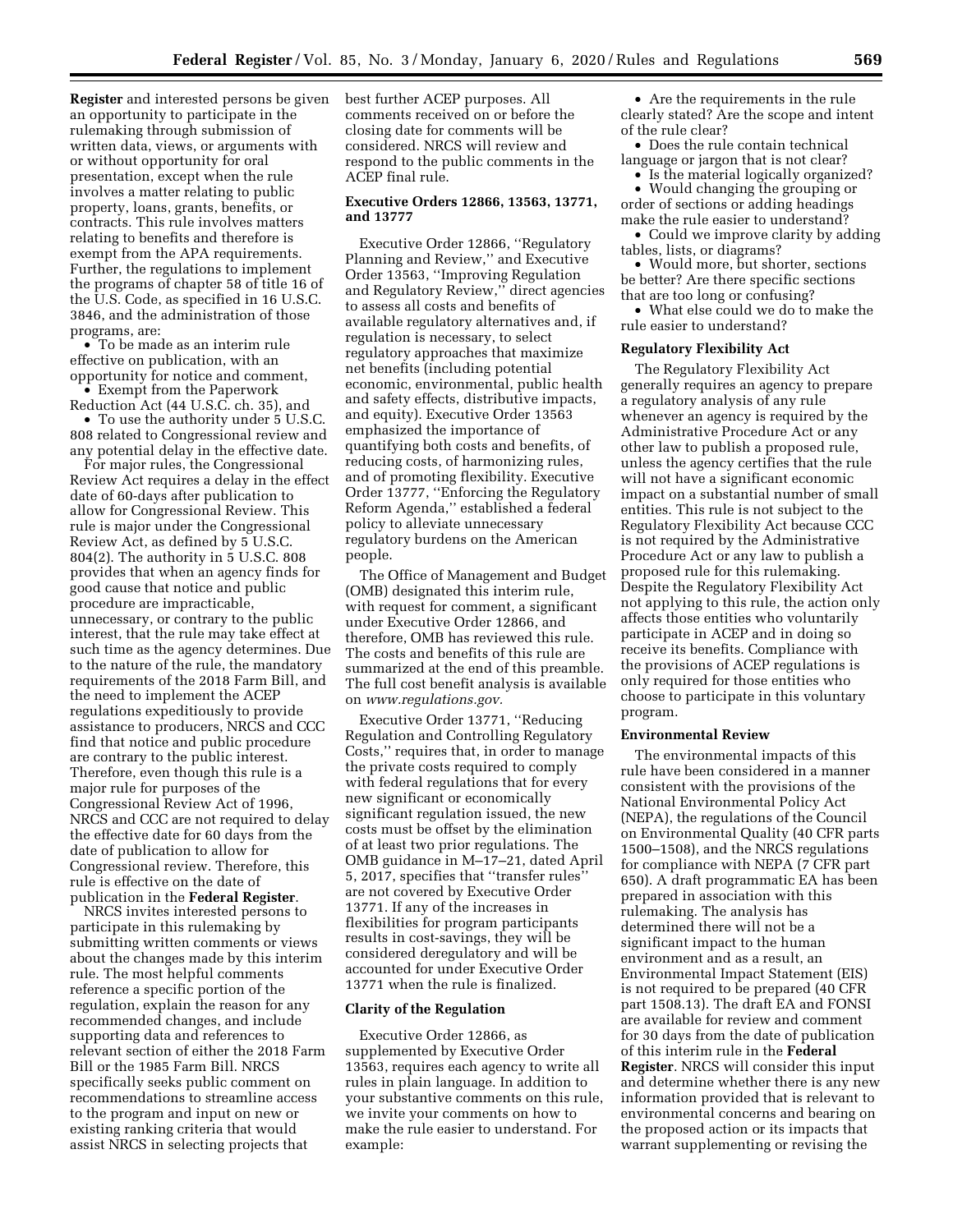current available draft of the ACEP EA and FONSI.

# **Executive Order 12372**

Executive Order 12372,

''Intergovernmental Review of Federal Programs,'' requires consultation with State and local officials that would be directly affected by proposed federal financial assistance. The objectives of the Executive order are to foster an intergovernmental partnership and a strengthened Federalism, by relying on State and local processes for State and local government coordination and review of proposed Federal financial assistance and direct Federal development. For reasons specified in the final rule related notice regarding 7 CFR part 3015, subpart V (48 FR 29115, June 24, 1983), the programs and activities in this rule are excluded from the scope of Executive Order 12372.

### **Executive Order 12988**

This rule has been reviewed under Executive Order 12988, ''Civil Justice Reform.'' This rule will not preempt State or local laws, regulations, or policies unless they represent an irreconcilable conflict with this rule. This rule will not have retroactive effect. Before any judicial actions may be brought regarding the provisions of this rule, the administrative appeal provisions of 7 CFR part 11 are to be exhausted.

#### **Executive Order 13132**

This rule has been reviewed under Executive Order 13132, ''Federalism.'' The policies contained in this rule do not have any substantial direct effect on States, on the relationship between the Federal Government and the States, or on the distribution of power and responsibilities among the various levels of government, except as required by law. Nor does this rule impose substantial direct compliance costs on State and local governments. Therefore, consultation with the States is not required.

#### **Executive Order 13175**

This rule has been reviewed in accordance with the requirements of Executive Order 13175, ''Consultation and Coordination with Indian Tribal Governments.'' Executive Order 13175 requires federal agencies to consult and coordinate with Tribes on a government-to-government basis on policies that have Tribal implications, including regulations, legislative comments or proposed legislation, and other policy statements or actions that have substantial direct effects on one or more Indian Tribes, on the relationship

between the Federal Government and Indian Tribes or on the distribution of power and responsibilities between the Federal Government and Indian Tribes.

The USDA's Office of Tribal Relations (OTR) has assessed the impact of this rule on Indian Tribes and determined that this rule has significant Tribal implication that require ongoing adherence to Executive Order 13175. Tribal consultation for this rule was included in the 2018 Farm Bill Tribal consultation held on May 1, 2019, at the National Museum of the American Indian, in Washington, DC. The portion of the Tribal consultation relative to this rule was conducted by Bill Northey, USDA Under Secretary for the Farm Production and Conservation mission area, as part of the Title II session. There were no specific comments from Tribes on the rule during the Tribal consultation. If a Tribe requests additional consultation, NRCS will work with OTR to ensure meaningful consultation is provided where changes, additions, and modifications identified in this rule are not expressly mandated by law.

Separate from Tribal consultation, communication, and outreach efforts are in place to assure that all producers, including Tribes (or their members), are provided information about the regulation changes. Specifically, NRCS obtains input through Tribal Conservation Advisory Councils. A Tribal Conservation Advisory Council may be an existing Tribal committee or department and may also constitute an association of member Tribes organized to provide direct consultation to NRCS at the State, regional, and national levels to provide input on NRCS rules, policies, programs, and impacts on Tribes. Tribal Conservation Advisory Councils provide a venue for agency leaders to gather input on Tribal interests. Additionally, NRCS will be holding several sessions with Indian Tribes and Tribal entities across the country in fiscal year 2019 to describe the 2018 Farm Bill changes to NRCS conservation programs, obtain input about how to improve Tribal and Tribal member access to NRCS conservation assistance, and make any appropriate adjustments to the regulations that will foster such improved access.

## **The Unfunded Mandates Reform Act of 1995**

Title II of the Unfunded Mandates Reform Act of 1995 (UMRA), requires Federal agencies to assess the effects of their regulatory actions on State, local, and Tribal Governments or the private sector. Agencies generally must prepare a written statement, including a cost

benefits analysis, for proposed and final rules with Federal mandates that may result in expenditures of \$100 million or more in any 1 year for State, local or Tribal governments, in the aggregate, or to the private sector. UMRA generally requires agencies to consider alternatives and adopt the more cost effective or least burdensome alternative that achieves the objectives of the rule. This rule contains no federal mandates, as defined under Title II of UMRA, for State, local, and Tribal Governments or the private sector. Therefore, this rule is not subject to the requirements of UMRA.

### **Federal Assistance Programs**

The title and number of the Federal Domestic Assistance Programs in the Catalog of Federal Domestic Assistance to which this rule applies is 10.931— Agricultural Conservation Easement Program.

# **E-Government Act Compliance**

NRCS and CCC are committed to complying with the E-Government Act, to promote the use of the internet and other information technologies to provide increased opportunities for citizen access to Government information and services, and for other purposes.

### **Cost Benefit Analysis Summary**

For ACEP, NRCS provides technical and financial assistance to help customers (farmers, ranchers, landowners, and other land users) address natural resource concerns. As discussed above, ACEP has two distinct components:

• The ALE component protects the agricultural use, future viability, and conservation values of eligible land by limiting non-agricultural uses of that land or protects grazing uses and related conservation values by restoring or conserving eligible land; and

• The WRE component restores, protects, and enhances wetlands.

The 2018 Farm Bill included mandatory changes to ACEP that NRCS must implement and changes over which NRCS has some discretion. Additionally, NRCS continues to have discretion over other program aspects that were unchanged by the 2018 Farm Bill, such as the allocation of funds. Together, these various changes and discretionary provisions may affect ACEP costs and the resulting impacts on natural resource concerns, but those changes are expected to be small. Because ACEP is voluntary, it does not impose any burden upon agricultural landowners who choose not to participate.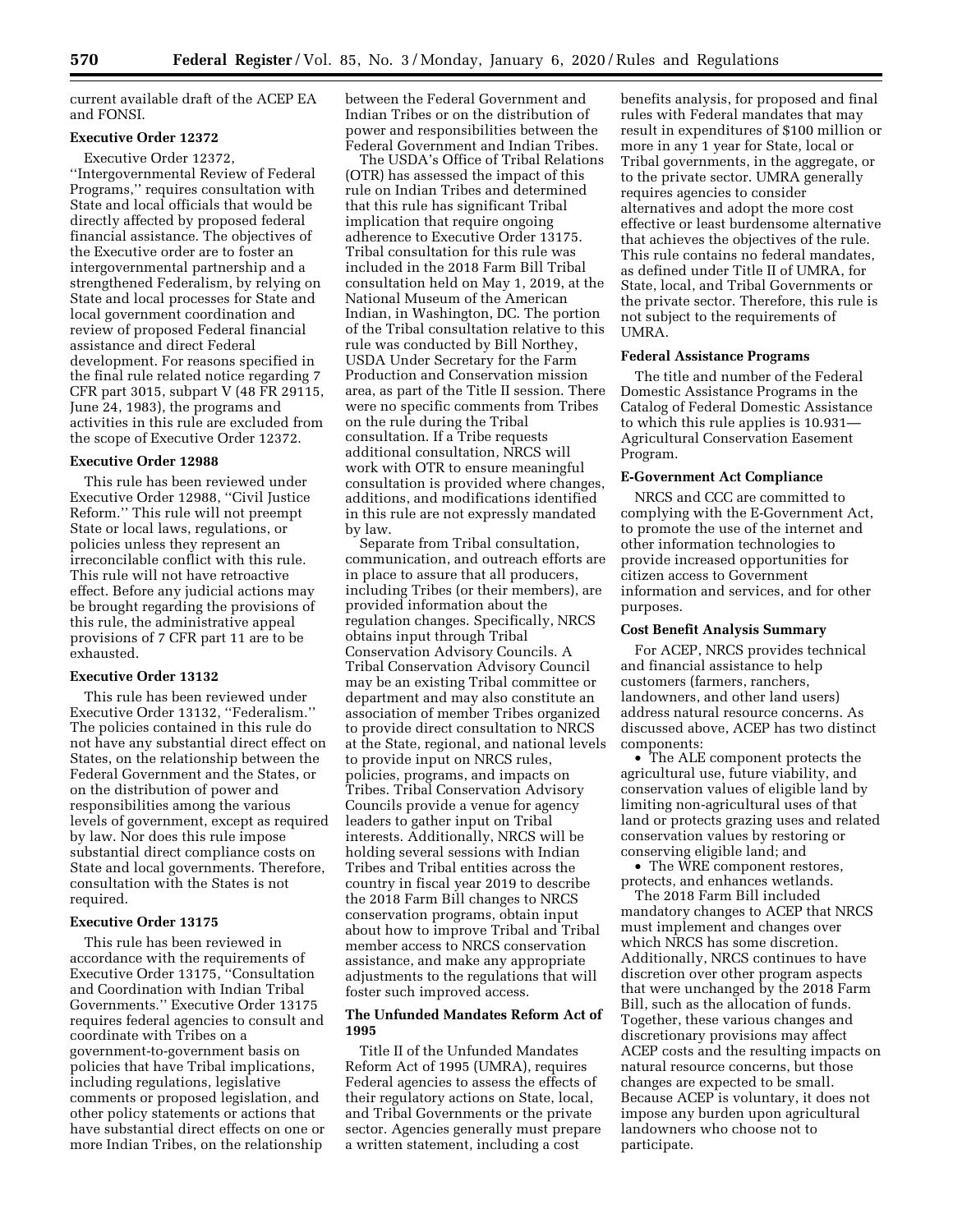One of the most significant ACEP changes in the 2018 Farm Bill is to the existing contribution requirements for the non-Federal share under ACEP– ALE. This change adds flexibility for eligible entities to meet the non-Federal share requirement by no longer specifying a minimum cash contribution amount to be provided by the eligible entity and allowing the total of the non-Federal share to be comprised of a charitable donation or qualified conservation contribution from the private landowner. It also includes provisions for costs related to securing the easement to be included in the calculation of the non-Federal share.

There are 6 states and 1 territory (Alabama, Arkansas, Hawaii, Louisiana, Missouri, North Dakota, and Puerto Rico) that currently have no enrollment in ACEP–ALE. This may have been due to a lack of available financial resources for an eligible entity to meet the minimum cash contribution requirement or may be due to a lack of entities that meet the eligibility requirements to participate in ACEP– ALE. The changes to the non-Federal share requirements may result in increased ACEP–ALE enrollments in areas where enrollment has been limited due to a lack of financial resources available for entities that meet the ACEP–ALE eligibility requirements. To address these changes, this rule has eliminated a specified minimum cash contribution amount and incorporated provisions for considering costs related to securing the easement. These changes are applicable to all eligible entities in all States and as a result, it is anticipated that the amount of the Federal contribution toward ACEP–ALE easements will increase by 8 to10 percent.

Another change under the 2018 Farm Bill provides the Secretary with authority to enter into legal arrangements with eligible entities to conduct buy-protect-sell transactions under ACEP–ALE. In specific instances, NRCS may provide ACEP–ALE costshare assistance to an eligible entity for the purchase of an agricultural land easement on private or Tribal agricultural land owned on a transitional basis by an eligible entity when the ownership of that land will be timely transferred to a qualified farmer or rancher. Buy-protect-sell transactions are intended to help farmers and ranchers acquire agricultural land they could not otherwise afford and to protect agricultural land that may have otherwise been developed or removed from agricultural production.

NRCS continues to have the discretion to rank and prioritize projects

and to select individual applications based on their ability to achieve ACEP purposes and to assess and determine the appropriate allocation of funds for the acquisition of agricultural land and wetland easements. The 2018 Farm Bill does not identify enrollment level requirements between ACEP–WRE and ACEP–ALE. The relative emphasis NRCS places on these two program components depends on State and national priorities, environmental impacts, and local demand. It is anticipated that enrollment in ACEP will be consistent with historic enrollment trends.

### **List of Subjects in 7 CFR Part 1468**

Agricultural, Flood Plains, Grazing lands, Natural resources, Soil conservation, and Wildlife.

■ For the reasons explained above, CCC revises 7 CFR part 1468 to read as follows:

#### **PART 1468—AGRICULTURAL CONSERVATION EASEMENT PROGRAM**

#### **Subpart A—General Provisions**

Sec.

- 1468.1 Applicability.
- 1468.2 Administration.
- 1468.3 Definitions.
- 1468.4 Appeals.
- 1468.5 Scheme or device.<br>1468.6 Subordination. exc Subordination, exchange,
- modification, and termination.<br>1468.7 Transfer of land. Transfer of land.
- 1468.8 Payments not subject to claims.
- 1468.9 Assignments.
- 1468.10 Environmental markets.

#### **Subpart B—Agricultural Land Easements**

- 1468.20 Program requirements.
- 1468.21 Application procedures.
- 1468.22 Establishing priorities, ranking considerations, and project selection.
- 1468.23 ALE-agreements.
- 1468.24 Compensation and funding for agricultural land easements.<br>1468.25 Agricultural land easer
- Agricultural land easement deeds.
- 1468.26 Eligible entity certification.
- 1468.27 Buy-Protect-Sell transactions.<br>1468.28 Violations and remedies.
- Violations and remedies.

## **Subpart C—Wetland Reserve Easements**

- 1468.30 Program requirements.<br>1468.31 Application procedure
- Application procedures.
- 1468.32 Establishing priorities, ranking consideration, and project selection.
- 1468.33 Enrollment process.
- 1468.34 Compensation for easements and 30-year contracts.
- 1468.35 Wetland Reserve Enhancement Partnerships.
- 1468.36 WRPO payments.
- 1468.37 Easement and 30-year contract participation requirements.
- 1468.38 Development and revision of the WRPO and associated compatible use authorizations.
- 1468.39 Violations and remedies.

**Authority:** 15 U.S.C. 714b and 714c; 16 U.S.C. 3865–3865d.

### **Subpart A—General Provisions**

#### **§ 1468.1 Applicability.**

(a) The regulations in this part set forth requirements, policies, and procedures for implementation of the Agricultural Conservation Easement Program (ACEP) administered by the Natural Resources Conservation Service (NRCS). ACEP purposes include:

(1) Combining the purposes and coordinating the functions of the Wetlands Reserve Program established under section 1237, the Grassland Reserve Program established under section 1238N, and the Farmland Protection Program established under section 1238I, as such sections were in effect on the day before the date of enactment of the Agricultural Act of 2014;

(2) Restoring, protecting, and enhancing wetlands on eligible land;

(3) Protecting the agricultural use and future viability, and related conservation values, of eligible land by limiting nonagricultural uses of that land that negatively affect the agricultural uses and conservation values; and

(4) Protecting grazing uses and related conservation values by restoring or conserving eligible land.

(b) The NRCS Chief may implement ACEP in any of the 50 States, the District of Columbia, Commonwealth of Puerto Rico, Guam, the Virgin Islands of the United States, American Samoa, and the Commonwealth of the Northern Mariana Islands.

(c) Subpart B of this part sets forth additional requirements, policies, and procedures for implementation of the Agricultural Land Easements (ALE) component of ACEP.

(d) Subpart C of this part sets forth additional requirements, policies, and procedures for the Wetland Reserve Easement (WRE) component of ACEP.

(e) Easement lands previously enrolled under the predecessor programs Farm and Ranch Lands Protection Program (7 CFR part 1491), the Grassland Reserve Program (7 CFR part 1415), and the Wetlands Reserve Program (7 CFR part 1467) are considered enrolled in ACEP. Existing easements and agreements remain valid and enforceable, and subject to the legal framework in place at the time of enrollment, except that the long-term stewardship and management of these easements, and any ACEP funding made available for implementation, will be in accordance with this part.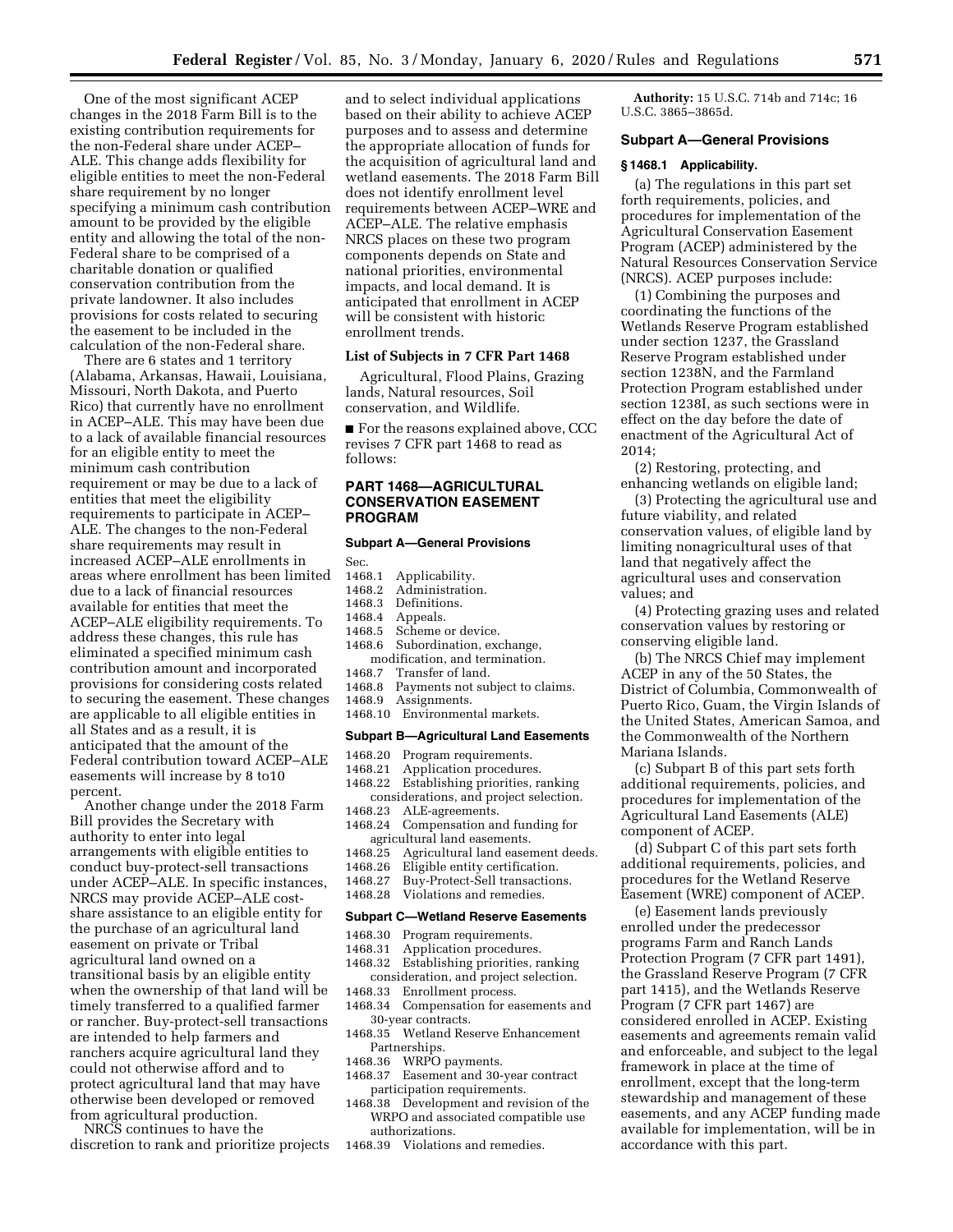#### **§ 1468.2 Administration.**

(a) The regulations in this part will be administered under the general supervision and direction of the NRCS Chief.

(b) NRCS may seek advice from the State technical committee on considerations relating to implementation and technical aspects of the program, such as identification of lands of statewide importance or special significance, review of State-level geographic area rate caps, development of ranking criteria, wetland restoration objectives, management considerations, including compatible use criteria, or related technical matters.

(c) NRCS may obtain input from Federal or State agencies, conservation districts, or other organizations in program administration. No determination by these agencies or organizations will compel NRCS to take any action which NRCS determines does not serve the purposes of the program established by this part.

(d) Applications may be submitted on a continuous basis or in response to specific program solicitations. NRCS may announce one or more application cut-off dates for funding consideration within a given fiscal year.

(e) The Chief may allocate funds for purposes related to: Encouraging enrollment by beginning farmers or ranchers, socially disadvantaged farmers or ranchers, limited resource farmers or ranchers, Indian Tribes, and veteran farmers or ranchers as authorized by 16 U.S.C. 3844; implementing landscape and related initiatives, special pilot programs for easement management and monitoring; agreements with other agencies and organizations to assist with program implementation; coordination of easement enrollment across State boundaries; coordination of the development of easement plans for ACEP–WRE or conservation plans for ACEP–ALE; or for other goals of the ACEP found in this part.

(f) NRCS may delegate at any time its ACEP–WRE monitoring or management responsibilities to conservation organizations that have appropriate authority, expertise and technical and financial resources, as determined by NRCS, to carry out such delegated responsibilities.

(g) NRCS may delegate at any time its ACEP–WRE monitoring, management, or enforcement responsibilities to other Federal or State agencies that have the appropriate authority, expertise, and technical and financial resources, as determined by NRCS, to carry out such delegated responsibilities.

(h) For ACEP–ALEs, the easement holder is responsible to ensure the

easement is monitored on an annual basis and to provide annually to NRCS a monitoring report. For ACEP–WREs, NRCS or its delegate, is responsible to monitor the easement on an annual basis and comply with applicable reporting requirements.

(i) No delegation in the administration of this part to lower organizational levels will preclude the Chief from making any determinations under this part, redelegating to other organizational levels, or from reversing or modifying any determination made under this part.

(j) The Chief may modify or waive nonstatutory, discretionary provisions of this part if the Chief determines the waiver of such discretionary provision is necessary to further the purposes of ACEP as part of an ACEP–ALE buyprotect-sell transaction or under the ACEP–WRE wetland reserve enhancement partnership option. The waiver must further ACEP purposes and be consistent with the specific ACEP– WRE or ACEP–ALE conservation purposes and objectives. No waiver will result in reducing the quality of wetland functions and values restored under ACEP–WRE, or the protection of agricultural viability under ACEP–ALE.

(k) To assist in ACEP implementation the Chief may also waive the applicability of the adjusted gross income limitation as authorized by section 1001D(b)(3) of the Food Security Act of 1985 for participating landowners if the Chief determines that environmentally sensitive land of special significance would be protected as a result of such waiver.

#### **§ 1468.3 Definitions.**

The definitions in this section apply to this part, and all documents issued in accordance with this part, unless specified otherwise:

*30-year Contract* means an ACEP– WRE contract that is for a duration of 30 years and is limited to acreage owned by Indian Tribes.

*Access* means legal and physical ingress and egress to the entire easement area over adjacent or contiguous lands for the exercise of any of the rights or interests under the easement for the duration of its term for the purposes of the program. Access for easement enrollments must be described in the easement deed.

*Acreage owned by Indian Tribes*  means lands held in private ownership by an Indian Tribe or individual Tribal member and lands held in trust by a native corporation, Tribe, or the Bureau of Indian Affairs. This land may be also be referred to as ''Tribal land.''

*Agreement* means the document that specifies the rights, requirements, and

responsibilities of NRCS and any persons, legal entities, or eligible entities participating in the program or any document that authorizes the transfer of assistance between NRCS and a third party for provision of authorized goods and services associated with program implementation. Agreements may include but are not limited to an agreement to purchase, an ALEagreement, a buy-protect-sell arrangement, a wetland reserve easement restoration agreement, a cooperative agreement, a grant agreement, a partnership agreement, or an interagency agreement.

*Agreement to purchase* means the legal document that is the equivalent of a real estate purchase and sale contract. The landowner signs the agreement to purchase, which is the authorization for NRCS to proceed with the ACEP–WRE acquisition process.

*Agricultural commodity* means any agricultural commodity planted and produced in a State by annual tilling of the soil, including tilling by one-trip planters or sugarcane planted and produced in a State.

*Agricultural land easement* means an easement or other interest in eligible land that is conveyed for the purposes of protecting natural resources and the agricultural nature of the land, and of promoting agricultural viability for future generations, and permits the landowner the right to continue agricultural production and related uses.

*Agricultural land easement plan*  means a document developed by the eligible entity that describes the activities which promote the long-term viability of the land to meet the purposes for which the easement was acquired. An agricultural land easement plan includes a description of the farm or ranch management system and the natural resource concerns on the land, describes the conservation measures and practices that may be implemented to address applicable resource concerns for which the easement was enrolled, and incorporates by reference any component plans such as a grasslands management plan, forest management plan, or conservation plan as defined in this part.

*Agricultural uses* means those activities defined by a State's farm or ranch land protection program or where no program exists, by the State agricultural use tax assessment program. However, if NRCS determines that a State definition of agricultural use is so broad that an included use would constitute a violation of Federal law, limit future agricultural viability, degrade soils or the agricultural nature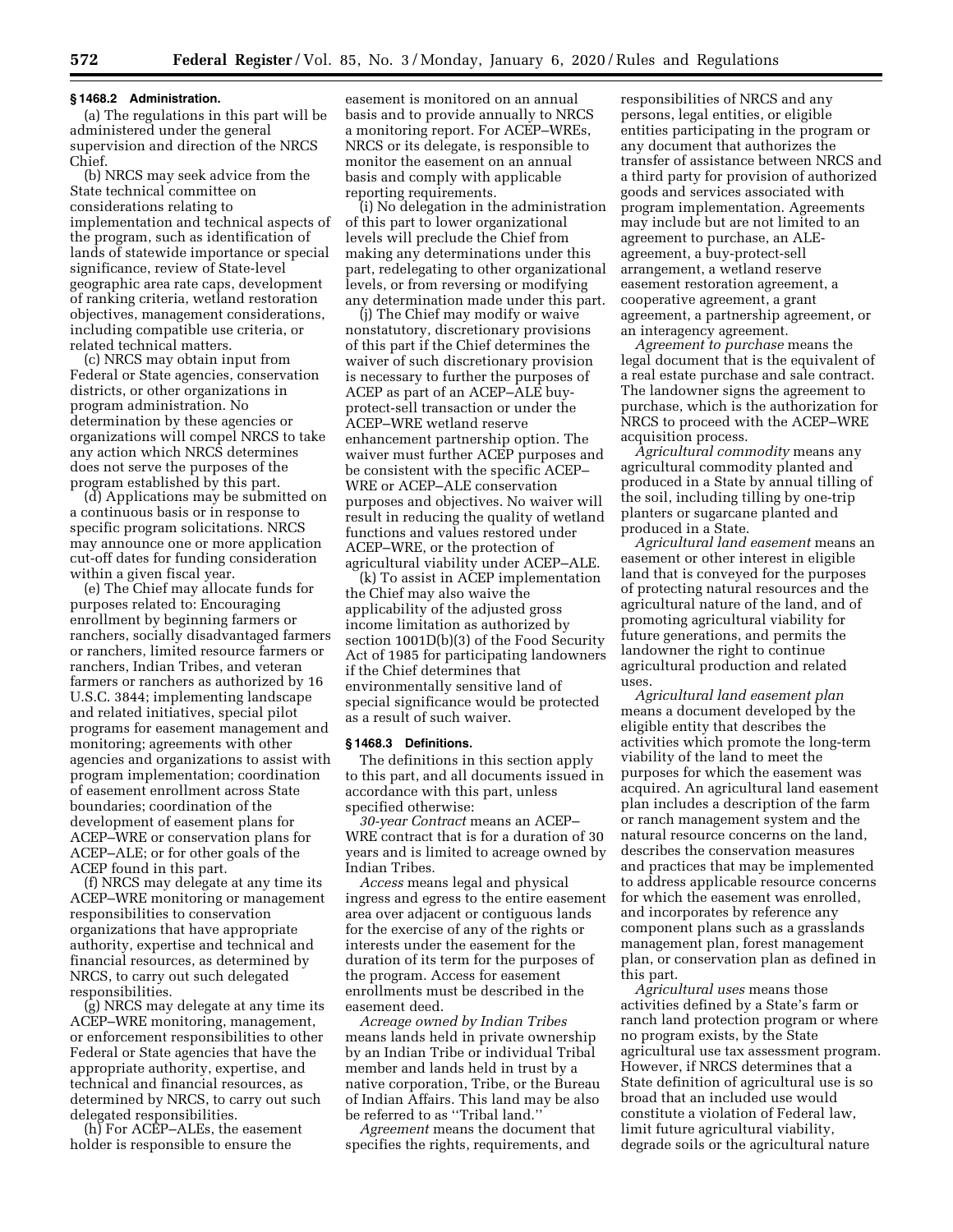of the land or the related natural resources, NRCS reserves the right to impose greater deed restrictions on the property to be subject to an agricultural land easement. These deed restrictions would narrow the State definition of agricultural use in order to meet Federal law, or to protect soils, the agricultural nature of the land, or related natural resources.

*ALE-agreement* means the document that outlines the rights, requirements, roles, and responsibilities of NRCS and eligible entities participating in the program under subpart B, including cost-share payment provisions.

*At-risk species* means any plant or animal species listed as threatened or endangered; proposed or candidate for listing under the Endangered Species Act; a species listed as threatened or endangered under State law or Tribal law on Tribal land; State or Tribal land species of conservation concern; or other plant or animal species or community, as determined by the State conservationist, with advice from the State technical committee or Tribal Conservation Advisory Council, that has undergone, or is likely to undergo, population decline and may become imperiled without direct intervention.

*Beginning farmer or rancher* means a person, Indian Tribe, Tribal corporation, or legal entity who:

(1) Has not operated a farm or ranch, or non-industrialized private forest land (NIPF), or who has operated a farm or ranch or NIPF for not more than 10 consecutive years. This requirement applies to all members of an entity who will materially and substantially participate in the operation of the farm or ranch or NIPF.

(2) In the case of an individual, individually, or with the immediate family, material and substantial participation requires that the individual provide substantial day-today labor and management of the farm or ranch consistent with the practices in the county or State where the farm is located.

(3) In the case of a legal entity or joint operation, all members must materially and substantially participate in the operation of the farm or ranch. Material and substantial participation requires that each of the members provide some amount of the management or labor and management necessary for day-to-day activities, such that if each of the members did not provide these inputs, operation of the farm or ranch would be seriously impaired.

*Buy-Protect-Sell transaction* means a legal arrangement between an eligible entity and NRCS relating to land owned or being purchased by an eligible entity

on a transitional basis during which an agricultural land easement will be secured on eligible private or Tribal land, and ownership of the land transferred to a qualified farmer or rancher following conditions specified in this part.

*Certified entity* means an eligible entity that NRCS has determined to meet the certification requirements in § 1468.26 for the purposes of ACEP– ALE.

*Chief* means the Chief of the Natural Resources Conservation Service or the person delegated the authority to act for the Chief.

*Commenced conversion wetland*  means a wetland or converted wetland for which the Farm Service Agency (FSA) has determined that the wetland manipulation was contracted for, started, or for which financial obligation was incurred before December 23, 1985.

*Commodity Credit Corporation (CCC)*  is a wholly-owned government corporation within the Department of Agriculture.

*Compatible use* means a use or activity conducted on a wetland reserve easement that NRCS determines, in its sole discretion, is consistent with the long-term protection and enhancement of the wetland and other natural values of the easement area when performed according to amount, method, location, timing, frequency, intensity, and duration limitations prescribed by NRCS.

*Conservation plan* is for ACEP–ALE the document that—

(1) Applies to highly erodible cropland;

(2) Describes the conservation-system applicable to the highly erodible cropland and describes the decisions of the person with respect to location, land use, tillage systems, and conservation treatment measures and schedules and where appropriate, may include conversion of highly erodible cropland to less intensive uses; and

(3) Is developed in accordance with 7 CFR part 12.

*Conservation practice* means a specified treatment, such as a vegetative, structural, or land management practice, that is planned and applied according to NRCS standards and specifications.

*Conservation Reserve Program (CRP)*  means the program administered by the CCC as required by 16 U.S.C. 3831– 3836.

*Converted wetland* means a wetland that has been drained, dredged, filled, leveled, or otherwise manipulated (including the removal of woody vegetation or any activity that results in impairing or reducing the flow,

circulation, or reach of water) for the purpose of, or to have the effect of, making possible the production of an agricultural commodity if such production would not have been possible but for such action, and before such action such land was wetland, farmed wetland, or farmed-wetland pasture and was neither highly erodible land nor highly erodible cropland.

*Cost-share payment* means the payment made by NRCS to an eligible entity for the purchase of an ACEP–ALE easement as set forth in subpart B of this part.

*Dedicated fund* means an account held by a certified nongovernmental organization which is sufficiently capitalized for the purpose of covering expenses associated with the management, monitoring, and enforcement of agricultural land easements and where such account cannot be used for other purposes.

*Easement administration action*  means an easement subordination, easement modification, easement exchange, or easement termination.

*Easement area* means the portion of a parcel that is encumbered by an ACEP easement.

*Easement exchange* means a real estate transaction where NRCS, on behalf of the United States and in its sole discretion, relinquishes all or a portion of its rights or interests in an easement which are replaced by similar rights or interests in an easement that have equivalent or greater conservation value, acreage, and economic value to the United States on land that is not adjacent to the original easement area. NRCS is not required to exchange any of its rights or interests in an easement, and easement exchanges are discretionary, voluntary, real estate transactions between the United States, landowner, and other parties with an interest in the easement.

*Easement modification* means a real estate transaction where NRCS, on behalf of the United States and in its sole discretion, agrees to adjust the boundaries or terms of an easement that will result in equivalent or greater conservation value, acreage, and economic value to the United States, and the modification only involves lands within or physically adjacent to the original easement area. NRCS is not required to modify any of its rights or interests in an easement, and easement modifications are discretionary, voluntary, real estate transactions between the United States, landowner, and other parties with an interest in the easement that are subject to the requirements of this part.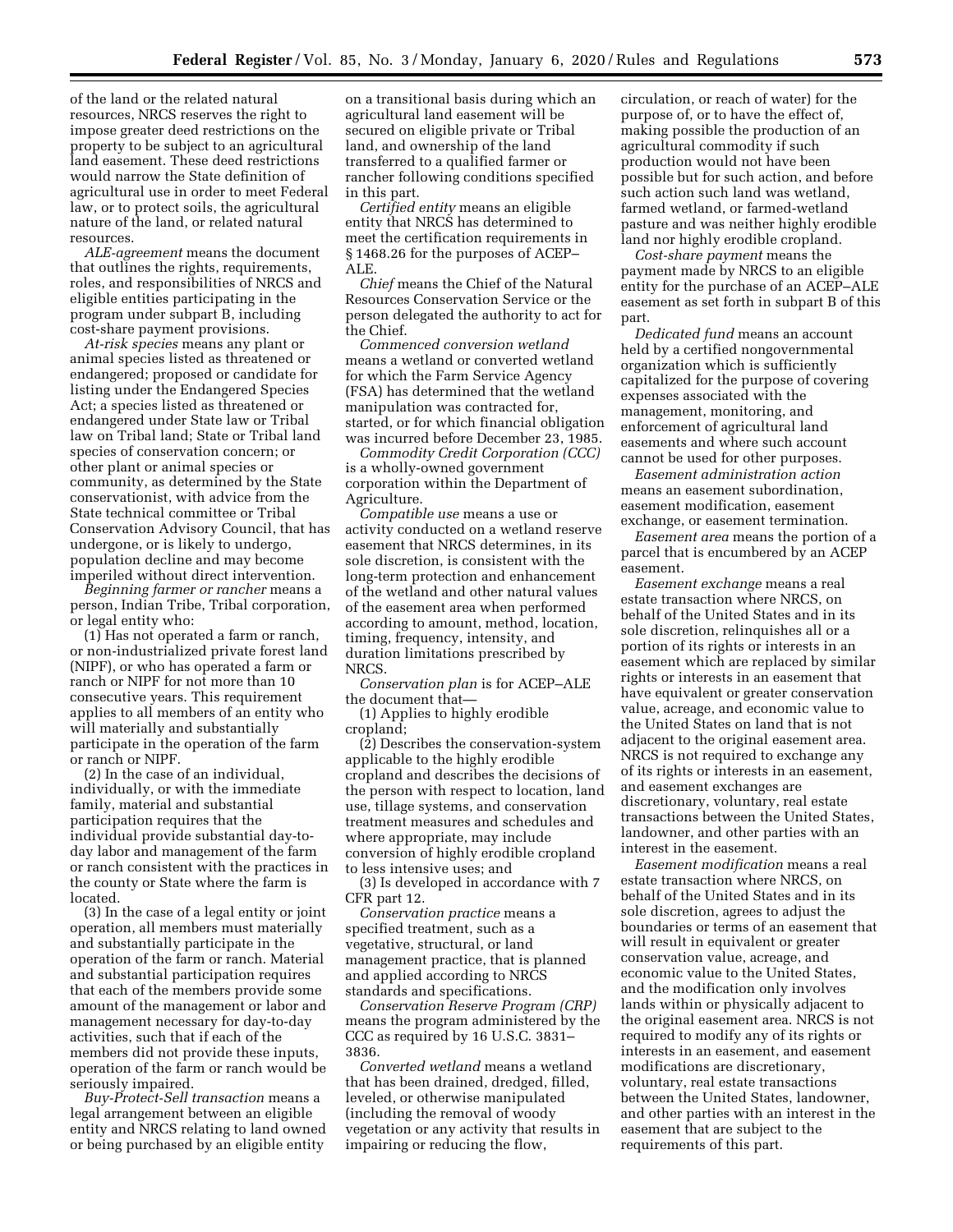*Easement payment* means the consideration paid to a participant or their assignee for an easement conveyed to the United States under the ACEP– WRE, or the consideration paid to an Indian Tribe or Tribal members for entering into 30-year contracts under ACEP–WRE.

*Easement restoration agreement*  means the agreement or contract NRCS enters into with the landowner or a third party to implement the WRPO on a wetland reserve easement or 30-year contract.

*Easement subordination* means a real estate transaction where NRCS, on behalf of the United States and in its sole discretion, agrees to subordinate all or a portion of its rights or interests in an easement. NRCS is not required to subordinate any of its rights or interests in an easement, and easement subordinations are discretionary, voluntary, real estate transactions between the United States, landowner, and other parties with an interest in the easement that are subject to the requirements of this part. As determined by NRCS, the subordination must be in the public interest or further the practical administration of the program, minimally affect the easement acreage, and increase or have limited negative effects on the conservation values of the easement area.

*Easement termination* means a real estate transaction where NRCS, on behalf of the United States and in its sole discretion, agrees to terminate all or a portion of its rights or interests in an easement. The termination must address a compelling public need for which there is no practicable alternative even with avoidance and minimization of adverse impacts and must facilitate the practical administration of the program. The United States must be provided full compensation for such termination and any costs and damages related to the termination. NRCS is not required to terminate any of its rights or interests in an easement, and easement terminations are discretionary, voluntary, real estate transactions between the United States, landowner, and other parties that are subject to the requirements of this part. Unless and until the parties enter into a binding termination agreement, any party may withdraw its approval of a termination proposal at any time during the termination process.

*Eligible activity* means an action other than a conservation practice that has the effect of alleviating problems or improving the condition of the resources, such as ensuring proper management or maintenance of the wetland functions and values restored, protected, or enhanced through an

ACEP–WRE easement or 30-year contract as identified in the WRPO.

*Eligible entity* means an Indian Tribe, State government, local government, or a nongovernmental organization that has a farmland or grassland protection program that purchases agricultural land easements for the purposes of protecting:

(1) The agricultural use and future viability, and related conservation values, of eligible land by limiting nonagricultural uses of that land that negatively affect the agricultural uses and conservation values; or

(2) Grazing uses and related conservation values by restoring or conserving eligible land.

*Eligible land* means private or acreage owned by Indian Tribes that NRCS has determined to meet the requirements of § 1468.20 or § 1468.30 of this part.

*Fair market value* means the value of an agricultural land easement as determined using the Uniform Standards of Professional Appraisal Practice, an areawide market analysis or survey, or another industry-approved method approved by the Chief, as established in subpart B or, for a wetland reserve easement, the value of the land as determined using the Uniform Standards of Professional Appraisal Practices or areawide market analysis or survey, as established in subpart C.

*Farm and ranch land of local importance* means farm or ranch land used to produce food, feed, fiber, forage, biofuels, and oilseed crops that are locally important but not identified as having national or statewide importance. Criteria for defining and delineating this land are to be determined by the appropriate local agency or agencies. Farmlands of local importance may include tracts of land that have been designated for agriculture by local ordinance.

*Farm and ranch land of statewide importance* means, in addition to prime and unique farmland, land that is of statewide importance for the production of food, feed, fiber, forage, biofuels, and oilseed crops. Criteria for defining and delineating this land are to be determined by the appropriate State agency or agencies. Generally, additional farmlands of statewide importance include those that are nearly prime farmland and that economically produce high yields of crops when treated and managed according to acceptable farming methods. Some may produce as high a yield as prime farmlands if conditions are favorable. In some States, additional farmlands of statewide importance may include tracts of land that have been designated for

agriculture by State law in accordance with 7 CFR part 657.

*Farm or ranch succession plan* means a general plan to address the continuation of some type of agricultural business on the enrolled land. The farm or ranch succession plan may include specific intra-family succession agreements or business asset transfer strategies to create opportunities for new or beginning farmers or ranchers, veteran farmers or ranchers, or other historically underserved landowners.

*Farm Service Agency (FSA)* is an agency of the United States Department of Agriculture.

*Field Office Technical Guide (FOTG)*  means the official local NRCS source of resource information and interpretations of guidelines, criteria, and requirements for planning and applying conservation practices and conservation management systems. The FOTG contains detailed information on the conservation of soil, water, air, plant, animal, and energy resources applicable to the local area for which it is prepared.

*Fish and Wildlife Service (FWS)* is an agency of the United States Department of the Interior.

*Forest management plan* means a sitespecific plan that describes management practices that conserve, protect, or enhance the viability of the forest land. Forest management plans may include a forest stewardship plan, as specified in section 5 of the Cooperative Forestry Assistance Act of 1978 (16 U.S.C. 2103a) or other plan approved by the State forester.

*Future viability* means the legal, physical, and financial conditions under which the land itself will remain capable and available for continued sustained productive agricultural or grassland uses while protecting related conservation values such as management of the agricultural land easement area consistent with an agricultural land easement plan.

*Grassland* means land on which the vegetation is dominated by grasses, grass-like plants, shrubs, or forbs, including shrubland, land that contains forbs, pastureland, and rangeland, and improved pastureland and rangeland.

*Grassland of special environmental significance* means grasslands that contain little or no noxious or invasive species, as designated or defined by State or Federal law; are subject to the threat of conversion to non-grassland uses or fragmentation; and the land:

(1)(i) Is rangeland, pastureland, shrubland, or wet meadows on which the vegetation is dominated by native grasses, grass-like plants, shrubs, or forbs, or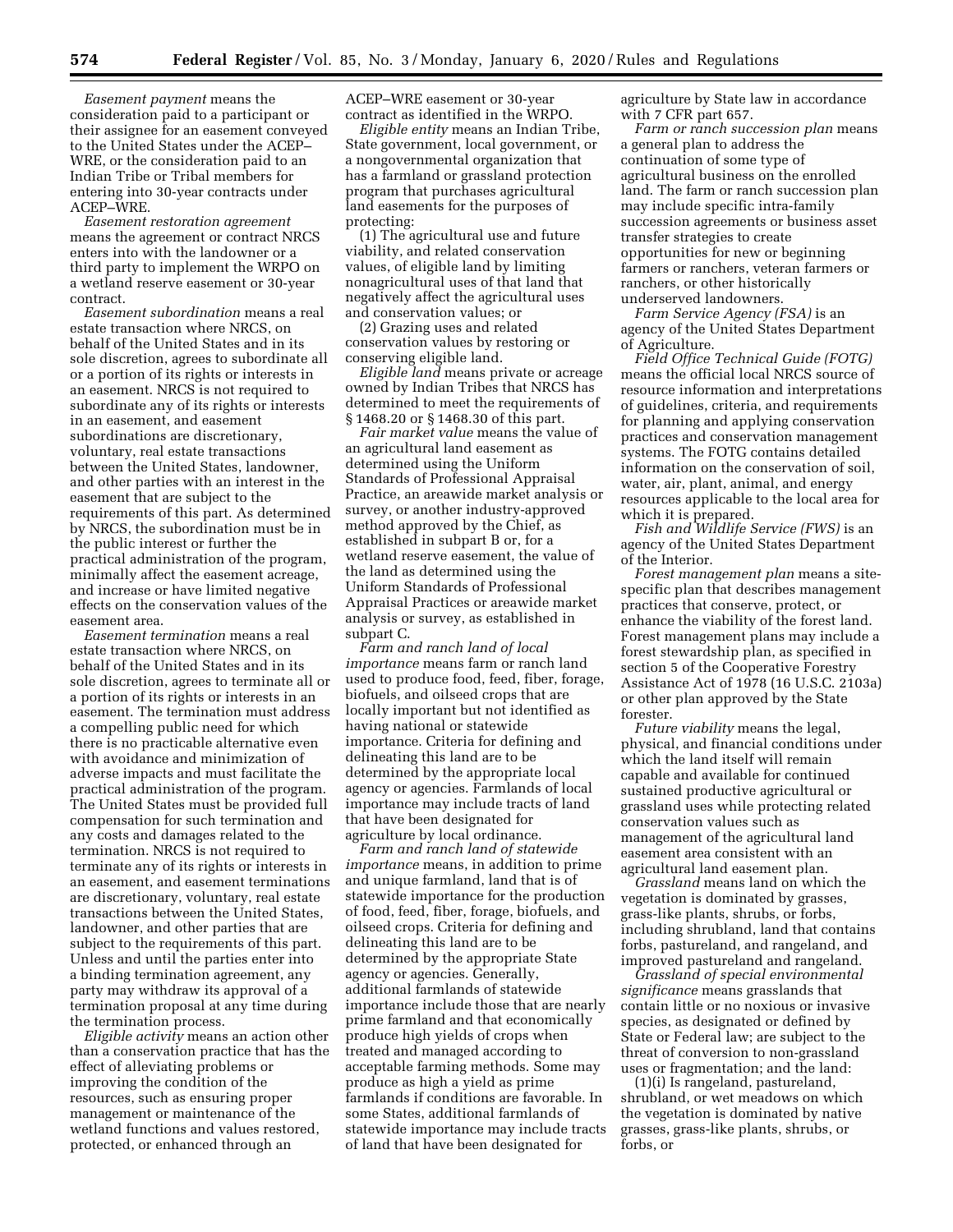(ii) Is improved, naturalized pastureland, rangeland, or wet meadows;

(2)(i) Provides, or could provide, habitat for threatened or endangered species or at-risk species,

(ii) Protects sensitive or declining native prairie or grassland types or grasslands buffering wetlands, or

(iii) Provides protection of highly sensitive natural resources as identified by NRCS, in consultation with the State technical committee.

*Grasslands management plan* means a site-specific plan that describes the grassland resources, the management system and practices that conserve, protect, or enhance the viability of the grassland, and as applicable, the habitat, species, or sensitive natural resources.

*Grazing management plan* means for ACEP–WRE, a site-specific plan developed as a component of the WRPO that provides for grazing of the grass and grass-like cover while accomplishing the wetland functions and values of the easement area as identified by NRCS.

*Historical and archaeological resources* mean resources that are:

(1) Listed in the National Register of Historic Places (established under the National Historic Preservation Act (NHPA), 54 U.S.C. 300101, *et seq.*);

(2) Formally determined eligible for listing in the National Register of Historic Places (by the State Historic Preservation Office (SHPO) or Tribal Historic Preservation Office (THPO) and the Keeper of the National Register in accordance with section 106 of the NHPA);

(3) Formally listed in the State or Tribal Register of Historic Places of the SHPO (designated under section 101(b)(1)(B) of the NHPA) or the THPO (designated under section 101(d)(1)(C) of the NHPA); or

(4) Included in the SHPO or THPO inventory with written justification as to why it meets National Register of Historic Places criteria.

*Historically underserved landowner*  means a beginning, limited resource, socially disadvantaged farmer or rancher, or veteran farmer or rancher.

*Imminent harm* means easement violations or threatened violations that, as determined by NRCS, would likely cause immediate and significant degradation to the conservation values for which the easement was acquired.

*Impervious surface* means surfaces that are covered by asphalt, concrete, roofs, or any other surface that does not allow water to percolate into the soil.

*Indian Tribe* means any Indian Tribe, band, nation, pueblo, or other organized group or community, including any Alaska Native village or regional or

village corporation as defined in or established as required by the Alaska Native Claims Settlement Act (43 U.S.C. 1601 *et seq.*), that is eligible for the special programs and services provided by the United States to Indians because of their status as Indians.

*Land evaluation and site assessment system* means the land evaluation system approved by NRCS and used, when applicable, to rank land for farm and ranch land protection purposes based on soil potential for agriculture, as well as social and economic factors such as location, access to markets, and adjacent land use. For additional information see the Farmland Protection Policy Act regulation at 7 CFR part 658.

*Landowner* means a person, legal entity, or Indian Tribe having legal ownership of eligible land and those who may be buying eligible land under a purchase agreement. The term landowner may include all forms of collective ownership including joint tenants and tenants-in-common, and includes heirs, successors, assigns, and anyone claiming under them. State and local governments are not eligible as landowners. For ACEP–ALE, nongovernmental organizations and Indian tribes that qualify as eligible entities are not eligible as landowners unless otherwise determined by the Chief following an approved buyprotect-sell transaction.

*Lands substantially altered by flooding* means agricultural lands where flooding has created wetland hydrologic conditions which, with a high degree of certainty, will develop and retain wetland soil, hydrology, and vegetation characteristics over time.

*Limited resource farmer or rancher*  means either:

(1)(i) A person with direct or indirect gross farm sales not more than the current indexed value in each of the previous two fiscal years (adjusted for inflation using Prices Paid by Farmer Index as compiled by National Agricultural Statistical Service), and

(ii) Has a total household income at or below the national poverty level for a family of four, or less than 50 percent of county median household income in each of the previous two years (to be determined annually using Commerce Department Data); or

(2) A legal entity or joint operation if all individual members independently qualify under paragraph (1) of this definition.

*Maintenance* means work performed to keep the wetland reserve easement lands functioning for program purposes for the duration of the enrollment period. Maintenance includes actions and work to manage, prevent

deterioration, repair damage, or replace conservation practices or eligible activities on a wetland reserve easement, as approved or conducted by NRCS.

*Monitoring report* means a report, the contents of which are formulated and prepared by the easement holder, or their delegate, that accurately documents on an annual basis whether the land subject to easement is in compliance with the terms and conditions of the easement.

*Natural Resources Conservation Service (NRCS)* means an agency of the U.S. Department of Agriculture (USDA), including when NRCS carries out program implementation using the funds, facilities, or authorities of the CCC.

*Nongovernmental organization* means any organization that for purposes of qualifying as an eligible entity under subpart B:

(1) Is organized for, and at all times since the formation of the organization, has been operated principally for, one or more of the conservation purposes specified in clause (i), (ii), (iii), or (iv) of section 170(h)(4)(A) of the Internal Revenue Code of 1986;

(2) Is an organization described in section 501(c)(3) of that Code that is exempt from taxation under 501(a) of that Code; and

(3) Is described in—

(i) Section  $509(a)(1)$  and  $(2)$  of that Code, or

(ii) Section 509(a)(3) of that Code and is controlled by an organization described in section 509(a)(2) of that Code.

*Nonindustrial private forest land (NIPF)* means rural land, as determined by the NRCS, that has existing tree cover or is suitable for growing trees; and is owned by any nonindustrial private individual, group, association, corporation, Indian Tribe, or other private legal entity that has definitive decision-making authority over the land.

*Other interests in land* include any right in real property other than easements that are recognized by State law that the Chief determines can be purchased by an eligible entity to further the agricultural use of the land and other ACEP–ALE purposes.

*Other productive soils* means farm and ranch land soils, in addition to prime farmland soils, that include unique farmland or farm and ranch land of statewide and local importance.

*Parcel* means the defined area of land and may be a portion or all of the area of land that is owned by the landowner.

*Participant* means a person, legal entity, Indian Tribe, native corporation,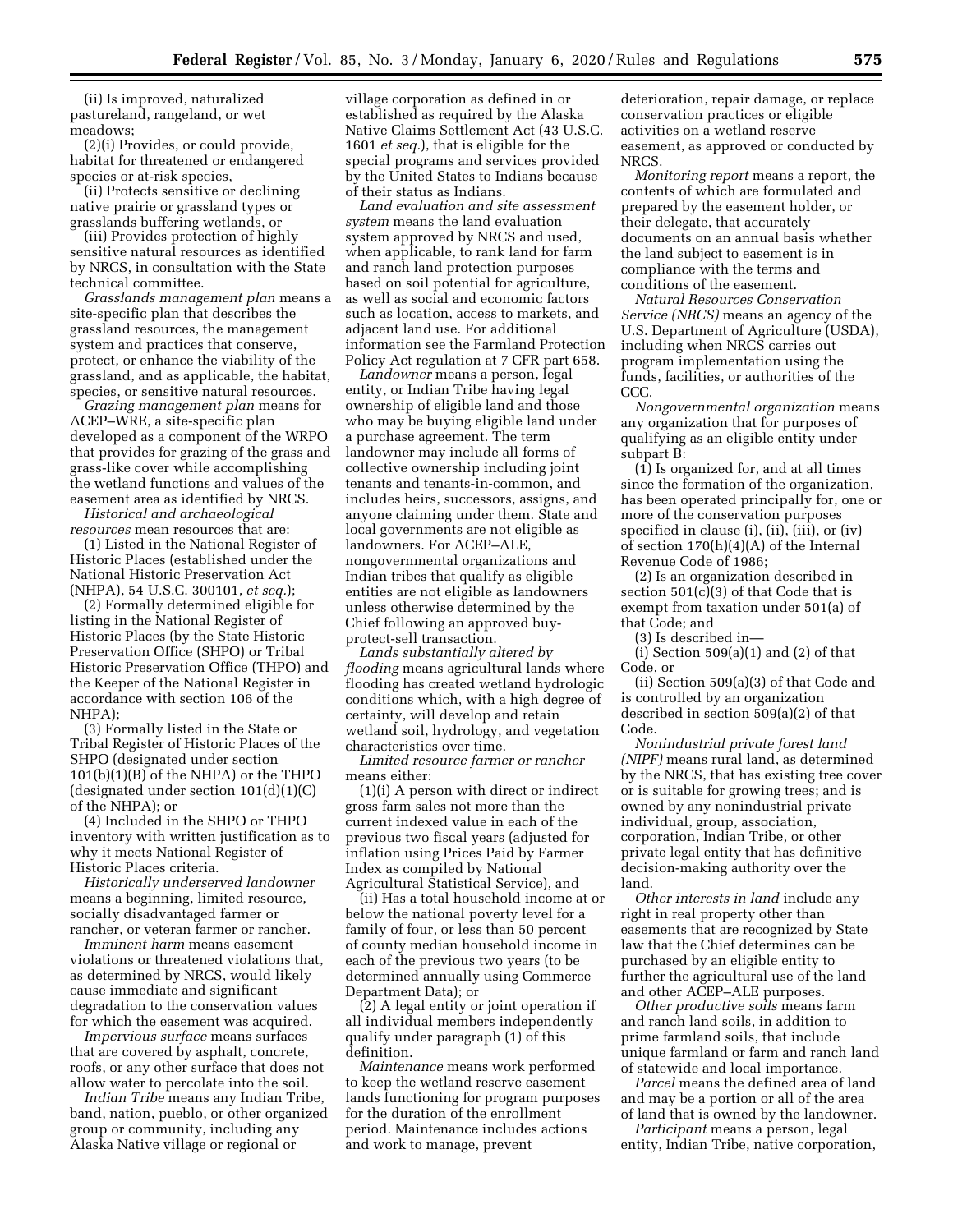or eligible entity who has been accepted into the program and who is receiving payment or who is responsible for implementing the terms and conditions of an agreement to purchase, an agreement to enter a 30-year contract, or an ALE-agreement.

*Pending offer* means a written bid, contract, or option between a landowner and an eligible entity for the acquisition of an agricultural conservation easement in perpetuity, or for the maximum duration allowed by State law, before the legal title to these rights has been conveyed for the purposes of protecting:

(1) The agricultural use and future viability, and related conservation values, of eligible land by limiting nonagricultural uses of that land; or

(2) Grazing uses and related conservation values by restoring or conserving eligible land.

*Permanent easement* means an easement that lasts in perpetuity.

*Person* means a natural person. *Prime farmland* means land that has the best combination of physical and chemical characteristics for producing food, feed, fiber, forage, oilseed, and other agricultural crops with minimum inputs of fuel, fertilizer, pesticides, and labor without intolerable soil erosion, as determined by NRCS.

*Private land* means land that is not owned by a governmental entity and includes acreage owned by Indian Tribes, as defined in this part.

*Right of enforcement* means the right of the United States to enforce the easement entered into under this part in those instances in which the grantee of the easement does not fully protect the interests provided to the grantee under the easement.

*Riparian areas* means areas of land that occur along streams, channels, rivers, and other water bodies. These areas are normally distinctly different from the surrounding lands because of unique soil and vegetation characteristics, may be identified by distinctive vegetative communities that are reflective of soil conditions normally wetter than adjacent soils, and generally provide a corridor for the movement of wildlife.

*Socially disadvantaged farmer or rancher* means a producer who is a member of a group whose members have been subjected to racial or ethnic prejudices without regard to its members' individual qualities. For a legal entity, at least 50-percent ownership in the legal entity must be held by socially disadvantaged individuals.

*State conservationist* means the NRCS employee authorized to direct and supervise NRCS activities in a State and

includes the directors of the Caribbean Area (Puerto Rico and the Virgin Islands), or the Pacific Islands Area (Guam, American Samoa, and the Commonwealth of the Northern Mariana Islands).

*State technical committee* means a committee established under 16 U.S.C. 3861 and 7 CFR part 610, subpart C.

*Unique farmland* means land other than prime farmland that is used for the production of specific high-value food and fiber crops as determined by NRCS. It has the special combination of soil quality, location, growing season, and moisture supply needed to economically produce sustained high quality or high yields of specific crops when treated and managed according to acceptable farming methods. Examples of such crops include citrus, tree nuts, olives, cranberries, fruits, and vegetables. Additional information on the definition of prime, unique, or other productive soil can be found in 7 CFR part 657 and 7 CFR part 658.

*Veteran farmer or rancher* means a producer who meets the definition in section 2501(a) of the Food, Agriculture, Conservation, and Trade Act of 1990, as amended (7 U.S.C. 2279(a)).

*Wetland* means land that:

(1) Has a predominance of hydric soils;

(2) Is inundated or saturated by surface or groundwater at a frequency and duration sufficient to support a prevalence of hydrophytic vegetation typically adapted for life in saturated soil conditions; and

(3) Supports a prevalence of such vegetation under normal circumstances.

*Wetland functions and values* means the hydrological and biological characteristics of wetlands and the socioeconomic value placed upon these characteristics, including—

(1) Habitat for migratory birds and other wildlife, in particular at-risk species.

(2) Protection and improvement of water quality.

(3) Attenuation of water flows due to flood.

(4) The recharge of ground water. (5) Protection and enhancement of open space and aesthetic quality.

(6) Protection of flora and fauna which contributes to the Nation's natural heritage.

(7) Carbon sequestration.

(8) Contribution to educational and scientific scholarship.

*Wetland reserve easement* means a reserved interest easement which is an interest in land defined and delineated in a deed whereby the landowner conveys all rights, title, and interests in a property to the United States, but the

landowner retains those rights, title, and interests in the property which are specifically reserved to the landowner in the easement deed.

*Wetland reserve plan of operations (WRPO)* means the document that is developed or approved by NRCS that identifies how the wetland functions and values and associated habitats on the easement will be restored, improved, protected, managed, maintained, and monitored to achieve the purposes of the wetland reserve easement enrollment.

*Wetland restoration* means the rehabilitation of degraded or lost wetland and associated habitats pursuant to published State-specific criteria and guidelines developed in coordination with the State technical committee in a manner such that:

(1) The original, native vegetative community and hydrology are, to the extent practical, reestablished; or

(2) A hydrologic regime and native vegetative community different from what likely existed prior to degradation of the site is established that will:

(i) Substantially replace the original habitat functions and values while providing significant support or benefit for migratory waterfowl or other wetland-dependent wildlife; or

(ii) Address local resource concerns or needs for the restoration of wetland functions and values for wetlanddependent wildlife as identified in an approved State wildlife action plan or NRCS national initiative.

#### **§ 1468.4 Appeals.**

(a) *ACEP–ALE eligibility of entities.*  An entity which has submitted an ACEP–ALE application to be considered an eligible entity may obtain a review of any administrative determination concerning their eligibility for participation utilizing the administrative appeal regulations provided in 7 CFR parts 11 and 614.

(b) *ACEP–WRE applicants and participants.* An applicant or participant in the ACEP–WRE may obtain a review of any administrative determination concerning eligibility for participation or receipt of payment utilizing the administrative appeal regulations provided in 7 CFR parts 11 and 614.

(c) *Easement administration and management determinations under ACEP after easement closing.* NRCS determinations that are made pursuant to its rights or interests in an ACEPfunded easement after closing may only be appealed to the State conservationist as specified in the notice provided to the landowner or easement holder when NRCS exercises its rights under the easement. Such determinations are not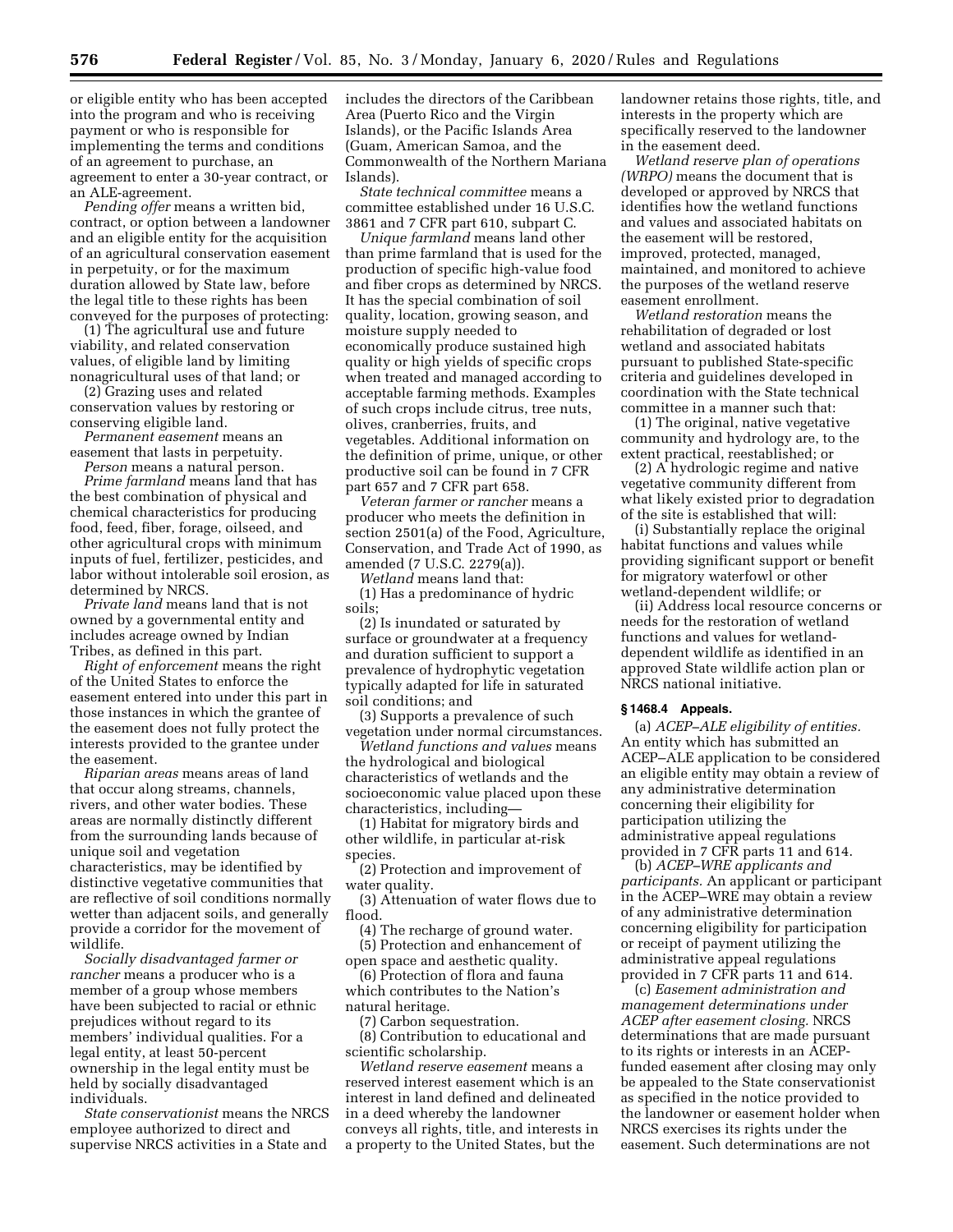subject to appeal under 7 CFR parts 11 or 614.

### **§ 1468.5 Scheme or device.**

(a) In addition to other penalties, sanctions, or remedies that may apply, if it is determined by NRCS that anyone has employed a scheme or device to defeat the purposes of this part, any part of any program payment otherwise due or paid during the applicable period may be withheld or be required to be refunded with interest, thereon, as determined appropriate by NRCS.

(b) A scheme or device includes, but is not limited to, coercion, fraud, misrepresentation, depriving anyone of a program benefit, or for the purpose of obtaining a payment to which they would otherwise not be entitled.

#### **§ 1468.6 Subordination, exchange, modification, and termination.**

(a) After an easement has been recorded, no subordination, modification, exchange, or termination will be made in any interest in land, or portion of such interest, except as approved by the NRCS. NRCS may approve such easement administration actions if NRCS determines, in accordance with the sequencing considerations under the National Environmental Policy Act, that—

(1)(i) The subordination, modification, or exchange action results in no net loss of easement acres, and is in the public interest or will further the practical administration and management of the easement area or the program, as determined by the NRCS, or

(ii) The termination action will address a compelling public need for which there is no practicable alternative even with avoidance and minimization, and will further the practical administration and management of the easement area or the program, as determined by the NRCS.

(2) For modification or exchange actions—

(i) There is no reasonable alternative that would avoid the easement area, or if the easement area cannot be avoided entirely, then the preferred alternative must minimize impacts to the original easement area and its conservation functions and values to the greatest extent practicable and any remaining adverse impacts must be mitigated, as determined by NRCS, at no cost to the government,

(ii) The action is consistent with the original intent of the easement and is consistent with the purposes of the program, and

(iii) The action results in equal or greater conservation functions and value and equal or greater economic value to

the United States. A determination of equal or greater economic value to the United States will be made in accordance with an approved easement valuation methodology for agricultural land easements under subpart B or for wetland reserve easements under subpart C. In addition to the value of the easement itself, NRCS may consider other financial investments it has made in the acquisition, restoration, and management of the original easement to ensure that the easement administration action results in equal or greater economic value to the United States.

(3) For subordination actions, the action—

(i) Increases conservation functions and values or has a limited negative effect on conservation functions and values;

(ii) Is at no cost to the Government; and

(iii) Notwithstanding paragraph (a)(4) of this section, will only minimally affect the acreage subject to the interest in land.

(4) For termination actions, the action—

(i) Is in the interest of the Federal Government; and

(ii) The United States will be fully compensated for the fair market value of the interest in land including any costs and damages related to the termination.

(5) The easement administration action will not affect more than 10 percent of the original easement area unless NRCS determines that it is impracticable to achieve program purposes on the original easements area, in which case NRCS may authorize a greater percentage of the original easement area to be affected.

(6) The landowner and, if applicable, the agricultural land easement holder agrees to such easement administration action prior to NRCS considering that such easement administration action may be approved.

(b) Easement subordinations or modifications are preferred to easement exchanges that may involve lands that are not physically adjacent to the original easement area. Easement exchanges are limited to circumstances where there are no available lands adjacent to the original easement area that will result in equal or greater conservation and economic values to the United States.

(c) Replacement of easement acres as part of an easement exchange must occur within the same State and within the same eight-digit watershed as determined by the hydrologic unit codes developed by the U.S. Geological Survey.

(d) Where NRCS determines that recordation of an amended or new easement deed is necessary to affect an easement administration action under this section, NRCS may use the most recent version of the ACEP deed document or deed terms approved by NRCS. The amended or new easement deed must be duly prepared and recorded in conformity with standard real estate practices, including requirements for title approval, subordination of liens, and recordation of documents.

(e) Modification or exchange of all or a portion of an interest in land enrolled in ACEP–ALE may not increase any payment to an easement holder.

(f)(1) A termination action must meet criteria identified in this part and are limited to those circumstances where NRCS determines it is in the Federal Government's interest to terminate all or a portion of the interest in the land enrolled in the program, that the purposes of the program can no longer be achieved on the original easement area, or the terms of the easement are no longer enforceable and there are no acceptable replacement acres available.

(2) NRCS will enter into a compensatory agreement with the proponent of the termination that identifies the costs for which the United States must be reimbursed, including but not limited to the value of the easement itself based upon current valuation methodologies, repayment of legal boundary survey costs, legal title work costs, associated easement purchase and restoration costs, legal filing fees, costs relating to the termination, and any damages determined appropriate by NRCS.

(3) At least 90 days prior to taking any termination action, written notice of such termination action will be provided to the Committee on Agriculture of the House of Representatives and the Committee on Agriculture, Nutrition, and Forestry of the Senate.

(g) Insofar as is consistent with the easement and applicable law, NRCS may approve modifications to an easement plan that do not affect provisions of the easement. Easement plans include any conservation plan, WRPO, wetland reserve easement restoration agreements, grazing management plan, habitat management plans, or other plans required as a condition of enrollment. Any easement plan modification must meet this part and must result in equal or greater conservation benefits on the enrolled land.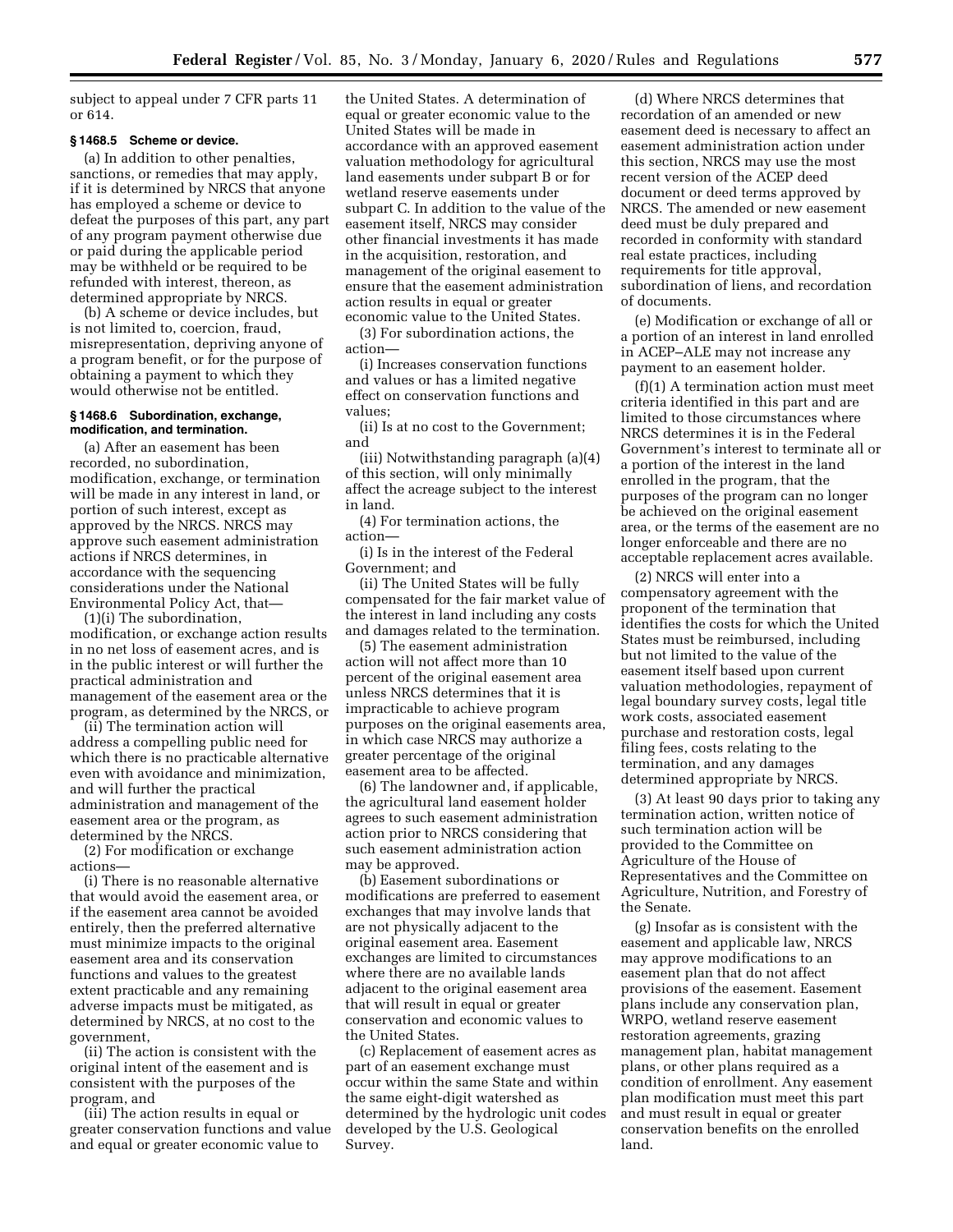#### **§ 1468.7 Transfer of land.**

(a) *Offers voided.* Any transfer of the property prior to recording the easement in the applicable land records or executing the 30-year contract may void the availability of ACEP funding for that transaction, unless the new landowner is determined eligible, the transfer is approved by NRCS, and the new landowner is willing to comply with ACEP requirements.

(b) *Payments to participants.* For wetland reserve easements with annual installment payments, any remaining easement payments will be made to the original participants unless NRCS receives an assignment of proceeds.

(c) *Claims to payments.* With respect to any and all payments owed to participants, NRCS will bear no responsibility for any full payments or partial distributions of funds between the original participant and the participant's successor. In the event of a dispute or claim on the distribution of payments, NRCS may withhold payments without the accrual of interest pending an agreement or adjudication on the rights to the funds.

#### **§ 1468.8 Payments not subject to claims.**

Any cost-share, contract, agreement, or easement payment or portion, thereof, due any person, legal entity, Indian Tribe, eligible entity, or other party under this part will be allowed without regard to any claim or lien in favor of any creditor, except agencies of the United States.

#### **§ 1468.9 Assignments.**

Any person, legal entity, Indian Tribe, eligible entity, or other party entitled to any cash payment under this program may assign the right to receive such cash payments, in whole or in part.

#### **§ 1468.10 Environmental markets.**

(a) *Ecosystem services credits for conservation improvements under a wetland reserve easement.* Landowners may obtain environmental credits under other programs if one of the purposes of such program is the facilitation of additional conservation benefits that are consistent with the conservation purposes for which the easement was acquired, and such action does not adversely affect the rights or interests granted under the easement to the United States.

(b) *Ecosystem services credits related to an agricultural land easement.*  Landowners may obtain environmental credits under other programs if one of the purposes of such program is the facilitation of additional conservation benefits that are consistent with the conservation purposes for which the

easement was acquired, and such action does not adversely affect the interests granted under the easement to the grantee or to the United States right of enforcement.

(c) *Voluntary action.* ACEP funds may not be used to acquire easements to establish protections or to implement conservation practices that the landowner is required to establish as a result of a court order or to satisfy any mitigation requirement for which the ACEP landowner is otherwise responsible.

### **Subpart B—Agricultural Land Easements**

## **§ 1468.20 Program requirements.**

(a) *General.* (1) Under ACEP–ALE, NRCS will facilitate and provide costshare assistance for the purchase by eligible entities of agricultural land easements or other interests in eligible private or Tribal land that is—

(i) Subject to a written pending offer; or

(ii) Owned or in the process of being purchased by the eligible entity as part of an approved buy-protect-sell transaction.

(2) To participate in ACEP–ALE, eligible entities as identified in (b) below must submit applications to NRCS State offices to partner with NRCS to acquire conservation easements on eligible land. Eligible entities must enter into an ALEagreement with NRCS and address the ACEP–ALE deed requirements specified therein, the effect of which is to protect natural resources and the agricultural nature of the land and permit the landowner the right to continue agricultural production and related uses

(3) Under the ALE-agreement, unless otherwise specified in this part, the Federal share of the cost of an agricultural land easement or other interest in eligible land will not exceed 50 percent of the fair market value of the agricultural land easement and the eligible entity will provide a share that is at least equivalent to the Federal share.

(4) The duration of each agricultural land easement or other interest in land will be in perpetuity or the maximum duration allowed by State law.

(b) *Entity eligibility.* (1) To be eligible to receive ACEP–ALE funding, an Indian Tribe, State, unit of local government, or a nongovernmental organization must meet the definition of eligible entity as listed in § 1468.3. In addition, eligible entities interested in receiving ACEP–ALE funds must provide NRCS sufficient evidence of—

(i) A commitment to long-term conservation of agricultural lands,

(ii) A capability to acquire, manage, and enforce easements,

(iii) Sufficient number of staff dedicated to monitoring and easement stewardship,

(iv) The estimated easement and related costs and the anticipated sources of funding sufficient to meet the non-Federal share requirements for each parcel as described in § 1468.24, and

(v) For individual parcels on which the eligible entity's own cash resources will comprise less than 10 percent of the fair market value of the agricultural land easement for payment of easement compensation to the landowner, the eligible entity must provide NRCS specific evidence of funding available to manage, monitor, and enforce the easement.

(2) All eligible entities identified on an application or ALE-agreement must—

(i) Ensure that their records and the records of all landowners of parcels identified on an application have been established in the USDA customer records system and that USDA has all the documentation needed to establish these records, and

(ii) Eligible entities must also comply with applicable registration and reporting requirements of the Federal Funding Accountability and Transparency Act of 2006 (Pub. L. 109– 282, as amended) and 2 CFR parts 25 and 170, and maintain such registration for the duration of the ALE-agreement.

(c) *Landowner eligibility.* Under ACEP–ALE, all parcel landowners, including an eligible entity owner of private or Tribal land in an approved buy-protect-sell transaction, must—

(1) Be in compliance with the highly erodible land and wetland conservation provisions in 7 CFR part 12,

(2) Persons or legal entities must be in compliance with the Adjusted Gross Income Limitation provisions of 7 CFR part 1400;

(3) Agree to provide access to the property and such information to NRCS as the agency deems necessary or desirable to assist in its determination of eligibility for program implementation purposes; and

(4) Have their records established in the USDA customer records system.

(d) *Land eligibility.* (1) Land will only be considered eligible for enrollment in ACEP–ALE based on NRCS determination that such private or Tribal agricultural land, including land on a farm or ranch that—

(i) Is subject to a written pending offer by an eligible entity or part of an approved buy-protect-sell transaction;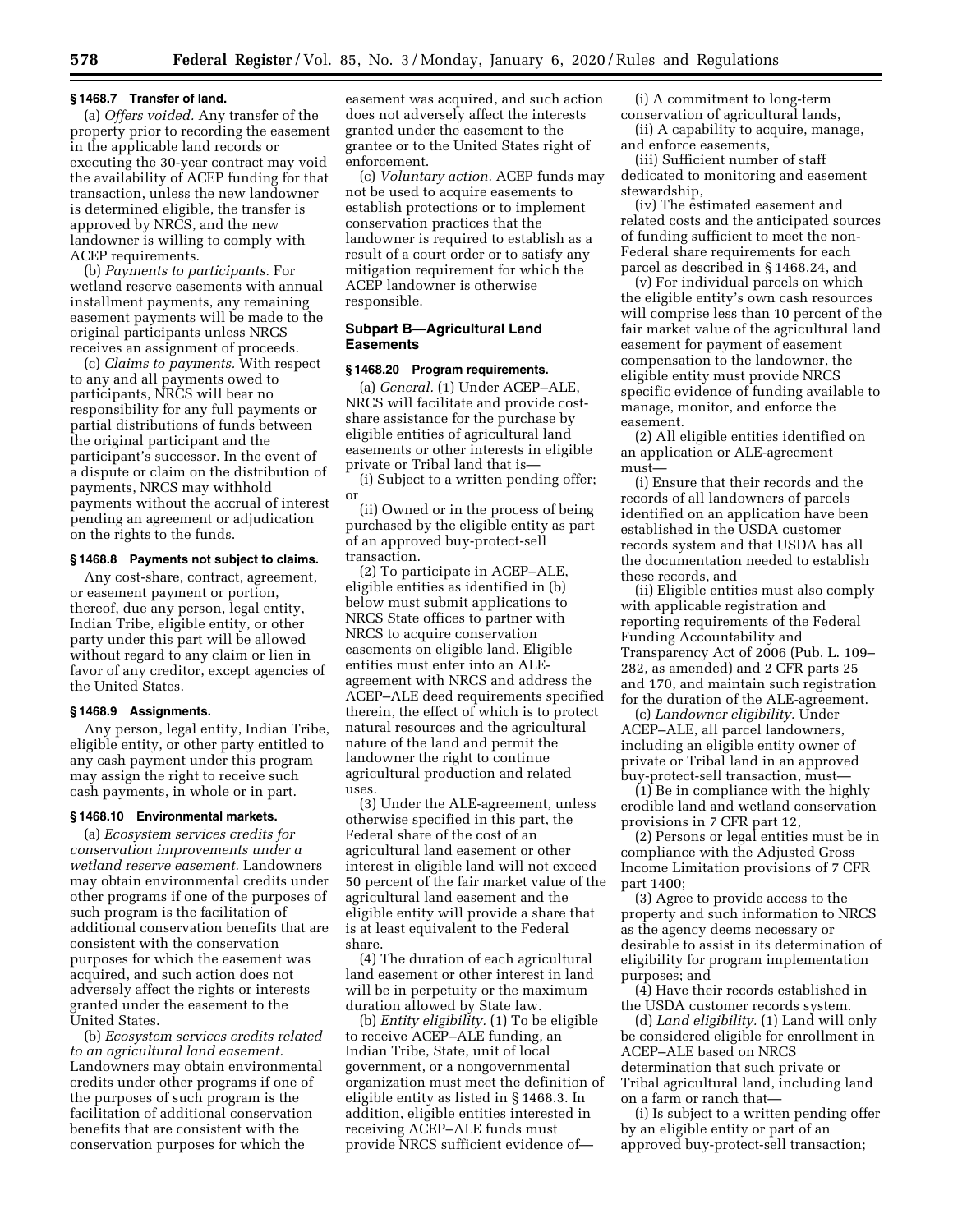(ii)(A) Contains at least 50 percent prime or unique farmland, or designated farm and ranch land of State or local importance unless otherwise determined by NRCS,

(B) Contains historical or

archaeological resources, (C) The enrollment of which would

protect grazing uses and related conservation values by restoring or conserving land, or

(D) Furthers a State or local policy consistent with the purposes of the ACEP–ALE;

(iii) Is—

- (A) Cropland;
- (B) Rangeland;

(C) Grassland or land that contains forbs or shrubland for which grazing is the predominant use;

(D) Located in an area that has been historically dominated by grassland, forbs, or shrubs and could provide habitat for animal or plant populations of significant ecological value;

(E) Pastureland; or

(F) Nonindustrial private forest land that contributes to the economic viability of a parcel offered for enrollment or serves as a buffer to protect such land from development; and

(iv) Possesses suitable onsite and offsite conditions which will allow the easement to be effective in achieving the purposes of the program.

(2) If land offered for enrollment is determined eligible under paragraph (d)(1) of this section, then NRCS may also enroll land that is incidental to the eligible land if the incidental land is determined by NRCS to be necessary for the efficient administration of an agricultural land easement.

(3) Eligible land, including eligible incidental land, may not include nonindustrial private forest land of greater than two-thirds of the easement area unless waived by NRCS with respect to lands identified by NRCS as sugar bush that contributes to the economic viability of the parcel.

(e) *Ineligible land.* The land specified in paragraphs (e)(1) through (7) of this section is not eligible for enrollment in ACEP–ALE:

(1) Lands owned by an agency of the United States, other than land held in trust for Indian Tribes;

(2) Lands owned in fee title by a State, including an agency or a subdivision of a State, or unit of local government;

(3) Land owned by a

nongovernmental organization whose purpose is to protect agricultural use and related conservation values including those listed in the statute under eligible land unless the eligible land is owned on a transitional basis as part of an approved buy-protect-sell transaction;

(4) Land subject to an easement or deed restriction which, as determined by NRCS, provides similar restoration and protection as would be provided by enrollment in the program;

(5) Land where the purposes of the program would be undermined due to onsite or offsite conditions, such as risk of hazardous materials, permitted or existing rights-of-way, infrastructure development, or adjacent land uses;

(6) Land which NRCS determines to have unacceptable exceptions to clear title or insufficient legal access; or

(7) Land on which gas, oil, earth, or mineral rights exploration has been leased or is owned by someone other than the landowner is ineligible under ACEP–ALE unless it is determined by NRCS that the third-party rights will not harm or interfere with the conservation values or agricultural uses of the easement, that any methods of exploration and extraction will have only a limited and localized impact on the easement, and the limitations are specified in the ALE deed.

(f) *Buy-Protect-Sell transaction land eligibility.* (1) NRCS may enter into a buy-protect sell transaction with an eligible entity on a parcel that—

(i) Otherwise meets the eligibility criteria described in this section,

(ii) Is subject to conditions, as determined by NRCS, that necessitate the ownership of the parcel by the eligible entity on a transitional basis prior to the creation of an agricultural land easement, such as imminent threat of development, including, but not limited to, planned or approved conversion of grasslands to more intensive agricultural uses, and

(iii) Is owned by or is in the process of being purchased by the eligible entity.

(2) At the time of application, the eligible entity must provide NRCS evidence of ownership or active purchase of the parcel, such as a valid purchase agreement.

(3) The eligible entity must meet all program requirements and any specific provisions related to buy-protect-sell transactions as specified in this part.

#### **§ 1468.21 Application procedures.**

(a) To apply for enrollment an eligible entity must submit an entity application for an ALE-agreement and any associated individual parcel applications to NRCS. For buy-protectsell transactions, additional information may be required at the time of application as identified by NRCS.

(b) NRCS may conduct initial eligibility determinations for the fiscal

year an application is submitted. As determined by NRCS, the entity eligibility requirements must be met for the fiscal year in which the ALEagreement is executed, and the land and landowner must be eligible for the fiscal year the parcel is approved for funding through an ALE-agreement. NRCS eligibility determinations are based on the application materials provided by the eligible entity, onsite assessments, and the criteria in § 1468.20.

### **§ 1468.22 Establishing priorities, ranking considerations, and project selection.**

(a) NRCS will use national and State criteria to rank and select eligible parcels for funding. The national ranking criteria will comprise at least half of the ranking score. The State criteria will be developed by NRCS on a State-by-State basis, with input from the State technical committee. The weighting of ranking criteria, including adjustments to account for geographic differences, will be developed to maximize the benefit of the Federal investment under the program. Parcels are ranked and selected for funding at the State level.

(b) The national ranking criteria are—

(1) Percent of prime, unique, and other important farmland soils in the parcel to be protected;

(2) Percent of cropland, rangeland, grassland, historic grassland, pastureland, or nonindustrial private forest land in the parcel to be protected;

(3) Ratio of the total acres of land in the parcel to be protected to average farm size in the county according to the most recent USDA Census of Agriculture;

(4) Decrease in the percentage of acreage of farm and ranch land in the county in which the parcel is located between the last two USDA Censuses of Agriculture;

(5) Percent population growth in the county as documented by the United States Census;

(6) Population density (population per square mile) as documented by the most recent United States Census;

(7) Existence of a farm or ranch succession plan or similar plan established to address agricultural viability for future generations;

(8) Proximity of the parcel to other protected land, such as military installations; land owned in fee title by the United States or an Indian Tribe, State or local government, or by a nongovernmental organization whose purpose is to protect agricultural use and related conservation values; or land that is already subject to an easement or deed restriction that limits the conversion of the land to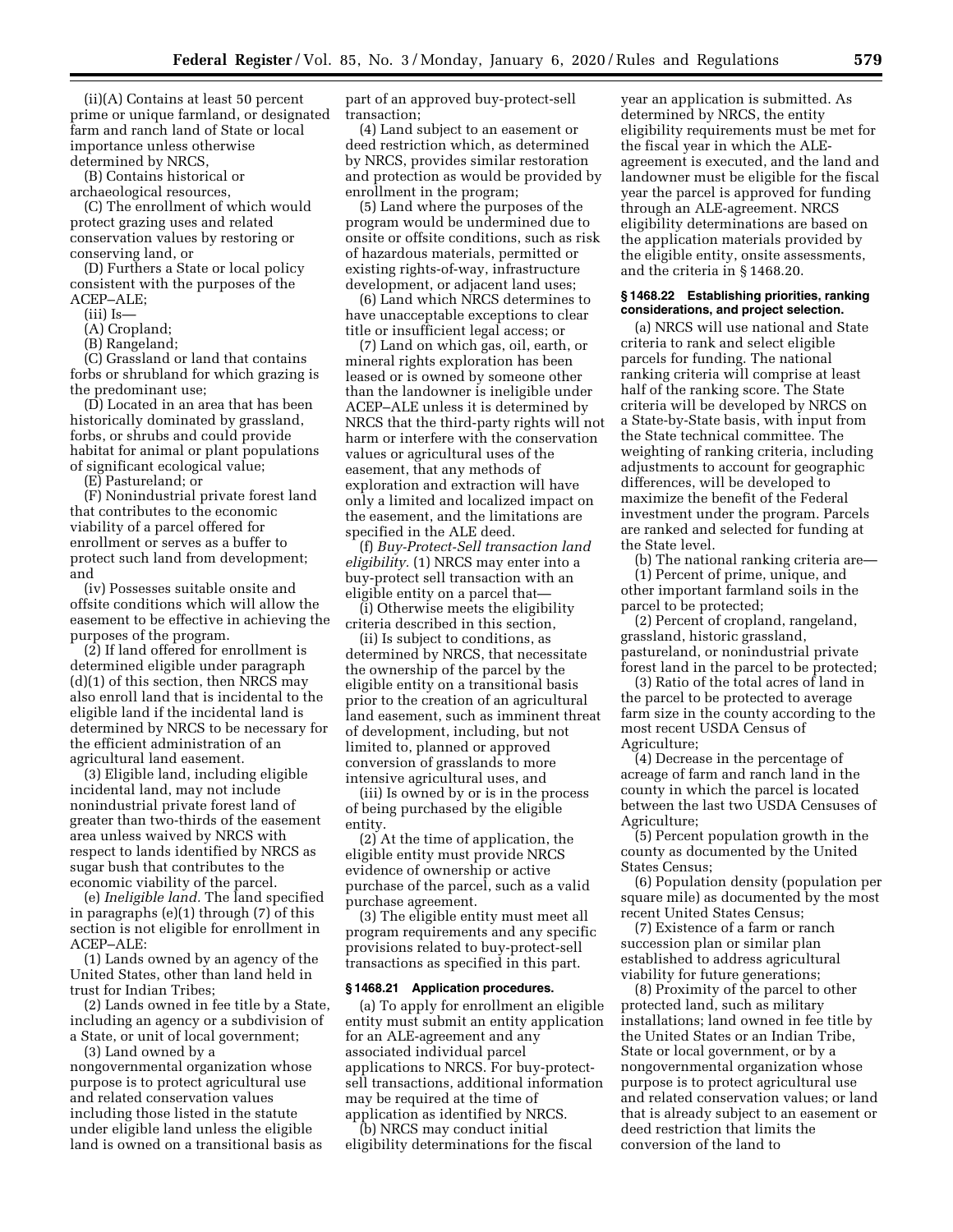nonagricultural use or protects grazing uses and related conservation values;

(9) Proximity of the parcel to other agricultural operations and agricultural infrastructure;

(10) Maximizing the protection of contiguous or proximal acres devoted to agricultural use;

(11) Whether the land is currently enrolled in CRP in a contract that is set to expire within 1 year and is grassland that would benefit from protection under a long-term easement;

(12) Decrease in the percentage of acreage of permanent grassland, pasture, and rangeland, other than cropland and woodland pasture, in the county in which the parcel is located between the last two USDA Censuses of Agriculture;

(13) Percent of the fair market value of the agricultural land easement that is the eligible entity's own cash resources for payment of easement compensation to the landowner and comes from sources other than the landowner; and

(14) Other criteria as determined by NRCS.

(c) State or local criteria as determined by NRCS, with advice of the State technical committee, may only include—

(1) The location of a parcel in an area zoned for agricultural use;

(2) The eligible entity's performance in managing and enforcing easements. Performance must be measured by the efficiency by which easement transactions are completed or percentage of parcels that have been monitored and the percentage of monitoring results that have been reported;

(3) Multifunctional benefits of farm and ranch land protection including—

(i) Social, economic, historic, and archaeological benefits;

(ii) Enhancing carbon sequestration; (iii) Improving climate change resiliency;

(iv) At-risk species protection;

(v) Reducing nutrient runoff and improving water quality;

(vi) Other related conservation benefits.

(4) Geographic regions where the enrollment of particular lands may help achieve national, State, and regional agricultural or conservation goals and objectives, or enhance existing government or private conservation projects;

(5) Diversity of natural resources to be protected or improved;

(6) Score in the land evaluation and site assessment system as identified in 7 CFR part 658 or equivalent measure for grassland enrollments, to serve as a measure of agricultural viability (access to markets and infrastructure);

(7) Measures that will be used to maintain or increase agricultural viability, such as succession plans, agricultural land easement plans, or entity deed terms that specifically address long-term agricultural viability; and

(8) Other criteria determined by NRCS that will account for geographic differences provided such criteria allow for the selection of parcels that will achieve ACEP–ALE purposes and continue to maximize the benefit of the Federal investment under the program.

(d) If NRCS determines that the purchase of two or more agricultural land easements are comparable in achieving program goals, NRCS will not assign a higher priority to any one of these agricultural land easements solely on the basis of lesser cost to the program.

(e) NRCS will rank all eligible parcels that have been submitted prior to an application cut-off date in accordance with the national and State ranking criteria before selecting parcels for funding.

(f) Eligible parcels selected for funding by NRCS will be identified in an agreement executed by NRCS and an eligible entity, either as part of the ALEagreement or through a supplemental arrangement as agreed to by the parties.

(g) Pursuant to the terms of the ALEagreement, eligible parcels may be selected for funding in a fiscal year subsequent to the fiscal year in which the parties entered into an ALEagreement.

#### **§ 1468.23 ALE-agreements.**

(a) NRCS will enter into an ALEagreement with a selected eligible entity that stipulates the terms and conditions under which the eligible entity is permitted to use ACEP–ALE funding and will incorporate all ACEP–ALE requirements. NRCS will make available to eligible entities the ALE-agreement terms and conditions, including any applicable templates, based on enrollment type. The ALE-agreement will address—

(1) The interests in land to be acquired, including the United States' right of enforcement, the deed requirements specified in this part, as well as the other terms and conditions of the easement deed;

(2) The management and enforcement of the rights on lands acquired with ACEP–ALE funds;

(3) The responsibilities of NRCS;

(4) The responsibilities of the eligible entity on easements acquired with ACEP–ALE funds;

(5) The requirement for any conservation plan for highly erodible cropland or agricultural land easement plans to be developed as required or agreed-to prior to execution of the easement deed and payment of easement compensation to the landowner;

(6) As applicable, the allowance of eligible parcel substitution upon mutual agreement of the parties;

(7) The certification by the landowner at the time of easement execution and payment of easement compensation of the extent of any charitable contribution or other donation the landowner has provided to the eligible entity;

(8) The submission of documentation of procured costs for each parcel, including appraisal, boundary survey, phase-I environmental site assessment, title commitment or report, title insurance, and closing cost if such procured costs are to be considered as part of the eligible entity's non-Federal share; and

(9) Other requirements deemed necessary by NRCS to meet the purposes of this part or protect the interests of the United States.

(10) For buy-protect-sell transactions, the ALE-agreement will also include the requirements identified in § 1468.27.

(b) The term of standard ALEagreements, except as described in § 1468.27 for ALE-agreements for approved buy-protect-sell transactions, will be:

(1) Up to 5 fiscal years following the fiscal year the agreement is signed for certified entities; and

(2) Up to 3 fiscal years and not to exceed 5 fiscal years following the fiscal year the agreement is signed for other eligible entities.

(c) Eligible parcels selected for funding by NRCS will be identified on an attachment to the ALE-agreement. The attachment will include landowners' names, acreage of the easement area, the estimated fair market value, the estimated Federal contribution, and other relevant information.

(d) The ALE-agreement will require the eligible entity to comply with applicable registration and reporting requirements of the Federal Funding Accountability and Transparency Act of 2006 (Pub. L. 109–282, as amended) and 2 CFR parts 25 and 170.

(e) With NRCS approval, the eligible entity may substitute acres within a pending easement offer. Substituted acres must not reduce the easements capability in meeting program purposes.

(f) With NRCS approval, an eligible entity may substitute pending easement offers within a standard ALE-agreement. The substituted landowner and easement offer must meet eligibility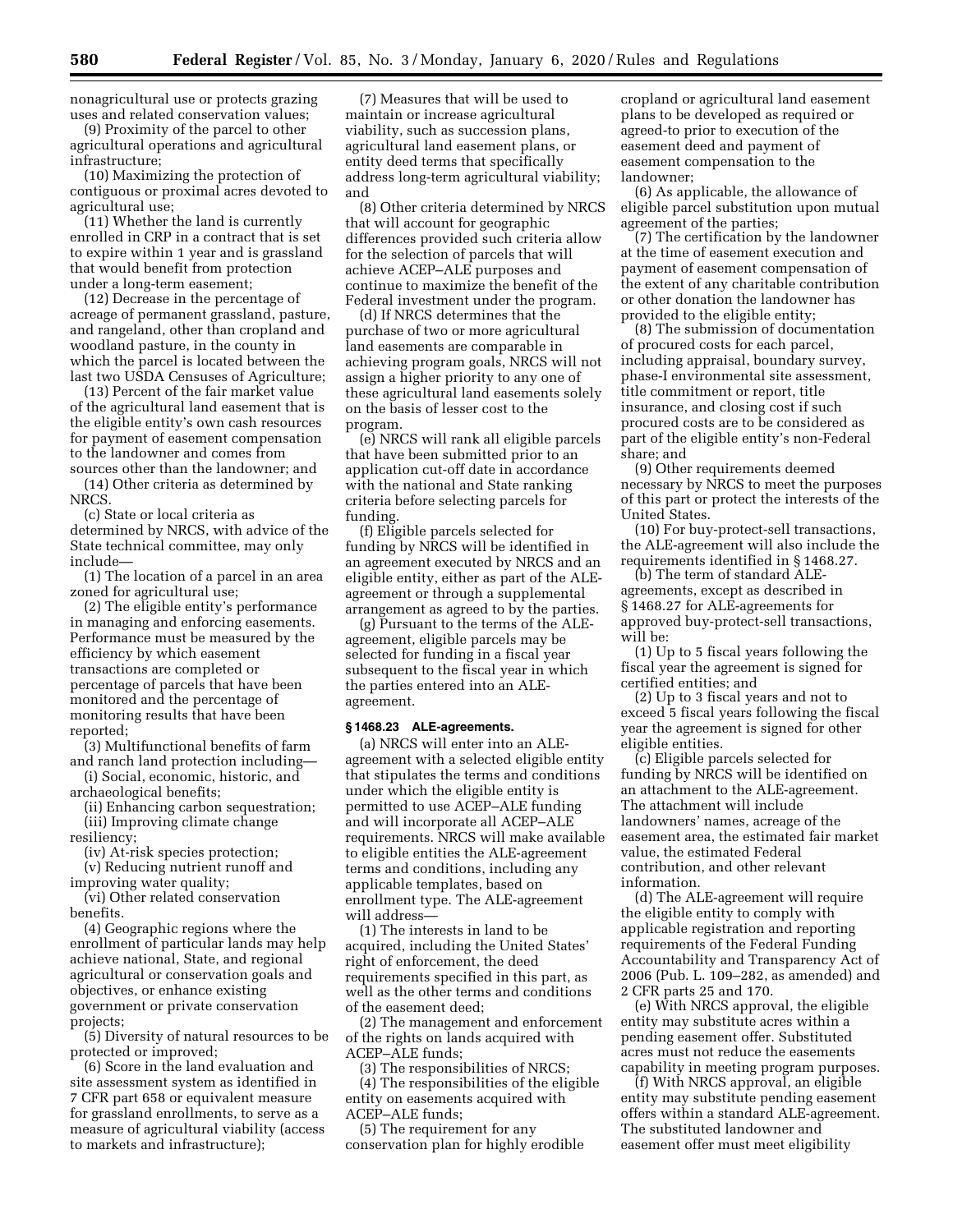criteria as described in § 1468.20. NRCS may require re-ranking of substituted acres within an easement offer and substituted easement offers within an ALE-agreement. Substitutions are not authorized under ALE-agreements for buy-protect-sell transactions.

## **§ 1468.24 Compensation and funding for agricultural land easements.**

(a) *Determining the fair market value of the agricultural land easement.* (1) The Federal share will not exceed 50 percent of the fair market value of the agricultural land easement, as determined using—

(i) An appraisal using the Uniform Standards of Professional Appraisal Practices or the Uniform Appraisal Standards for Federal Land Acquisitions,

(ii) An areawide market analysis or survey, or

(iii) Another industry-approved method approved by NRCS.

(2) Prior to receiving funds for an agricultural land easement, the eligible entity must provide NRCS with an acceptable determination of the fair market value of the agricultural land easements that conforms to applicable industry standards and NRCS specifications and meets the requirements of this part.

(3) If the value of the easement is determined using an appraisal, the appraisal must be completed and signed by a State-certified general appraiser and must contain a disclosure statement by the appraiser. The appraisal must conform to the Uniform Standards of Professional Appraisal Practices or the Uniform Appraisal Standards for Federal Land Acquisitions as selected by the eligible entity.

(4) If the fair market value of the easement is determined using an areawide market analysis or survey, the areawide market analysis or survey must be completed and signed by a person determined by NRCS to have professional expertise and knowledge of agricultural land values in the area subject to the areawide market analysis or survey. The use of areawide market analysis or survey must be approved by NRCS prior to entering into an ALEagreement.

(5) Requests to use another industryapproved method must be submitted to NRCS and approved by NRCS prior to entering into the ALE-agreement. NRCS will identify the applicable industry standards and any associated NRCS specifications based on the methodology approved.

(6) NRCS will review for quality assurance purposes, appraisals, areawide market analysis or surveys, valuation reports, or other information resulting from another industryapproved method approved for use by NRCS.

(7) Eligible entities must provide a copy of the applicable report or other information used to establish the fair market value of the agricultural land easement to NRCS at least 90 days prior to the planned easement closing date.

(8) Prior to the eligible entity's purchase of the easement, including payment of easement compensation to the landowner, NRCS must approve the determination of the fair market value of the agricultural land easement upon which the Federal share will be based.

(b) *Determining the Federal share of the agricultural land easement.* (1) Subject to the statutory limits, NRCS may provide up to 50 percent of the fair market value of the agricultural land easement. An eligible entity will provide a non-Federal share that is at least equivalent to the Federal share.

(2) The non-Federal share provided by an eligible entity may be comprised of—

(i) The eligible entity's own cash resources for payment of easement compensation to the landowner;

(ii) A charitable donation or qualified conservation contribution (as defined by section 170(h) of the Internal Revenue Code of 1986) from the landowner;

(iii) The procured costs paid by the eligible entity to a third-party for an appraisal, boundary survey, phase-I environmental site assessment, title commitment or report, title insurance, or closing cost; and

(iv) Up to 2 percent of the fair market value of the agricultural land easement for easement stewardship and monitoring costs where the costs as identified in paragraphs (b)(2)(i) through (iii) of this section are not sufficient to meet the non-Federal share;

(3) NRCS may authorize a waiver to increase the Federal share of the cost of an agricultural land easement to an amount not to exceed 75 percent of the fair market value of the agricultural land easement if—

(i) NRCS determines the lands to be enrolled are grasslands of special environmental significance as defined in this part,

(ii) An eligible entity provides a non-Federal share that is at least equivalent to the Federal share or comprises the remainder of the fair market value of the agricultural land easement, whichever is less, and

(iii) The eligible entity agrees to incorporate and enforce the additional necessary deed restrictions to manage and enforce the easement to ensure the grassland of special environmental significance attributes are protected.

(c) *Uses of NRCS ACEP–ALE funds.*  (1) ACEP–ALE funds may not be provided or used for eligible entity expenditures for expenses, such as: Appraisals, areawide market analysis, legal surveys, access, title clearance or title insurance, legal fees, phase I environmental site assessments, closing services, development of agricultural land easement plans or component plans by the eligible entity, costs of easement monitoring, and other related administrative and transaction costs incurred by the eligible entity.

(2) NRCS will conduct its own technical and administrative review of appraisals, areawide market analysis, or other easement valuation reports and hazardous materials reviews.

(3) NRCS may provide technical assistance for the development of a conservation plan on those portions of a parcel that contain highly erodible cropland, or if requested, to assist in compliance with the terms and conditions of easements.

#### **§ 1468.25 Agricultural land easement deeds.**

(a) Under ACEP–ALE, a landowner grants an easement to an eligible entity with which NRCS has entered into an ALE-agreement. The easement deed will require that the easement area be maintained in accordance with ACEP– ALE goals and objectives for the term of the easement.

(b) The term of an agricultural land easement must be in perpetuity, except where State law prohibits a permanent easement. In such cases where State law limits the term of a conservation easement, the easement term will be for the maximum duration allowed under State law.

(c) The eligible entity may use its own terms and conditions in the agricultural land easement deed, but the agricultural land easement deed must address the deed requirements as specified by this part and by NRCS in the ALEagreement.

(d) All deeds, as further specified in the ALE-agreement, must address the following regulatory deed requirements:

(1) Include a right of enforcement clause for NRCS. NRCS will specify the terms for the right of enforcement clause, including that such interest in the agricultural land easement:

(i) May be used only if the terms and conditions of the easement are not enforced by the eligible entity;

(ii) Extends to a right of inspection only if the holder of the easement fails to provide monitoring reports in a timely manner or NRCS has a reasonable and articulable belief that the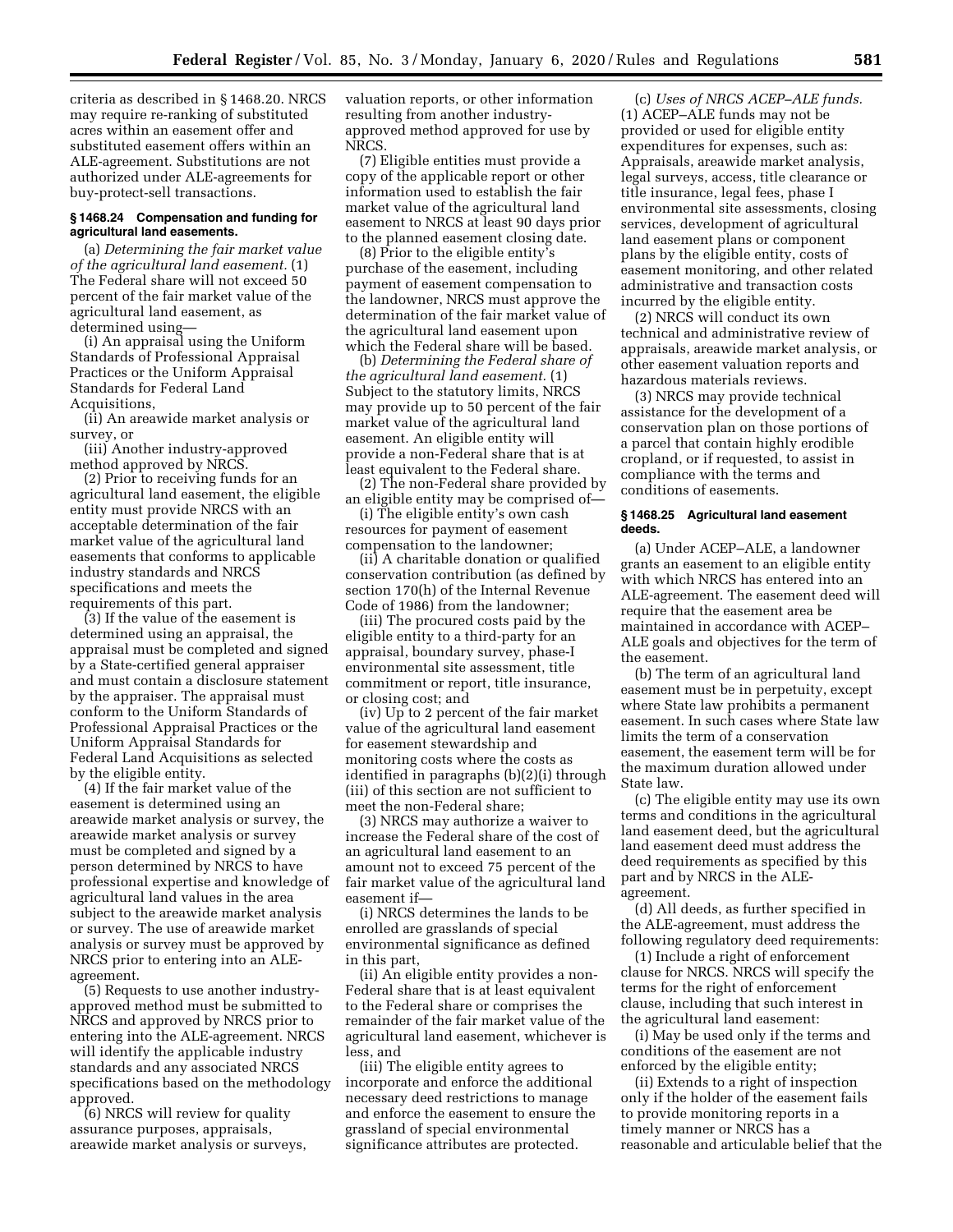terms and conditions of the easement have been violated;

(iii) Remains in effect for the duration of the easement and any changes that affect NRCS's interest in the agricultural land easement must be reviewed and approved by NRCS under § 1468.6 of this part.

(2) Specify that impervious surfaces will not exceed 2 percent of the ACEP– ALE easement area, excluding NRCSapproved conservation practices unless NRCS grants a waiver as follows:

(i) The eligible entity may request a waiver of the 2-percent impervious surface limitation at the time an individual parcel is approved for funding,

(ii) NRCS may waive the 2-percent impervious surface limitation on an individual easement basis, provided that no more than 10 percent of the easement area is covered by impervious surfaces,

(iii) Before waiving the 2 percent limitation, NRCS will consider, at a minimum, population density; the ratio of open, prime, and other important farmland versus impervious surfaces on the easement area; the impact to water quality concerns in the area; the type of agricultural operation; parcel size; and the purposes for which the easement is being acquired,

(iv) Eligible entities may submit an impervious surface limitation waiver process to NRCS for review and consideration. The eligible entities must apply any approved impervious surface limitation waiver processes on an individual easement basis, and

(v) NRCS will not approve blanket waivers or entity blanket waiver processes of the impervious surface limitation. All ACEP–ALE easements must include language limiting the extent of impervious surfaces within the easement area.

(3) Include an indemnification clause requiring the landowner to indemnify and hold harmless the United States from any liability arising from or related to the property enrolled in ACEP–ALE.

(4) Include an amendment clause requiring that any changes to the easement deed after its recordation must be consistent with the purposes of the agricultural land easement and this part. Any substantive amendment, including any subordination of the terms of the easement or modifications, exchanges, or terminations of the easement area, must be approved by NRCS and the easement holder in accordance with § 1468.6 prior to recordation or else the action is null and void.

(5) Prohibit commercial and industrial activities except those activities that

NRCS has determined are consistent with the agricultural use of the land.

(6) Limit the subdivision of the property subject to the agricultural land easement, except where State or local regulations explicitly require subdivision to construct residences for employees working on the property or where otherwise authorized by NRCS.

(7) Prohibit subsurface mineral development unless the terms of the deed, as determined by NRCS, specify that any subsurface mineral development allowed by the eligible entity on the easement area must—

(i) Be conducted in accordance with applicable State law;

(ii) Have a limited and localized impact;

(iii) Not harm the agricultural use and conservation values of the land subject to the easement;

(iv) Not materially alter or affect the existing topography;

(v) Comply with a subsurface mineral development plan that includes a plan for the remediation of impacts to the agricultural use or conservation values of the land subject to the easement and is approved by NRCS prior to the initiation of mineral development activity;

(vi) Not be accomplished by any surface mining method;

(vii) Be within the impervious surface limits of the easement under paragraph (d)(2) of this section;

(viii) Use practices and technologies that minimize the duration and intensity of impacts to the agricultural use and conservation values of the land subject to the easement; and

(ix) Ensure that each area impacted by the subsurface mineral development are reclaimed and restored by the holder of the mineral rights at cessation of operation.

(8) Include specific protections related to the purposes for which the agricultural land easement is being acquired, including provisions to protect historical or archaeological resources or grasslands of special environmental significance.

(9) For parcels with highly erodible cropland, include terms that ensure compliance with the conservation plan that will be developed and managed in accordance with the Food Security Act of 1985, as amended, and its associated regulations.

(10) Include any additional provisions needed to address the attributes for which a parcel was ranked and selected for funding by NRCS, such as the purchase of the agricultural land easement, the development and maintenance of an agricultural land easement plan, or use of the minimum

deed terms as described in paragraph (f) of this section.

(11) Include terms, if required by the eligible entity, that identify an intent to keep the land subject to the agricultural land easement under ownership of a farmer or rancher.

(12) Include other minimum deed terms specified by NRCS to ensure that ACEP–ALE purposes are met.

(e) NRCS reserves the right to require additional specific language or require removal of language in the agricultural land easement deed to ensure the enforceability of the easement deed, protect the interests of the United States, or to otherwise ensure ALE purposes will be met.

(f) For eligible entities that have not been certified, the deed document must be reviewed and approved by NRCS in advance of use as provided herein:

(1) NRCS will make available for an eligible entity's use a standard set of minimum deed terms that satisfactorily address the deed requirements in paragraph (d) of this section and may be wholly incorporated along with the eligible entity's own deed terms into the agricultural land easement deed, or as an addendum that is attached and incorporated by reference into the deed. The standard minimum deed terms addendum will specify the terms that will prevail in the event of a conflict.

(2) If an eligible entity agrees to use the standard set of minimum deed terms as published by NRCS, NRCS and the eligible entity will identify in the ALEagreement the use of the standard minimum deed terms as a requirement and National Office review of individual deeds may not be required. NRCS may place priority on applications where an eligible entity agrees to use the standard set of minimum deed terms as published.

(3) The eligible entity must submit all individual agricultural land easement deeds to NRCS at least 90 days before the planned easement closing date and be approved by NRCS in advance of use.

(4) Eligible entities with multiple eligible parcels may submit an agricultural land easement deed template for review and approval. The deed templates must be reviewed and approved by NRCS in advance of use.

(5) NRCS may conduct an additional review of the agricultural land easement deeds for individual parcels prior to the execution of the easement deed by the landowner and the eligible entity to ensure that they contain the same language as approved by the National Office and that the appropriate sitespecific information has been included.

(g) The eligible entity will acquire, hold, manage, monitor, and enforce the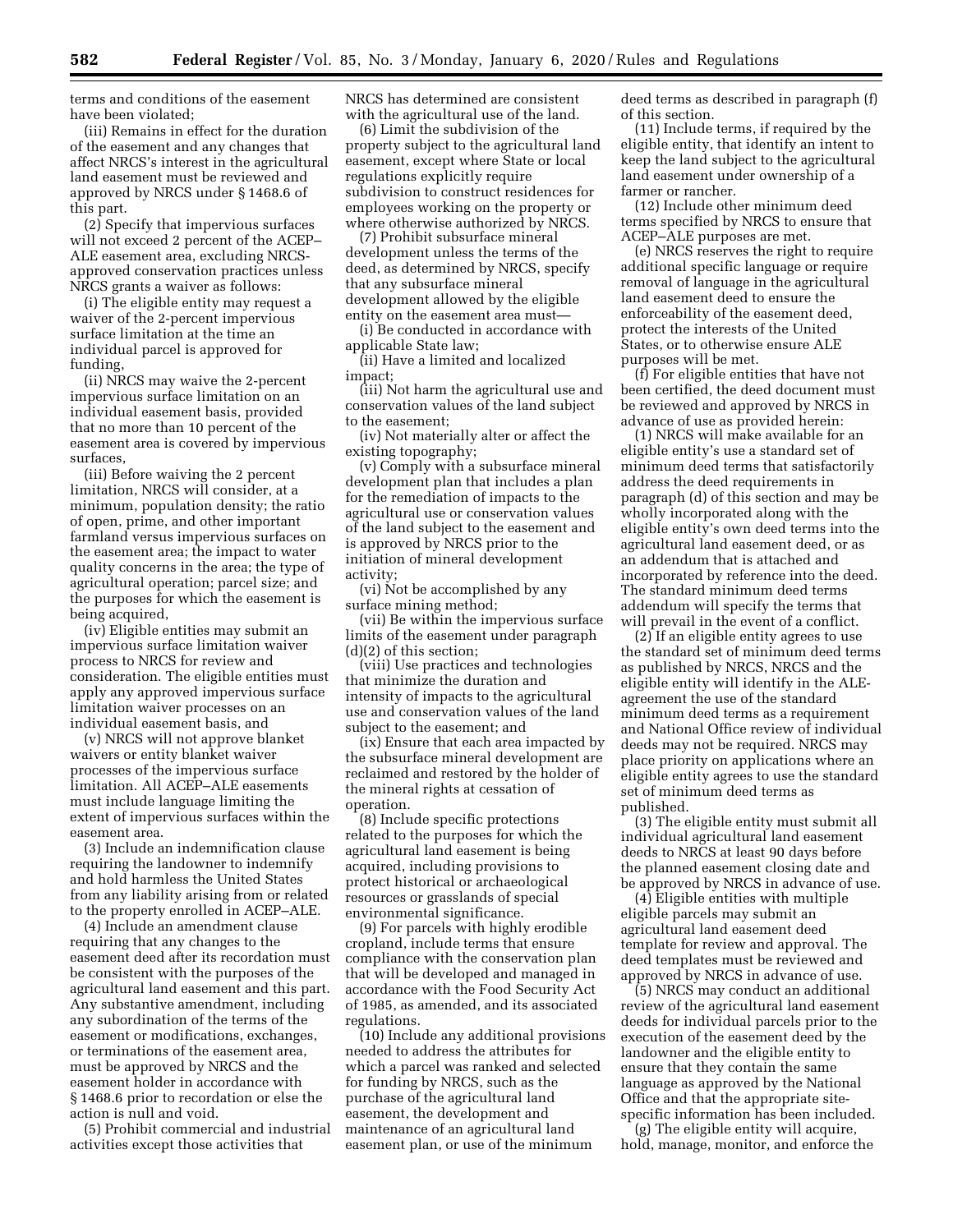easement. The eligible entity may have the option to enter into an agreement with appropriately qualified governmental or private organizations that have no property rights or interests in the easement area to carry out easement monitoring, management, and enforcement responsibilities.

(h) All agricultural land easement deeds acquired with ACEP–ALE funds must be recorded. The eligible entity will provide proof of recordation to NRCS within the timeframe specified in the ALE-agreement.

# **§ 1468.26 Eligible entity certification.**

(a) To be considered for certification, an entity must submit a written request for certification to NRCS, which specifically addresses the items in paragraphs (a)(1) through (7) of this section:

(1) An explanation of how the entity meets the requirements identified in § 1468.20(b) of this section;

(2) An agreement to use for ACEP– ALE funded acquisitions easement valuation methodologies identified in section § 1468.24 of this part;

(3) A showing of a demonstrated record of completing acquisition of easements in a timely fashion;

(4) A showing that it has the capacity to monitor and enforce the provisions of easement deeds and history of such monitoring and enforcement;

(5) A plan for administering easements enrolled under this part, as determined by NRCS;

(6) Proof that the eligible entity—

(i) Has been accredited by the Land Trust Accreditation Commission and has acquired not fewer than 10 agricultural land easements under ACEP–ALE, the Farm and Ranch Lands Protection Program, or the Farmland Protection Program;

(ii) Is a State department of agriculture or other State agency with statutory authority for farm and ranchland protection and has acquired not fewer than 10 agricultural land easements under ACEP–ALE or its predecessor programs; or

(iii) Holds, manages, and monitors a minimum of 25 agricultural land conservation easements, of which a minimum of 10 of these easements are agricultural land easements under ACEP–ALE or its predecessor programs, and if the eligible entity is a nongovernmental organization, provides evidence that the eligible entity possesses a dedicated fund for the purposes of managing, monitoring, and enforcing each easement held by the eligible entity; and

(7) Successfully met the responsibilities of the eligible entity under the applicable agreements with NRCS, as determined by NRCS, relating to agricultural land easements that the eligible entity has acquired under the program or any predecessor program;

(b) NRCS will notify an eligible entity in writing whether they have been certified and the rationale for the agency's decision. When NRCS determines an eligible entity qualifies as certified—

(1) NRCS may enter into an ALEagreement with the certified entity that is for a period of up to 5 fiscal years following the fiscal year the agreement is executed. NRCS will review and select parcel applications submitted for funding by certified entities as specified in § 1468.22. Funding for selected parcels is identified on an attachment to the ALE-agreement.

(2) The terms of the ALE-agreement will include the regulatory deed requirements specified in § 1468.25 of this part that must be addressed in the deed to ensure that ACEP–ALE purposes will be met without requiring NRCS to pre-approve each easement transaction prior to closing.

(i) Certified entities may purchase easements without NRCS approving the agricultural land easement deeds, baseline reports, titles, or appraisals before the purchase of the easement;

(ii) Certified entities will prepare the agricultural land easement deeds, baseline reports, titles, and appraisals in accordance with NRCS requirements as identified in the ALE-agreement;

(3) NRCS will conduct quality assurance reviews of a percentage of the closed agricultural land easement transactions and annual monitoring reports submitted by the certified entity; and

(4) NRCS will provide the certified entity an opportunity to correct errors or remedy deficiencies identified in the NRCS quality assurance review. If the certified entity fails to remedy the identified items to NRCS's satisfaction, NRCS will consider whether to allow the certified entity to continue to purchase ALE-funded easements without prior NRCS approval, to decertify the entity in accordance with paragraph (c) of this section, or, require the certified entity to take administrative steps necessary to remedy the deficiencies.

(c)(1) NRCS will conduct a quality assurance review of the certified entity a minimum of once every 3 fiscal years to ensure that the certified entities are meeting the certification criteria established in this section.

(2) If NRCS determines that the certified entity no longer meets these criteria, the Chief will—

(i) Provide the certified entity a specified period of time, at a minimum 180 days, in which to take such actions as may be necessary to correct the identified deficiencies, and

(ii) If NRCS determines the certified entity does not meet the criteria established in this part after the 180 days, NRCS will send written notice of decertification. This notice will specify the actions that have not been completed to retain certification status, the actions the entity must take to regain certification status, the status of funds in the ALE-agreement; and the eligibility of the entity to apply for future ACEP–ALE funds. The entity may contest the notice of decertification in writing to NRCS within 20 calendar days of receipt of the notice of decertification. The entity's letter must provide specific reasons why the decision to decertify is in error.

(3) The period of decertification may be up to 3 years, based upon the circumstances associated with the action.

(4) The entity may submit a new request for certification to NRCS only after the decertification period has expired.

## **§ 1468.27 Buy-Protect-Sell transactions.**

(a) NRCS may enter into an ALEagreement with an eligible entity for a buy-protect-sell transaction to provide cost-share assistance for the purchase of an agricultural land easement on eligible private or Tribal agricultural land that an eligible entity owns or is in the process of purchasing for the purposes of securing the long-term protection of natural resources and the agricultural nature of the land and ensuring timely transfer to a qualified farmer or rancher.

(b) At the time the individual parcel application is submitted, the eligible entity must identify the specific buyprotect-sell transaction type as either—

(1) Pre-closing transfer, wherein the eligible entity will transfer fee title ownership to a farmer or rancher at or prior to closing on the agricultural land easement and the eligible entity will hold the agricultural land easement prior to receiving the Federal share, or

(2) Post-closing transfer, wherein the eligible entity will transfer fee title ownership to a farmer or rancher not later than 3 years after closing on the agricultural land easement, unless an extension of such time has been authorized by NRCS based on documentation of extenuating circumstances provided by the eligible entity.

(c) The ALE-agreement must contain the information described in § 1468.23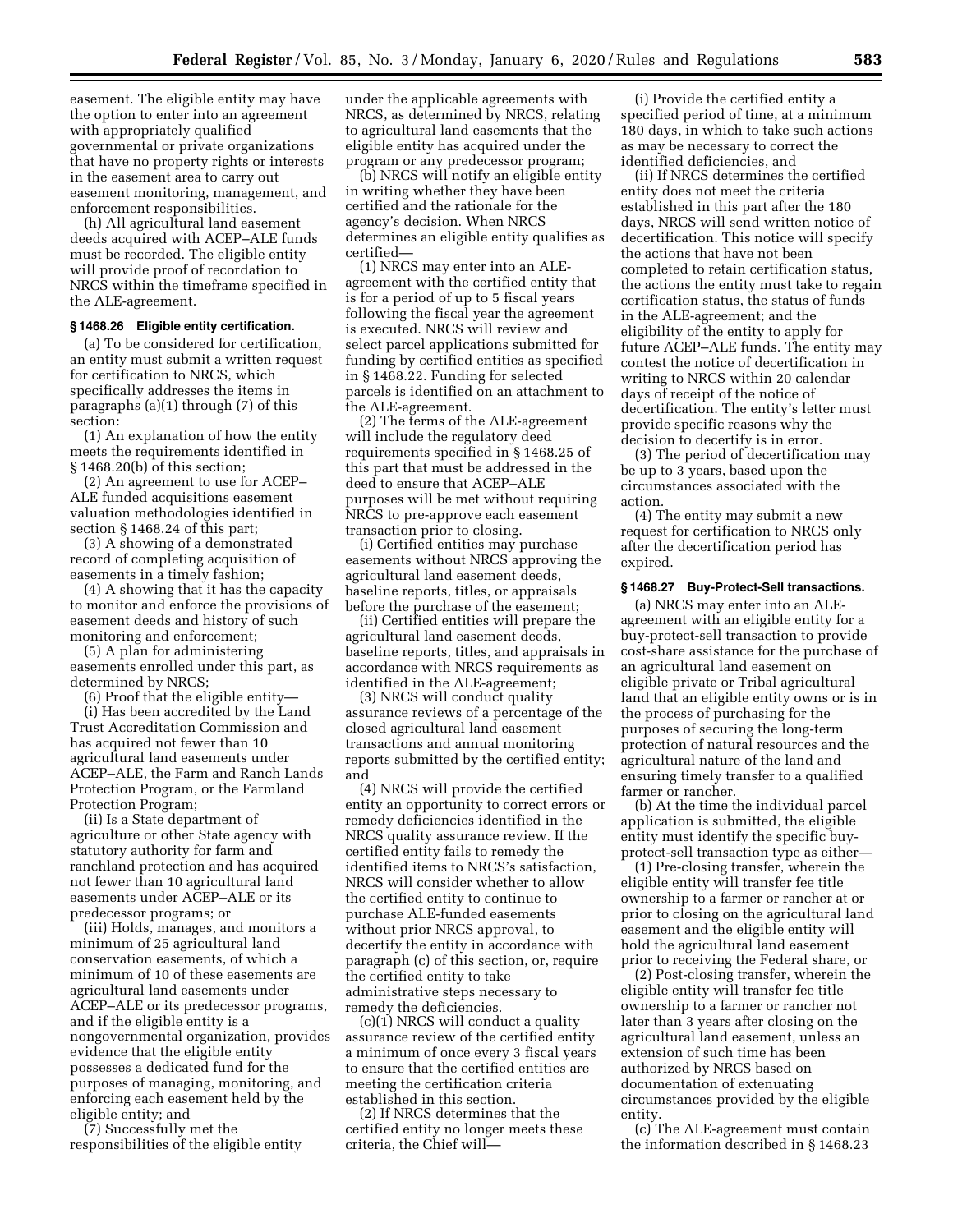and must specify the details of the legal arrangement for the individual buyprotect-sell transaction, including that for all buy-protect-sell transactions the eligible entity must—

(1) Own the land or within 12 months of execution of the ALE-agreement for the buy-protect-sell transaction by both NRCS and the eligible entity, and the eligible entity has completed or has demonstrated to the satisfaction of NRCS that completion of the purchase of the land is imminent.

(2) Make an initial sale of the land to a farmer or rancher that is or will be subject to the agricultural land easement pursuant to the terms of the ALEagreement.

(3) Sell the land to the farmer or rancher for a purchase price that does not exceed the lesser of—

(i) The original purchase price of the land paid by the eligible entity; or

(ii) The agricultural value as determined by an appraisal.

(4) Ensure that amounts included in the sale of the land to the farmer or rancher for reasonable holding and transaction costs incurred by the eligible entity in total do not exceed more than 10 percent of the agricultural value.

(5) Submit documentation satisfactory to NRCS that confirms the sale of the land that is or will be subject to the agricultural land easement meets the buy-protect-sell transaction requirements. Pursuant to the terms and conditions of the ALE-agreement for the buy-protect-sell transaction, the eligible entity must provide—

(i) Evidence that the purchaser of the land is a qualified farmer or rancher,

(ii) Documentation of the purchase price for the land paid by the eligible entity,

(iii) The appraisal used to determine the agricultural value of the land,

(iv) An itemized list of the allowable holding or transaction costs included in the sales price,

(v) A copy of the settlement statements identifying the sale price and all holding and transactions costs charged to the farmer or rancher purchaser, and

(vi) Other documents as specified by NRCS in the ALE-agreement.

(6) Reimburse NRCS for the entirety of the Federal share provided if, as determined by NRCS, the eligible entity failed to transfer ownership per the terms and conditions of the ALEagreement for the buy-protect-sell transaction.

(d) In addition to the requirements identified in paragraph (c) of this section, for buy-protect-sell transactions that involve a pre-closing transfer as

required by paragraph (b)(1) of this section:

(1) The maximum duration of the ALE-agreement may be the same as described in § 1468.23(b).

(2) The Federal share for the agricultural land easement will be provided on a reimbursable basis only, after the agricultural land easement has closed and the required documents have been provided to and reviewed by NRCS.

(e) For buy-protect-sell transactions that involve a post-closing transfer as required by paragraph (b)(2) of this section:

(1) At the time of application, in addition to the information identified § 1468.21, the eligible entity must provide NRCS specific information on the proposed structure of the buyprotect-sell transaction, including the parties to be involved in the transaction, the roles and responsibilities of each party related to the acquisition, holding, monitoring, and enforcement of the easement and the fee title ownership of the land, relevant State law that authorizes such transactions, proposed timeline, and other information identified by NRCS.

(2) NRCS will determine the legal conformance of the proposed arrangement for the buy-protect-sell transaction.

(3) Based on the NRCS determination of legal conformance of the proposed buy-protect-sell transaction, for eligible applications selected for funding based on ranking and availability of funds, NRCS will identify the specific terms of the ALE-agreement for the buy-protectsell transaction.

(4) The buy-protect-sell transaction must meet the timing requirements in paragraphs (e)(4)(i) through (iv) of this section—

(i) The term of the ALE-agreement for a buy-protect-sell transaction will be for a period no longer than 5 fiscal years following the fiscal year of execution of the ALE-agreement by NRCS and the eligible entity.

(ii) The agricultural land easement must be closed within 2 fiscal years following the fiscal year of ALEagreement execution, and the sale of the land subject to the agricultural land easement to a qualified farmer or rancher must occur within 3 years of closing on the agricultural land easement.

(iii) Prior to the expiration of the 3 year timeframe, the eligible entity may submit to NRCS a request for an extension that includes documentation of extenuating circumstances and the anticipated timeline, not to exceed 12

months, in which the sale of the land subject to the easement will occur.

(iv) NRCS may, in its discretion, authorize such additional time for the sale of the land subject to the agricultural land easement to a qualified farmer or rancher through a modification to the ALE-agreement.

## **§ 1468.28 Violations and remedies.**

(a) In the event of a violation of the agricultural land easement terms, the agricultural land easement holder will notify the landowner and the violator, if different than the landowner, and NRCS. The landowner may be given reasonable notice and, where appropriate, an opportunity to voluntarily correct the violation in accordance with the terms of the agricultural land easement.

(b) In the event that the agricultural land easement holder, or its successors or assigns, fails to enforce any of the terms of the agricultural land easement as determined by NRCS, NRCS may exercise the United States' rights to enforce the terms of the agricultural land easement through any and all authorities available under Federal or State law.

(c) Notwithstanding paragraph (a) of this section, NRCS, upon notification to the landowner and the agricultural land easement holder, reserves the right to enter upon the easement area if the annual monitoring report provided by the agricultural land easement holder documenting compliance with the agricultural land easement is insufficient or is not provided annually, the United States has a reasonable and articulable belief that the terms and conditions of the easement have been violated, or to remedy deficiencies or easement violations as it relates to the conservation plan in accordance with 7 CFR part 12.

(d) In the event of an emergency, the entry onto the easement area may be made at the discretion of NRCS when the actions are deemed necessary to prevent, terminate, or mitigate a potential or unaddressed violation with notification to the landowner and the agricultural land easement holder provided at the earliest practicable time. The landowner will be liable for any costs incurred by NRCS as a result of the landowner's failure to comply with the easement requirements as it relates to agricultural land easement violations.

(e) The United States will be entitled to recover any and all costs from the eligible entity, or its successors or assigns, including attorney's fees or expenses, associated with any enforcement or remedial action as it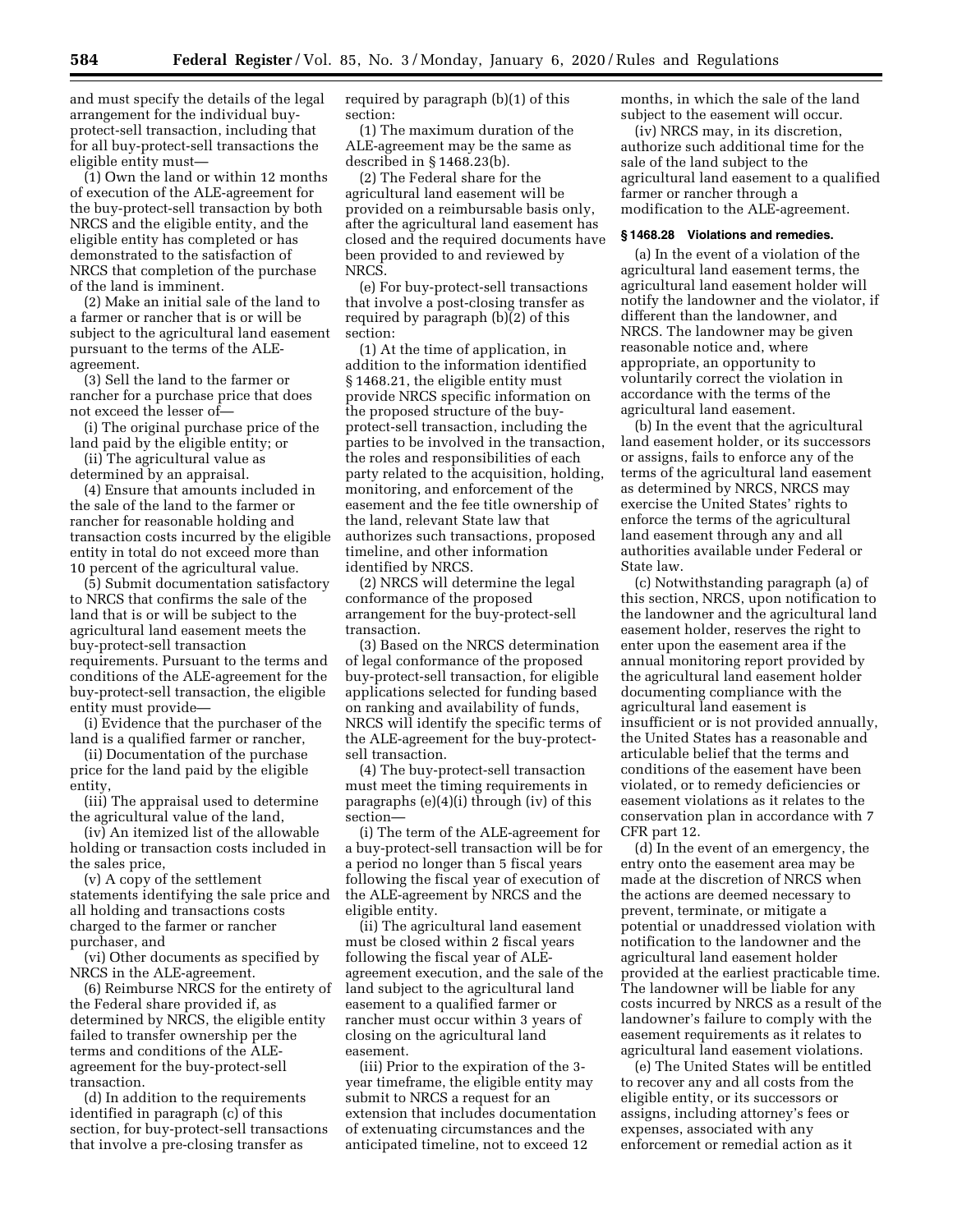relates to the enforcement of the agricultural land easement.

(f) In instances where an easement is terminated, the proponent of the termination action must pay to CCC an amount determined by NRCS.

(g) If NRCS exercises its rights identified under an agricultural land easement NRCS will provide written notice to the agricultural land easement holder at their last-known address. The notice will set forth the nature of the noncompliance by the agricultural land easement holder, or its successors or assigns, and provide a 180-day period to cure. If the agricultural land easement holder fails to cure within the 180-day period, NRCS will take the action specified under the notice. NRCS reserves the right to decline to provide a period to cure if NRCS determines that imminent harm may result to the conservation values or other interest in land that it seeks to protect.

### **Subpart C—Wetland Reserve Easements**

#### **§ 1468.30 Program requirements.**

(a) *General.* (1) Under the ACEP– WRE, NRCS may purchase wetland reserve easements from eligible landowners who voluntarily cooperate to restore, protect, and enhance wetlands on eligible private or Tribal lands. A 30-year contract enrollment option is also available for acreage owned by Indian Tribes.

(2) To participate in ACEP–WRE, a landowner must agree to the implementation of a WRPO, the effect of which is to restore, protect, enhance, maintain, manage, and monitor the hydrologic conditions of inundation or saturation of the soil, native vegetation, and natural topography of eligible lands.

(3) NRCS may provide financial assistance through an easement restoration agreement for the conservation practices and eligible activities that promote the restoration, protection, enhancement, maintenance, and management of wetland functions and values and associated habitats.

(4) For ACEP–WRE enrollments, NRCS may implement such conservation practices and eligible activities through an agreement with the landowner, a contract with a vendor, an interagency agreement, or a cooperative agreement. The specific restoration, protection, enhancement, maintenance, and management actions authorized by NRCS, may be undertaken by the landowner, NRCS, or its designee.

(5) The duration of a wetland reserve easement may be either perpetual, 30 years, or the maximum duration allowed by State law. The duration of a 30-year contract on acreage owned by Indian Tribes is 30 years.

(b) *Acreage limitations.* (1) No more than 25 percent of the total cropland in any county, as determined by the FSA, may be enrolled in CRP and ACEP– WRE, and no more than 15 percent of the total cropland in the county may be subject to an easement under ACEP– WRE.

(2) The limitations in paragraph (b)(1) of this section do not apply to areas devoted to windbreaks or shelterbelts after November 28, 1990, or to cropland designated by NRCS with ''subclass w'' in the land capability classes IV through VIII because of severe use limitations due to factors related to excess water such as poor soil drainage, wetness, high water table, soil saturation, or inundation.

(3) NRCS and the FSA will concur before a waiver of the 25-percent limit of paragraph (b)(1) of this section can be approved for an easement proposed for enrollment in ACEP–WRE. Such a waiver will only be approved if the waiver will not adversely affect the local economy, and operators in the county are having difficulties complying with the conservation plans implemented under 16 U.S.C. 3812.

(c) *Landowner eligibility.* To be eligible to enroll in the ACEP–WRE, all landowners must be in compliance with the highly erodible land and wetland conservation provisions in 7 CFR part 12. Persons or legal entities must be in compliance with the Adjusted Gross Income Limitation provisions at 7 CFR part 1400 and:

(1) Be the landowner of eligible land for which enrollment is sought;

(2) Provide any documentation required by NRCS as necessary to determine eligibility; and

(3) For easement applications, have been the landowner of such land for the 24-month period prior to the time of application unless it is determined by NRCS that:

(i) The land was acquired by will or succession as a result of the death of the previous landowner or pursuant to the terms of an existing trust,

(ii) The ownership change occurred due to foreclosure on the land and the owner of the land immediately before the foreclosure exercises a right of redemption from the mortgage holder in accordance with State law, or

(iii) The land was acquired under circumstances that give adequate assurances, as determined by NRCS, that such land was not acquired for the purposes of placing it in the program. Adequate assurances will include documentation that the change of

ownership resulted from circumstances such as:

(A) The prior landowner owned the land for 2 years or more and transferred ownership amongst members of the immediate family (father, mother, spouse, children, grandparents, or grandchildren),

(B) A completion of a contract for deed entered into 24 months or more prior to the application date,

(C) The new landowner had leased the land for agricultural purposes for 24 months or more prior to the application date, or

(D) The easement area is a portion of a larger property where the majority portion was acquired for agriculture purposes.

(4) Agree to provide such information to NRCS as the agency deems necessary to assist in its determination of eligibility for program benefits and for other program implementation purposes.

(d) *New landowner.* When a parcel of land that has been accepted for enrollment into the ACEP–WRE is sold or transferred prior to NRCS purchase of the easement, NRCS will cancel the application or agreement to purchase and remove the acres from enrollment unless the new landowner meets the requirements of paragraph (c) of this section and accepts the terms and conditions of enrollment. The new landowner must submit required documentation for NRCS review and execute any required agreements or contracts. The decision to approve and execute an enrollment transferred prior to closing is at NRCS's discretion.

(e) *Land eligibility.* (1) Only private land or acreage owned by an Indian Tribe may be considered for enrollment into ACEP–WRE.

(2) NRCS will determine whether land is eligible for enrollment and whether, once found eligible, the lands may be included in the program based on the likelihood of successful restoration of such land and resultant wetland functions and values merit inclusion of such land in the program when considering the cost of acquiring the easement and the cost of the restoration, protection, enhancement, maintenance, management, and monitoring.

(3) Land will only be considered eligible for enrollment in the ACEP– WRE if NRCS determines that the enrollment of such land maximizes wildlife benefits and wetland function and values.

(4) To be determined eligible, NRCS must also determine that such land is—

(i) Farmed wetland or converted wetland, together with adjacent lands that are functionally dependent on the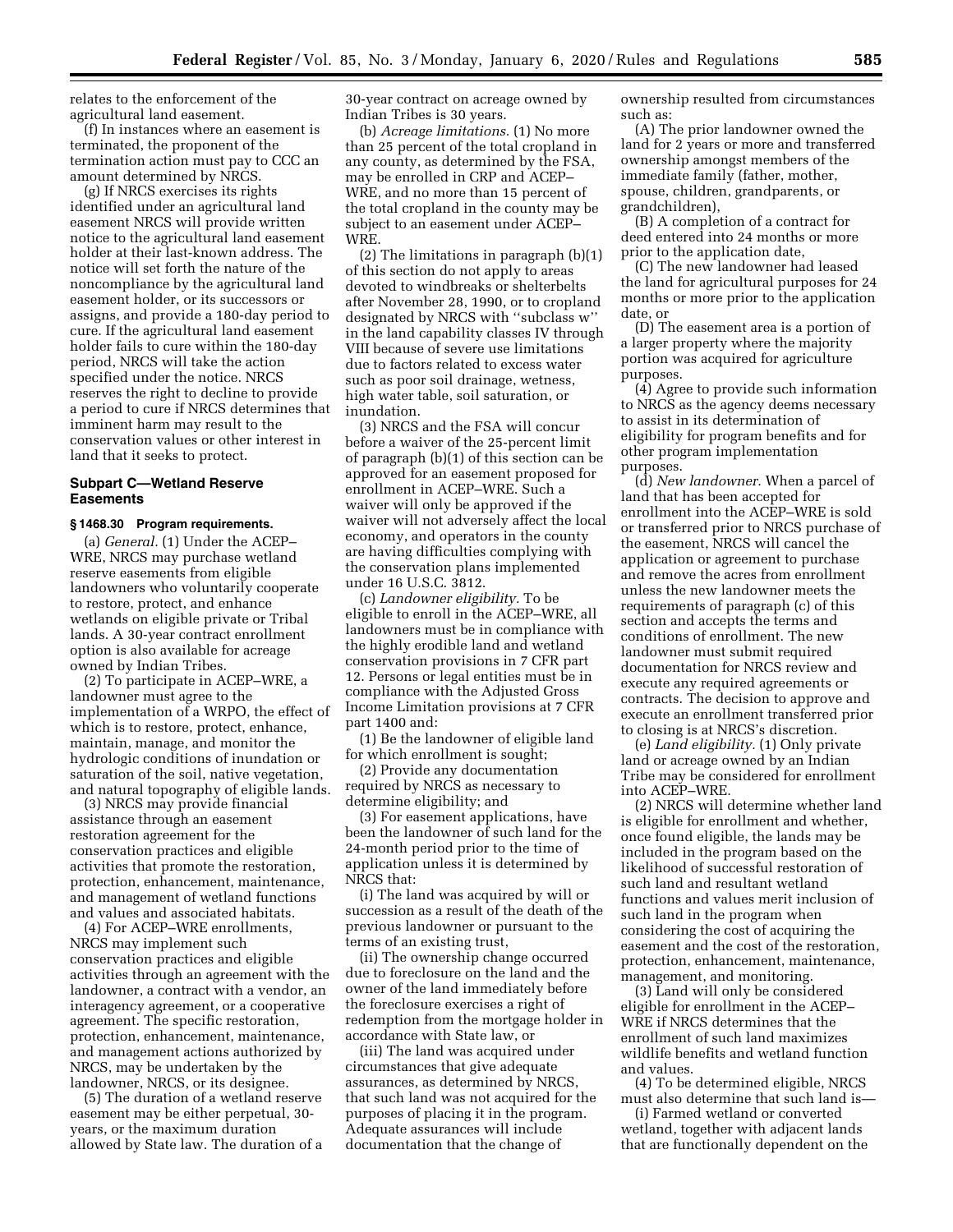wetlands, if such land is identified by NRCS as:

(A) Wetlands farmed under natural conditions, farmed wetlands, prior converted cropland, commenced conversion wetlands, farmed wetland pastures, and agricultural lands substantially altered by flooding so as to develop and retain wetland functions and values; or

(B) Former or degraded wetlands that occur on lands that have been used or are currently being used for the production of food and fiber, including rangeland and forest production lands, where the hydrology has been significantly degraded or modified and will be substantially restored; or

(C) Farmed wetland and adjoining land enrolled in CRP that has the highest wetland functions and values and is likely to return to production after the land leaves CRP; or

(D) A riparian area along a stream or other waterway that links, or after restoring the riparian area, will link wetlands protected by the ACEP–WRE easement, another easement, or other device or circumstance that achieves the same objectives as an ACEP–WRE easement.

(ii) Cropland or grassland that was used for agricultural production prior to flooding from the natural overflow of—

(A) A closed basin lake, together with adjacent land that is functionally dependent upon it, if the State or other entity is willing to provide a 50-percent share of the cost of the easement; or

(B) A pothole and adjacent land that is functionally dependent on it; and

(C) The size of the parcel offered for enrollment is a minimum of 20 contiguous acres. Such land meets the requirement of likelihood of successful restoration only if the soils are hydric and the depth of water is 6.5 feet or less.

(5) If land offered for enrollment is determined eligible under this section, then NRCS may also enroll land adjacent or contiguous to such eligible land together with the eligible land, if such land maximizes wildlife benefits and contributes significantly to wetland functions and values. Such adjacent or contiguous land may include buffer areas, created wetlands, noncropped natural wetlands, riparian areas that do not meet the requirements of paragraph (e)(4)(i)(D) of this section, and restored wetlands, but not more than NRCS, in consultation with the State technical committee, determines is necessary to maximize wildlife benefits and contribute significantly to wetland functions and values. NRCS will not enroll as eligible adjacent or contiguous land any constructed wetlands that treat wastewater or contaminated runoff.

(6) To be enrolled in the program, eligible land must have sufficient access and be configured in a size and with boundaries that allow for the efficient management and monitoring of the area for program purposes and otherwise promote and enhance program objectives as determined by NRCS.

(f) *Enrollment of CRP lands.* Land subject to an existing CRP contract may be enrolled in ACEP–WRE only if the land and landowner meet the requirements of this part and the enrollment is requested by the landowner and agreed to by NRCS. To enroll in ACEP–WRE, the CRP contract for the property must be terminated or otherwise modified subject to such terms and conditions as are mutually agreed upon by FSA and the landowner.

(g) *Ineligible land.* The land specified in paragraphs (g)(1) through (7) of this section is not eligible for enrollment in the ACEP–WRE:

(1) Converted wetlands if the conversion was commenced after December 23, 1985;

(2) Land established to trees under the CRP, except in cases where the land meets all other WRE eligibility criteria, the established cover conforms to WRE restoration requirements and NRCS specifications, an active CRP contract will be terminated or otherwise modified upon purchase of the WRE easement, and any additional criteria NRCS uses to determine if enrollment of such lands would further the purposes of the program;

(3) Lands owned by the United States other than held in trust for Indian Tribes;

(4) Lands owned in fee title by a State, including an agency or a subdivision of a State or a unit of local government;

(5) Land subject to an easement or deed restriction which, as determined by NRCS, provides similar restoration and protection of wetland functions and values as would be provided by enrollment in ACEP–WRE;

(6) Lands where the purposes of the program or implementation of restoration practices would be undermined due to onsite or offsite conditions, including, but not limited to—

(i) Risk of hazardous materials or petroleum products either onsite or offsite;

(ii) Permitted or existing rights of way, either onsite or offsite, for infrastructure development;

(iii) Adjacent land uses, such as airports, that would either impede complete restoration or prevent wetland functions and values from being fully restored; or

(7) Land which NRCS determines to have unacceptable exceptions to clear title or legal access that is encumbered, nontransferable, restricted, or otherwise insufficient.

#### **§ 1468.31 Application procedures.**

(a) *Application for participation.* To apply for enrollment, a landowner must submit an application to NRCS.

(b) *Preliminary agency action.* By filing an application, the landowner consents to an NRCS representative entering upon the land for purposes of assessing the wetland functions and values and for other activities, such as the ranking and development of the preliminary WRPO, that are necessary or desirable for NRCS to evaluate applications. The landowner is entitled to accompany an NRCS representative on any site visits.

(c) *Voluntary reduction in costs.* In order to enhance the probability of enrollment in ACEP–WRE, the landowner or someone other than the landowner may offer to contribute financially to the cost of the acquisition or restoration of the wetland reserve easement to leverage Federal funds. This offer must be made in writing to NRCS.

#### **§ 1468.32 Establishing priorities, ranking consideration, and project selection.**

(a) When evaluating easements or 30 year contract applications from landowners, NRCS, with advice from the State technical committee, may consider:

(1) The conservation benefits of obtaining an easement or other interest in the land, including but not limited to—

(i) Habitat that will be restored for the benefit of migratory birds and wetlanddependent wildlife, including diversity of wildlife that will be benefitted or lifecycle needs that will be addressed;

(ii) Extent and use of habitat that will be restored for threatened, endangered, or other at-risk species or number of different at-risk species benefitted;

(iii) Protection or restoration of native vegetative communities;

(iv) Habitat diversity and complexity to be restored;

(v) Proximity and connectivity to other protected habitats;

(vi) Extent of beneficial adjacent land uses;

(vii) Proximity to impaired water bodies;

(viii) Extent of wetland losses within a geographic area, including wetlands generally or specific wetland types;

(ix) Capacity of the wetland to improve water quality;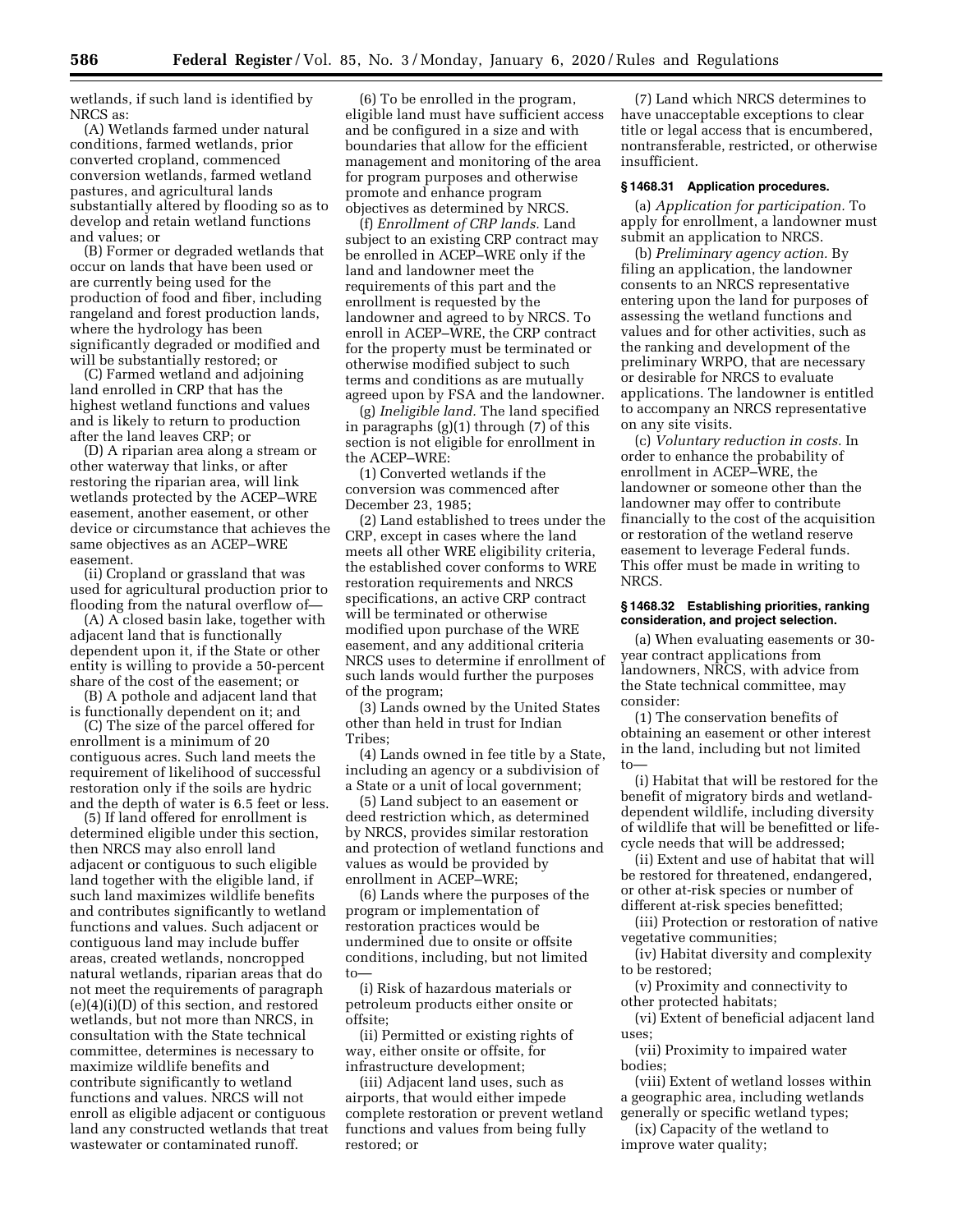(x) Hydrology restoration potential, which must comprise at least 50 percent of the points for conservation benefits.

(2) The cost effectiveness of each easement;

(3) Whether the landowner or another person or entity is offering to contribute financially to the cost of the easement or other interest in the land to leverage Federal funds;

(4) The extent to which the purposes of this part would be achieved on the land;

(5) The productivity of the land; (6) The on-farm and off-farm

environmental threats if the land is used for the production of agricultural commodities;

(7) Such other factors as NRCS determines are necessary to carry out the purposes of the program.

(b) To the extent practicable, taking into consideration costs and future agricultural and food needs, NRCS will give priority to—

(1) Obtaining permanent easements over shorter term easements; and

(2) Acquiring easements based on the value of the easement for protecting and enhancing habitat for migratory birds and other wetland-dependent wildlife or improving water quality, in coordination with FWS at the local level, as may be appropriate.

(c) NRCS, in consultation with the State technical committee, may place higher priority on—

(1) Certain land types or geographic regions of the State where restoration of wetlands may better achieve State and regional goals and objectives; and

(2) Land that is currently enrolled in CRP in a contract that is set to expire within 1 year from the date of application and is farmed wetland and adjoining land that has the highest wetland functions and values and is likely to return to production after the land leaves CRP.

(d) Notwithstanding any limitation of this part regarding priority ranking, NRCS may enroll eligible lands at any time to encompass total wetland areas subject to multiple ownership or otherwise to achieve program objectives. NRCS may, at any time, exclude enrollment of otherwise eligible lands if the participation of the adjacent landowners is essential to the successful restoration of the wetlands and those adjacent landowners are unwilling or ineligible to participate.

#### **§ 1468.33 Enrollment process.**

(a) *Tentative selection.* Based on the priority ranking, NRCS will notify an affected landowner of tentative acceptance into the program.

(b) *Effect of notice of tentative selection.* The notice of tentative

acceptance into the program does not bind NRCS or the United States to enroll the proposed project in ACEP–WRE, nor does it bind the landowner to continue with enrollment in the program. The notice informs the landowner of NRCS's intent to continue the enrollment process on their land.

(c) *Acceptance and effect of offer of enrollment*—(1) *Wetland reserve easement.* For applications requesting enrollment through a wetland reserve easement, NRCS will present an agreement to purchase to the landowner which will describe the easement area, the easement compensation amount, the easement terms and conditions, and other terms and conditions for participation that may be required by NRCS as appropriate. The easement compensation amount will be based upon the lowest of the fair market value of the land, the geographic area rate cap, or the landowner offer, as provided in § 1468.34 of this part. The landowner accepts enrollment in the ACEP–WRE by signing the agreement to purchase. NRCS will continue with easement acquisition activities after the property has been enrolled.

(2) *30-year contract.* For applications requesting enrollment of acreage owned by an Indian Tribe through the 30-year contract option, NRCS will present an agreement to enter 30-year contract to the Tribal landowner which will describe the contract area, the contract compensation amount, the contract terms and conditions, and other terms and conditions for participation that may be required by NRCS as appropriate. The Tribal landowner accepts enrollment in the ACEP–WRE by signing the agreement to enter 30 year contract. NRCS will proceed with implementation of the WRPO after the 30-year contract has been executed.

(d) *Restoration responsibility and the scope of enrollment.* (1) The agreement to purchase or agreement to enter 30 year contract is the enrollment document that establishes the terms of enrollment consistent with the terms and conditions of this part and identifies the—

(i) Scope of the agreement between NRCS and the landowner,

(ii) Basis for NRCS to obligate funds,

(iii) Nature and method through which NRCS will provide ACEP–WRE technical and financial assistance to the landowner, and

(iv) Withholding of the landowner's share of the restoration cost from the easement payment for applicable 30 year or nonpermanent easement or 30 year contract enrollments.

(2) The agreement to purchase between NRCS and the landowner

under the easement option also constitutes the agreement for—

(i) Granting an easement on the enrolled land and sufficient access to the enrolled land as set forth under § 1468.37,

(ii) Implementing a WRPO which provides for the restoration, protection, and management of the wetland functions and values,

(iii) Recording the easement in accordance with applicable State law, and

(iv) Ensuring the title to the easement is superior to the rights of all others, except for exceptions to the title that are deemed acceptable by NRCS and in accordance with Department of Justice Title Standards.

(3) The terms of the easement identified in paragraph (d)(2)(i) of this section includes the landowner's agreement to the implementation of a WRPO identified in paragraph (d)(2)(ii) of this section. In particular, the easement deed identifies that NRCS has the right to enter the easement area to undertake on its own or through an agreement with the landowner or other third party, any activities to restore, protect, enhance, manage, maintain, and monitor the wetland and other natural values of the easement area.

(4) At the time NRCS enters into an agreement to purchase, NRCS agrees, subject to paragraph (e) of this section, to acquire and provide for restoration of the land enrolled into the program.

(e) *Withdrawal of offer of enrollment.*  Prior to execution of the easement deed or 30-year contract by the United States and the landowner, NRCS may withdraw the land from enrollment at any time due to lack of availability of funds, inability to clear title, insufficient access, sale of the land, risk of contamination from hazardous materials or petroleum products, or other reasons.

(f) *Landowner failure to accept enrollment offer in timely manner.* The offer of enrollment to the landowner will be void if not executed by the landowner within the time specified.

#### **§ 1468.34 Compensation for easements and 30-year contracts.**

(a) *Determination of easement compensation values.* (1) Compensation for an easement or 30-year contract under this part will be made in cash in such amount as is agreed to and specified in the agreement to purchase or agreement to enter 30-year contract and finalized in the warranty easement deed or 30-year contract.

(2) Payments for 30-year easements, nonpermanent easements as limited by State law, or 30-year contracts will be not more than 75 percent of that which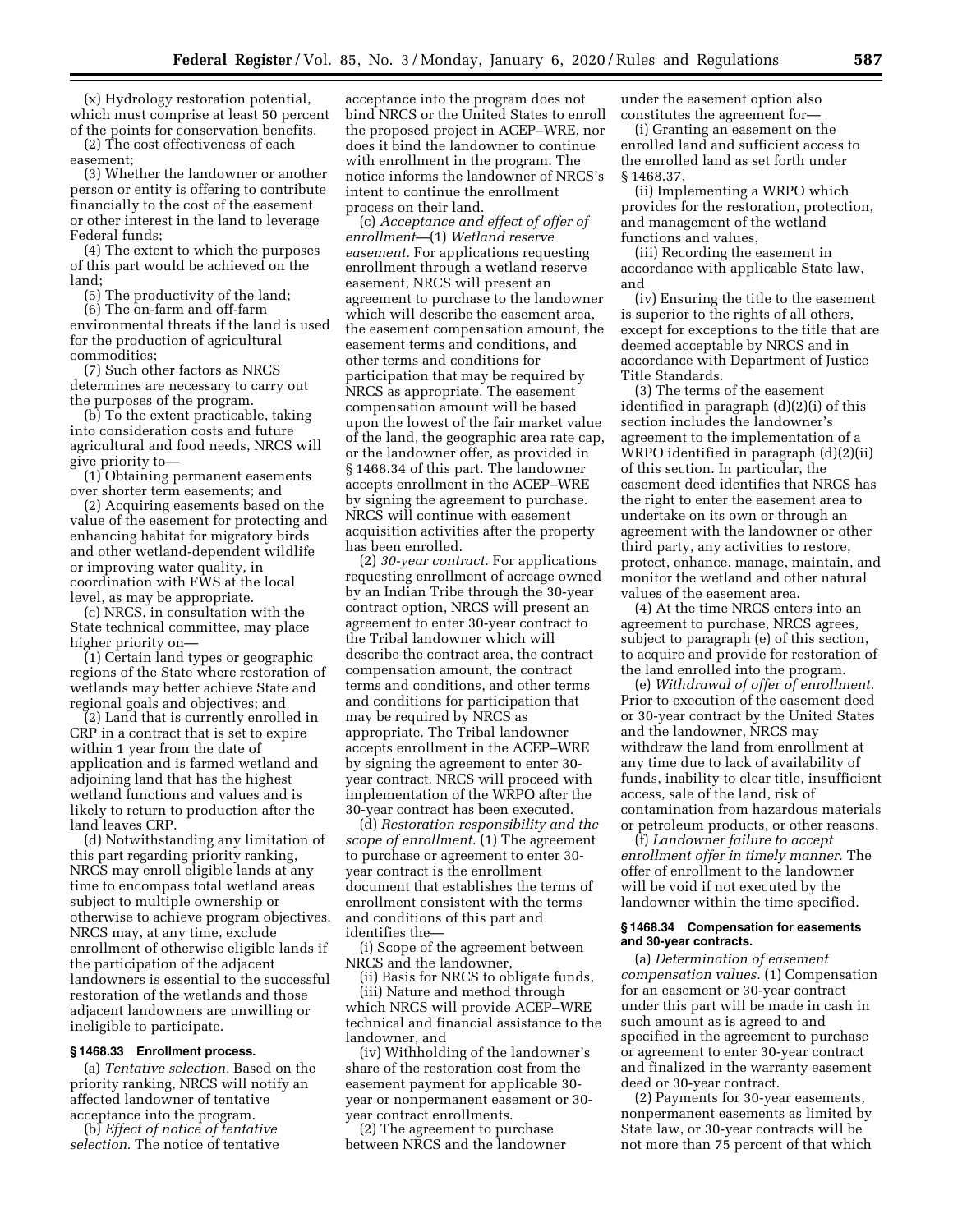would have been paid for a permanent easement as determined by the methods listed in paragraph (a)(3) of this section.

(3) NRCS will pay as compensation the lowest of the values from paragraphs (a)(3)(i) through (iii) of this section:

(i) The fair market value of the land using the Uniform Standards for Professional Appraisal Practices or based on an area-wide market analysis or survey,

(ii) The geographic area rate cap determined under paragraph (a)(4) of this section, or

(iii) A written offer made by the landowner.

(4) Each fiscal year NRCS, in consultation with the State technical committee, will establish one or more geographic area rate caps within a State. NRCS will determine the geographic area rate cap using the best information which is readily available in that State. Such information may include soil types, types of crops capable of being grown, production history, location, real estate market values, and tax rates and assessments.

(b) *Acceptance of offered easement compensation.* (1) NRCS will not acquire any easement unless the landowner accepts the amount of the easement payment offered by NRCS. The easement payment may be less than the fair market value of the interests and rights to be conveyed by the landowner under the easement.

(2)(i) For easements or 30-year contracts valued at \$500,000 or less, NRCS will provide compensation in up to 10 annual payments, as requested by the participant, as specified in the agreement to purchase or 30-year contract between NRCS and the participant.

(ii) For easements or 30-year contracts valued at more than \$500,000, NRCS may provide compensation in at least 5, but not more than 10 annual payments. NRCS may provide compensation in a single payment for such easements or 30-year contracts when, as determined by the NRCS Chief, it would further the purposes of the program. The applicable payment schedule will be specified in the agreement to purchase or 30-year contract, entered into between NRCS and the landowner.

(c) *Reimbursement of a landowner's expenses.* For completed easement conveyances, NRCS will reimburse the landowner for fair and reasonable expenses, if any, incurred for legal boundary surveys and other related costs, as authorized and determined by NRCS.

(d) *Per-acre-basis-calculations.* If easement or 30-year contract compensation values are calculated on a

per-acre basis, NRCS will identify an estimated amount in its agreement to purchase and the final easement or 30 year contract payment will be made based on final determination of value and acreage and specified in the warranty easement deed or 30-year contract.

#### **§ 1468.35 Wetland Reserve Enhancement Partnerships.**

(a) The purpose of the Wetland Reserve Enhancement Partnership (WREP) option is to target and leverage resources to address high priority wetland protection, restoration, and enhancement objectives through agreements with States (including a political subdivision or agency of a State), nongovernmental organizations, or Indian Tribes.

(b) NRCS will establish priorities for funding, required level of partner contribution of resources, ranking criteria, and other criteria. NRCS will prioritize proposals that address wetland restoration needs of national or regional importance, including special project or area-wide proposals.

(c) NRCS will make the information regarding WREP available to the public and potential partners.

(d) NRCS will evaluate proposals and make final funding selections based upon the priorities identified in the public notice of funding availability.

(e) NRCS will enter into WREP agreements with partners who have projects selected for funding.

#### **§ 1468.36 WRPO payments.**

(a) NRCS may provide financial assistance for implementing the WRPO on the enrolled land subject to an easement or 30-year contract. The amount and terms and conditions of the financial assistance will be subject to the restrictions in paragraphs (a)(1) and (2) of this section on the costs of establishing or installing conservation practices or eligible activities specified in the WRPO:

(1) On enrolled land subject to a permanent easement, NRCS will offer to pay at least 75 percent but not more than 100 percent of such costs; and

(2) On enrolled land subject to a 30 year or nonpermanent easement or 30 year contract, NRCS will offer to pay at least 50 percent but not more than 75 percent of such costs. The landowner's share of the WRPO implementation costs may be withheld from the easement or 30-year contract payment.

(b) Payments may be made only upon a determination by NRCS that an eligible conservation practice or component of the conservation practice has been implemented in compliance

with appropriate NRCS standards and specifications; or an eligible activity has been implemented in compliance with the appropriate requirements detailed in the WRPO.

(c) Payments may be made for repair or replacement of an eligible conservation practice or activity, if NRCS determines that the conservation practice or eligible activity is still needed and that the disrepair or failure of the original conservation practice or eligible activity was due to reasons beyond the control of the participant.

(d) A participant may seek additional assistance from other public or private organizations as long as the conservation practices or eligible activities funded are approved by NRCS and implemented in compliance with this part.

## **§ 1468.37 Easement and 30-year contract participation requirements.**

(a) *Easement requirements.* (1) To enroll eligible land in ACEP–WRE through the permanent or 30-year easement option, a landowner will grant an easement to the United States. The easement will require that the easement area be maintained in accordance with ACEP–WRE goals and objectives for the duration of the term of the easement, including the restoration, protection, enhancement, maintenance, management, and monitoring of wetland and other land functions and values.

(2) For the duration of its term, the easement will require, at a minimum, that the landowner and the landowner's heirs, successors, and assigns will cooperate in the restoration, protection, enhancement, maintenance, management, and monitoring of the land in accordance with the warranty easement deed and with the terms of the WRPO. In addition, the easement will grant to the United States:

(i) A sufficient right of legal access to the easement area,

(ii) The right to authorize compatible uses of the easement area, including but not limited to such activities as hunting and fishing, managed timber harvest, water management, or periodic haying or grazing, if such use is consistent with the long-term protection and enhancement of the wetland resources for which the easement was established,

(iii) All rights, title, and interest in the easement area except those rights specifically reserved in the deed, and

(iv) The right to restore, protect, enhance, maintain, manage, and monitor activities on the easement area.

(3) The landowner will convey title to the easement in a manner that is acceptable to NRCS. The landowner will warrant that the easement granted to the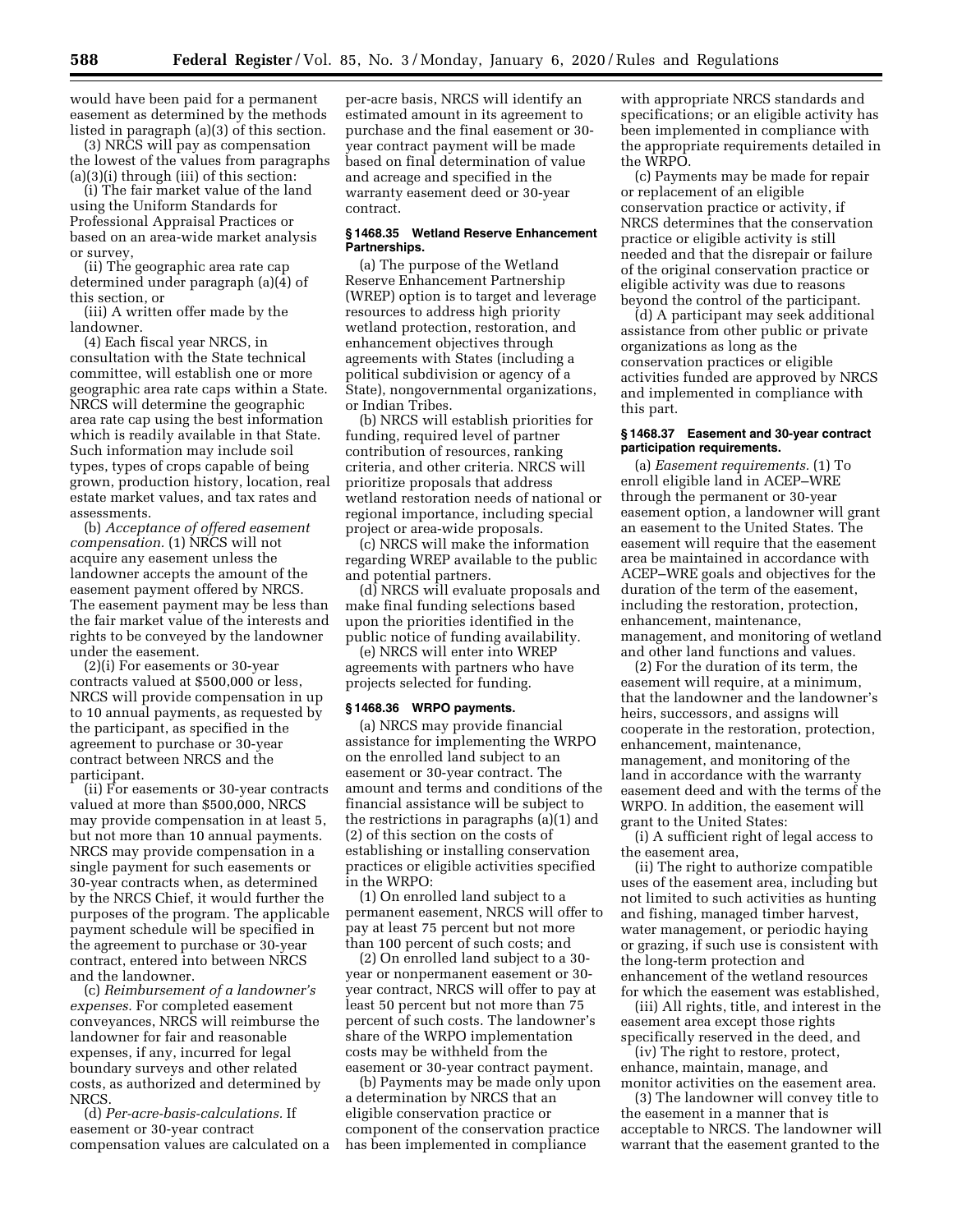United States is superior to the rights of all others, except for title exceptions deemed acceptable by NRCS.

(4) The participant will—

(i) Comply with the terms of the easement,

(ii) Comply with all terms and conditions of any related contract or agreement,

(iii) Agree to the permanent retirement of any existing cropland base and allotment history for the easement area, as determined by FSA,

(iv) Agree to the long-term restoration, protection, enhancement, maintenance, management, and monitoring of the easement in accordance with the terms of the easement and related agreements, and

(v) Agree that each person or legal entity that is subject to the easement will be jointly and severally responsible for compliance with the easement and the provisions of this part and for any refunds or payment adjustment which may be required for violation of any terms or conditions of the easement or the provisions of this part.

(b) *30-year contract requirements.* (1) To enroll eligible land in ACEP–WRE through the 30-year contract option, a landowner will enter into a contract with NRCS. The contract will require that the enrolled area be maintained in accordance with ACEP–WRE goals and objectives for the duration of the contract, including the restoration, protection, enhancement, maintenance, management, and monitoring of wetland and other land functions and values.

(2) For the duration of the 30-year contract, the contract will require, at a minimum, that the landowner and the landowner's heirs, successors, and assigns will, consistent with the terms of this part, cooperate in the restoration, protection, enhancement, maintenance, management, and monitoring of the land in accordance with the contract and with the terms of the WRPO. In addition, the 30-year contract will grant to NRCS:

(i) A sufficient right of legal access to the entire contract area for the duration of the contract,

(ii) The right to authorize compatible uses of the contract area, including such activities as a traditional Tribal use of the land, hunting and fishing, managed timber harvest, water management, or periodic haying or grazing if such use is consistent with the long-term protection and enhancement of the wetland resources for which the contract was established, and

(iii) The right to restore, protect, enhance, maintain, manage, and monitor activities on the enrolled area.

(3) The landowner will—

(i) Comply with the terms of the contract,

(ii) Comply with all terms and conditions of any associated agreement,

(iii) Agree to the long-term restoration, protection, enhancement, maintenance, management, and monitoring of the enrolled area in accordance with the terms of the contract and related agreements, and

(iv) Agree that each person or legal entity that is subject to the contract will be jointly and severally responsible for compliance with the contract and the provisions of this part and for any refunds or payment adjustment which may be required for violation of any terms or conditions of the contract or the provisions of this part.

(c) *Reservation of grazing rights.* (1) NRCS may include in the terms and conditions of an easement a provision under which the landowner reserves grazing rights if NRCS determines that the reservation and use of the grazing rights:

(i) Is compatible with the land subject to the wetland reserve easement or 30 year contract,

(ii) Is consistent with the historical natural uses of the land and long-term wetland restoration, protection, and enhancement goals for which the wetland reserve easement or 30-year contract was established,

(iii) Is subject to a recorded exhibit to the deed outlining grazing purposes and limitations, and

(iv) Complies with a WRPO developed by NRCS, which may include a grazing management plan component that is consistent with the WRPO and is reviewed and modified as necessary, at least every 5 years.

(2) Compensation for easements or 30 year contracts where the grazing rights are reserved under this section will be based on the method described in § 1468.34, except such compensation will be reduced by an amount equal to the value of the reserved grazing rights, as determined by NRCS.

#### **§ 1468.38 Development and revision of the WRPO and associated compatible use authorizations.**

(a) The WRPO will be developed and updated as determined by NRCS in consultation with the State technical committee and consideration of available site-specific technical input from FWS at the local level and others as appropriate.

(b) The WRPO will specify the manner in which the enrolled land will be restored, protected, enhanced, maintained, managed, and monitored to accomplish the goals of the program. The WRPO, and any revisions thereto,

will be developed to ensure that costeffective restoration and maximization of wildlife benefits and wetland functions and values will result. Specifically, the WRPO will consider and address, to the extent practicable, the onsite alterations and the offsite watershed conditions that adversely impact the hydrology and associated wildlife, water quality, and wetland functions and values.

(c) The WRPO will identify the conservation practices and eligible activities needed to restore the functions and values on the enrolled land. NRCS may review, revise, and supplement the WRPO as needed throughout the duration of the enrollment to ensure that program goals are fully and effectively achieved. Revisions to the WRPO may result in the addition of conservation practices or eligible activities needed to enhance, maintain, manage, repair, replace or otherwise to protect the functions and values of the easement or 30-year contract area.

(d) As required by the terms of the easement deed as described in § 1468.37(a)(2)(ii) or 30-year contract as described in § 1468.37(b)(2)(ii), NRCS may, in its sole discretion, authorize the landowner to conduct compatible uses as defined in this part on the easement or contract area. Compatible use authorizations are time-limited and may be modified or rescinded at any time by NRCS. In evaluating and authorizing compatible uses of the easement or contract area, NRCS will—

(1) Consider whether the authorized use will facilitate the practical administration and management of the land subject to the easement or contract; and

(2) Ensure that the authorized use furthers the functions and values for which the easement or 30-year contract was enrolled.

#### **§ 1468.39 Violations and remedies.**

(a) *Easement violations.* (1) In the event of a violation of the easement involving the landowner, the landowner will be given reasonable notice and an opportunity to voluntarily correct the violation within 30 days of the date of the notice, or such additional time as NRCS determines is necessary to correct the violation at the landowner's expense.

(2) Notwithstanding paragraph (a)(1) of this section, NRCS reserves the right to enter upon the easement or 30-year area at any time to remedy deficiencies or easement violations. Such entry may be made at the discretion of NRCS when such actions are deemed necessary to protect important wetland functions and values or other rights of the United